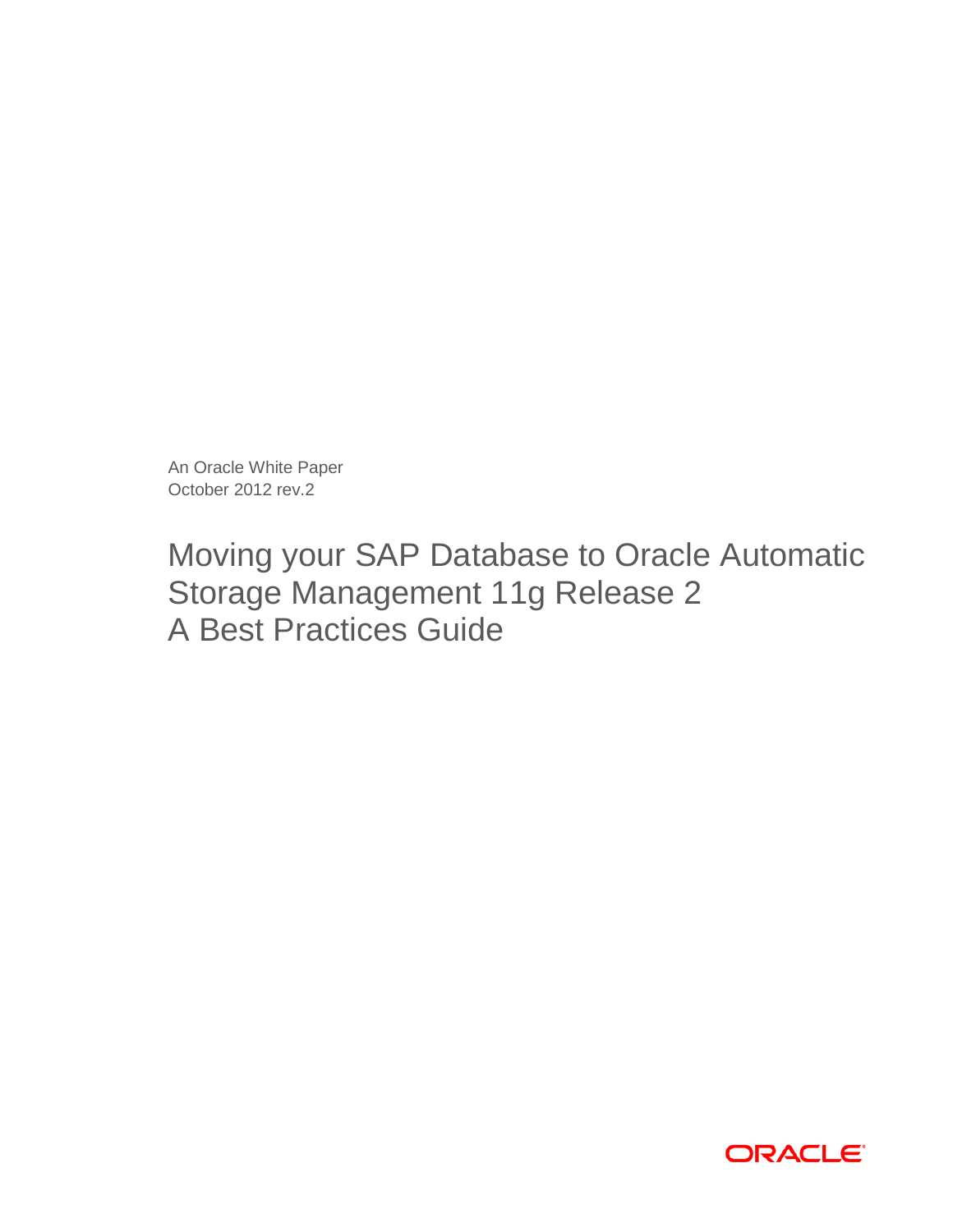| Oracle ASM Disk Group Naming Conventions 8                                      |
|---------------------------------------------------------------------------------|
| Variant 1 - small to medium data volumes, restore time not critical 8           |
| Variant 2 - medium to large data volumes, restore time important  9             |
| Variant 3 - very large data and data change volumes, restore time crucial<br>10 |
|                                                                                 |
|                                                                                 |
|                                                                                 |
|                                                                                 |
| Migrating an Active Database from File System to Oracle ASM without Changing    |
|                                                                                 |
|                                                                                 |
|                                                                                 |
|                                                                                 |
|                                                                                 |
| Checking network configuration from the source host  21                         |
|                                                                                 |
|                                                                                 |
|                                                                                 |
| RMAN script for "duplicate from active database" 24                             |
|                                                                                 |
|                                                                                 |
|                                                                                 |
|                                                                                 |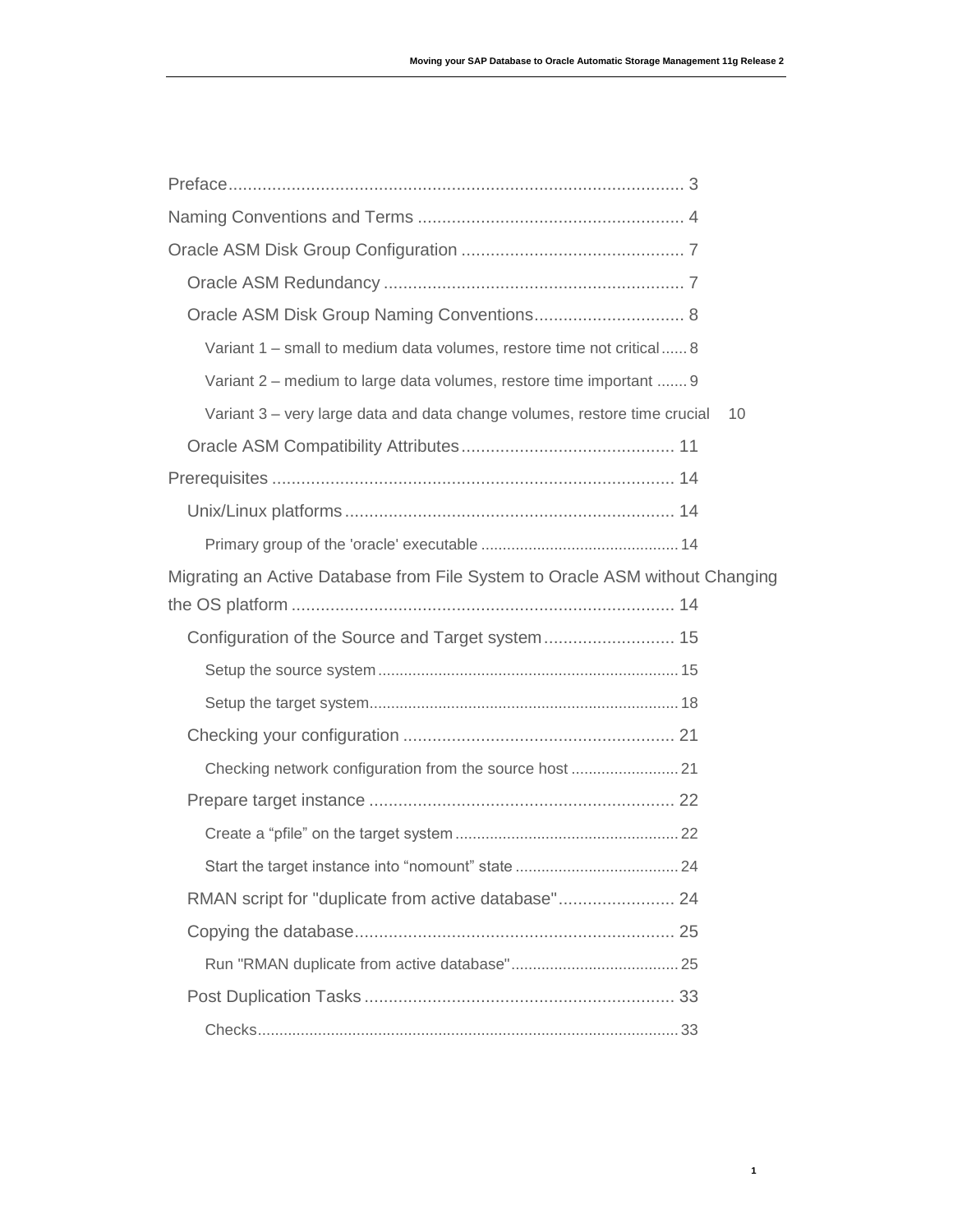| Offline Database Migration from File System to Oracle ASM using Transportable |  |
|-------------------------------------------------------------------------------|--|
|                                                                               |  |
|                                                                               |  |
|                                                                               |  |
| Identify all tablespaces and datafiles that need to be migrated  41           |  |
| Move table 'SAPUSER' to a transportable tablespace 41                         |  |
|                                                                               |  |
| Create RMAN script for conversion of datafiles on the target platform 43      |  |
|                                                                               |  |
|                                                                               |  |
|                                                                               |  |
|                                                                               |  |
|                                                                               |  |
|                                                                               |  |
| Create Database Roles 'SAPCONN' and 'SAPDBA' 54                               |  |
| Import all metadata (except tables of schema SAPSR3)54                        |  |
|                                                                               |  |
|                                                                               |  |
|                                                                               |  |
|                                                                               |  |
| Set default tablespace and temporary tablespace 57                            |  |
|                                                                               |  |
|                                                                               |  |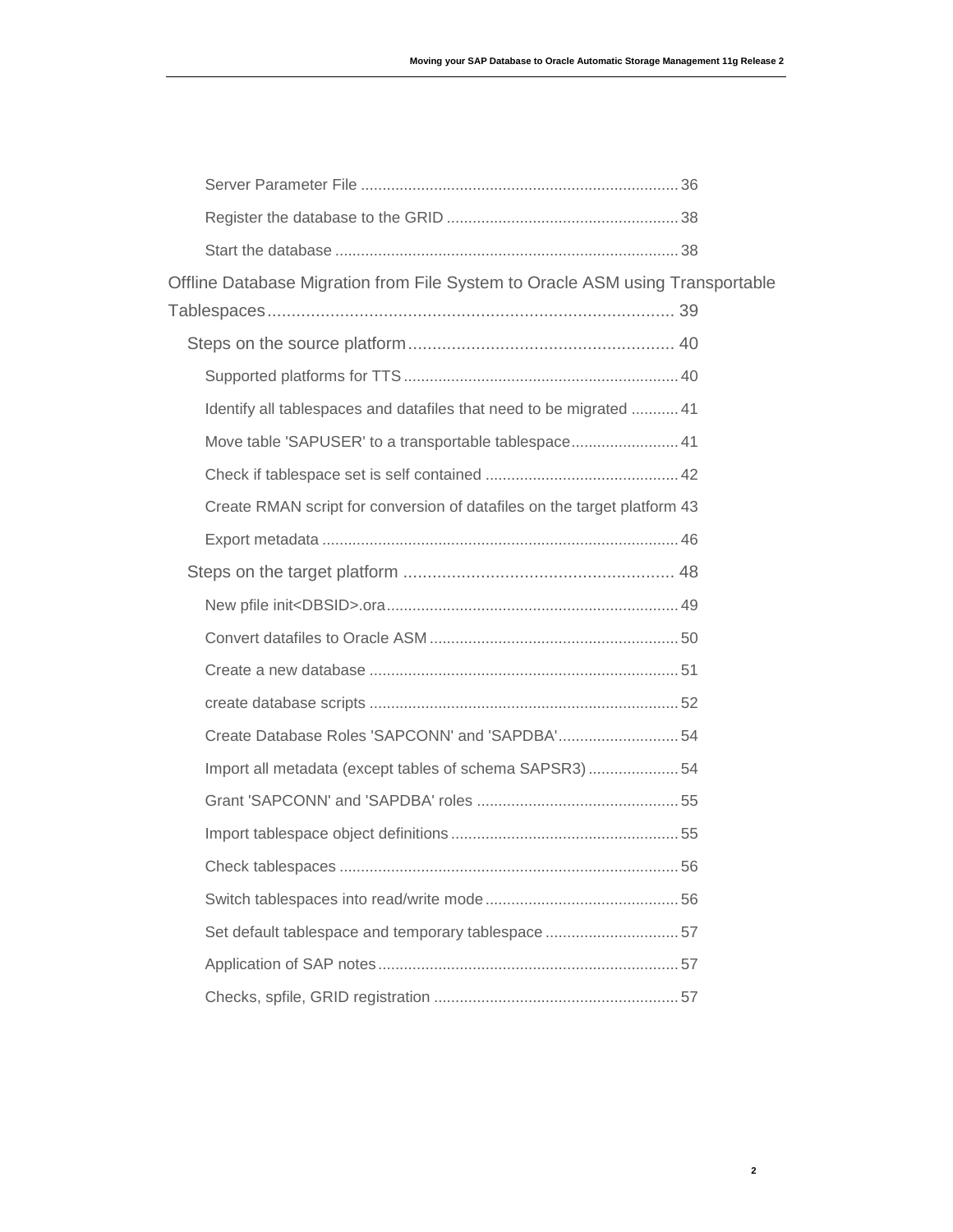# <span id="page-3-0"></span>**Preface**

Oracle Automatic Storage Management (Oracle ASM) was introduced by Oracle when Oracle Database 10g was released. Since then Oracle ASM has proven to be one of the fastest and most reliable storage platforms to run the Oracle Database.

Oracle Automatic Storage Management 11g Release 2 has two major enhancements that are important for running SAP:

- Oracle Cluster Repository (OCR) and voting files can be stored on Oracle ASM
- Oracle RDBMS Home can be stored on Oracle´s new cluster file system ACFS

This makes Oracle Automatic Storage Management 11g Release 2 the preferred storage platform for SAP running on Oracle Real Application Clusters (RAC) as well as for SAP systems running on a single instance Oracle Database.

This document gives recommendations on how to configure your Oracle ASM disk groups and describes how to migrate existing databases from file system to Oracle ASM using Oracle Recovery Manager (RMAN). The following most common migration scenarios are covered:

- Migration of an active database from file system to Oracle ASM without changing the OS platform called "RMAN duplicate from active database".
- Offline migration of a database from file system to Oracle ASM including an OS platform change using "RMAN Convert" in conjunction with "Transportable Tablespaces".

Although the focus of the examples in this document is on Unix/Linux it also covers MS Windows specific steps and most of the examples need only minor modifications.

The steps for migration from Oracle single instance databases to Oracle RAC databases on Oracle ASM are not described in this document.

You should be familiar with Oracle Clusterware 11g Release 2 and Oracle ASM. Both software components should be already installed properly according to SAP recommendations described in the according Oracle ASM notes and papers.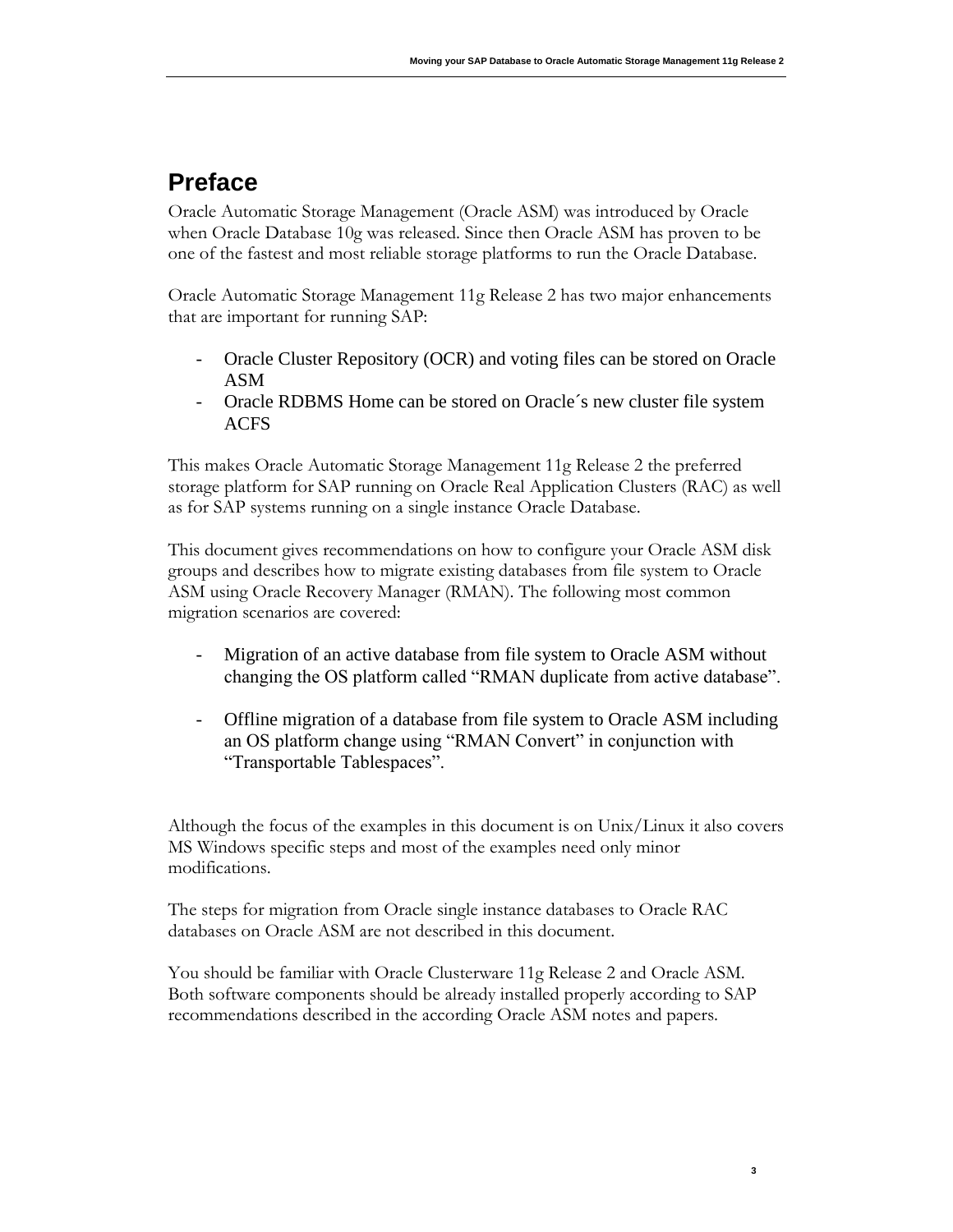Customers migrating their databases to Oracle Exadata or Oracle Database Appliance may have to follow additional rules not mentioned in this document. An Oracle Exadata specific whitepaper is available on SDN. An Oracle Database Appliance specific whitepaper is planned to be released when SAP has certified Oracle Database Appliance.

# <span id="page-4-0"></span>**Naming Conventions and Terms**

The following naming conventions and terms are used in this document. For Oracle Releases (Oracle GRID Infrastructure and Oracle Database) greater than 11.2.0.2 the version numbers in names of subdirectories and environment variables must be replaced with the appropriate version numbers of the software you are going to use. E.g. For Oracle RDBMS Software 11.2.0.3 you have to use '11203' instead of '11202'.

| Name or Synonym          | <b>Description / Purpose</b>                                                                                                                                                                                                                           |
|--------------------------|--------------------------------------------------------------------------------------------------------------------------------------------------------------------------------------------------------------------------------------------------------|
| Oracle ASM               | Oracle Automatic Storage Management is basically a volume<br>manager for all Oracle Database related files and ACFS Volumes<br>(Oracle ASM Cluster File System Volumes).                                                                               |
| Oracle ASM Disk          | An Oracle ASM disk is usually a physical disk with a logical<br>partition on it.                                                                                                                                                                       |
|                          | On Linux/Unix platforms the logical partition spans the whole<br>physical disk.                                                                                                                                                                        |
|                          | On Windows the logical partition is created as an extended<br>partition with a logical volume in it.                                                                                                                                                   |
| Oracle ASM Disk<br>Group | A number of Oracle ASM disks form an Oracle ASM disk group.<br>An Oracle ASM disk group has 1 or more "failure groups". An<br>extended partition can span part of a disk or a whole disk. Logical<br>volumes are created inside an extended partition. |
| Failure Group            | A named group to which an Oracle ASM disk belongs to. Oracle<br>ASM guarantees not to store the same data twice within a failure<br>group. Redundancy is achieved by distributing the same data to<br>multiple failure groups.                         |
| OCR                      | <b>Oracle Cluster Repository</b>                                                                                                                                                                                                                       |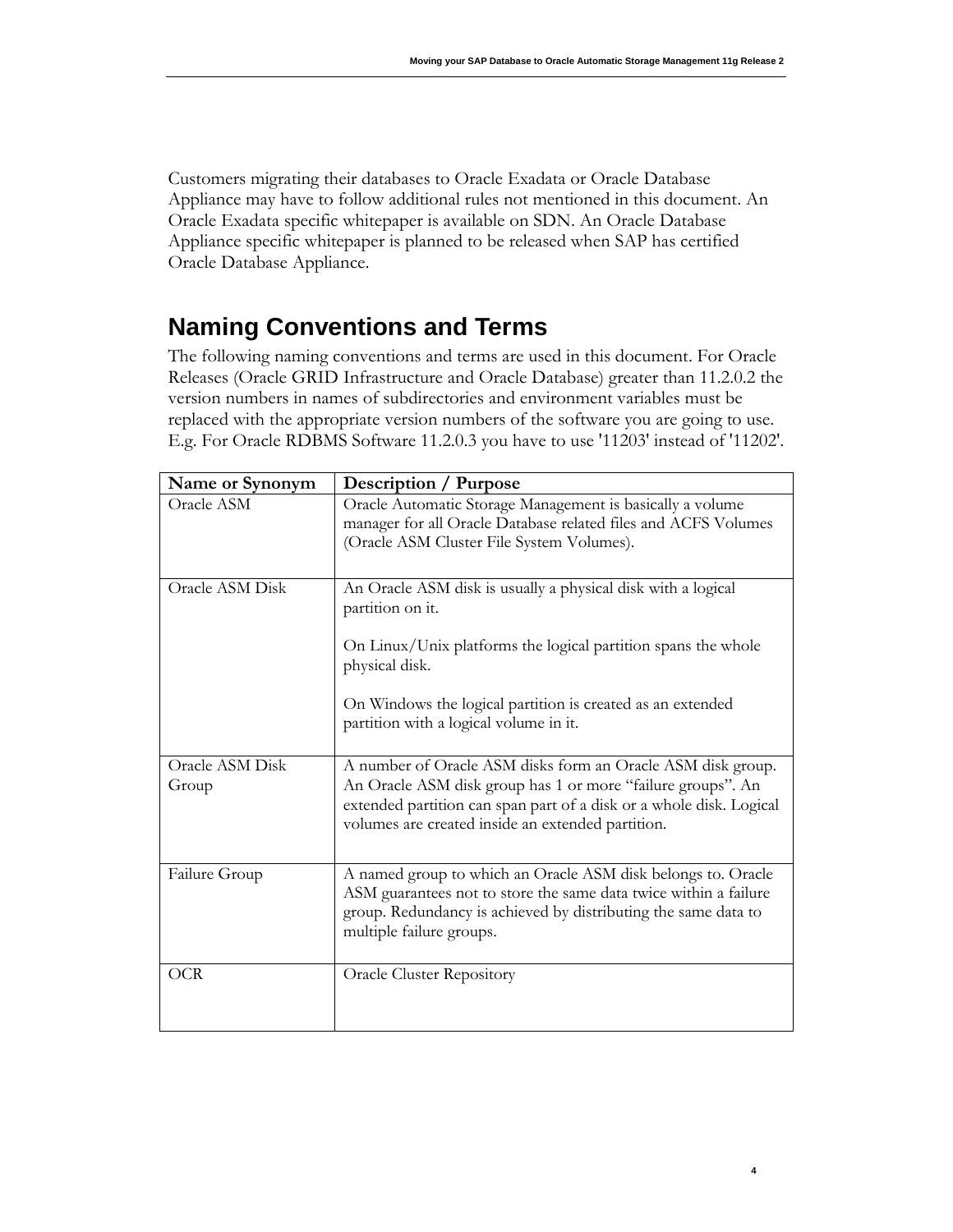| <b>RMAN</b>         | Oracle Recovery Manager                                                                                                                                                                     |
|---------------------|---------------------------------------------------------------------------------------------------------------------------------------------------------------------------------------------|
| <b>ACFS</b>         | Oracle ASM Cluster File System is a cluster file system that uses<br>Oracle ASM as the underlying volume manager infrastructure.                                                            |
| <dbname></dbname>   | Specifies the name of the database (e.g. C11).<br><dbname> is derived from the Oracle initialization parameter<br/>'db_name'. If 'db_unique_name' is set then <dbname> is</dbname></dbname> |
|                     | derived from 'db_unique_name'.                                                                                                                                                              |
| $<$ DBSID>          | Specifies the name of the database instance.<br>For single instance databases <dbsid> usually equals<br/><dbname> e.g. C11.</dbname></dbsid>                                                |
|                     | With RAC the number of the instance is appended e.g. C111,<br>C112, etc.<br>The environment variable ORACLE_SID is usually set to<br><dbsid>.</dbsid>                                       |
| $<$ SAPSID>         | Specifies the name of the SAP system id.                                                                                                                                                    |
|                     | It is used for OS user names e.g. c11adm as well as for<br>authentication of the OS user with Oracle e.g. OPS\$C11ADM.                                                                      |
| <ihrdbms></ihrdbms> | RDBMS Software Installation Home. The installation Oracle<br>Home directory where the Oracle RDBMS Software is installed.                                                                   |
|                     | If you are running one database from the Oracle Home install the<br>software to '/oracle/ <dbname>/11202'.</dbname>                                                                         |
|                     | If you are running multiple databases from the same Oracle Home<br>install the software to '/oracle/RDBMS/11202'.                                                                           |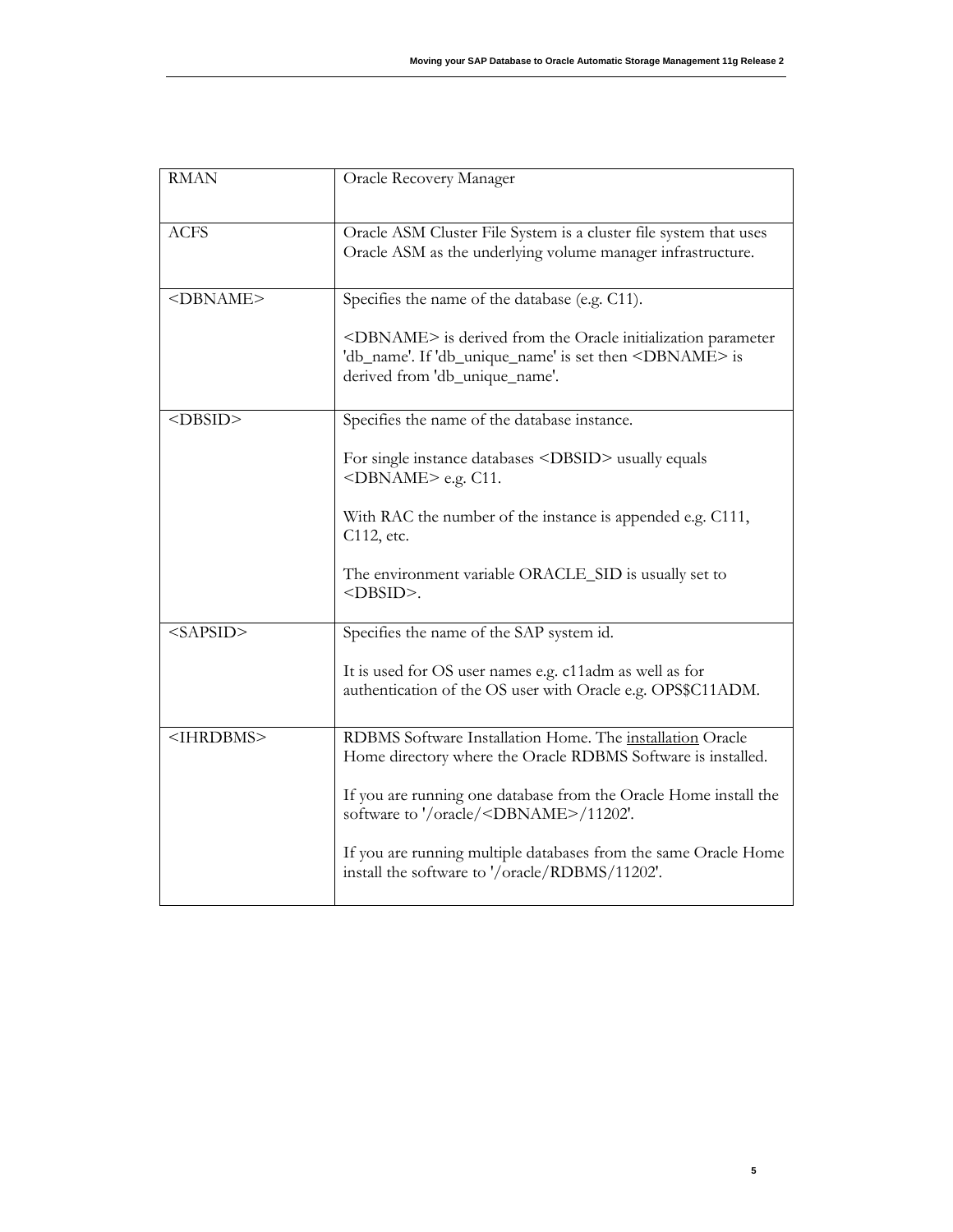**6**

| <ohgrid></ohgrid>     | The path of the Oracle Home where the GRID Software was<br>installed.<br>Unix/Linux:<br>'/oracle/GRID/11202', '/oracle/GRID/11203',<br>Related environment variables:<br>ORACLE_BASE='/oracle/BASE' (see SAP note #1521371)<br>ORACLE_HOME='/oracle/GRID/11202'<br>LD_LIBRARY_PATH or<br>SHLIB_PATH='/oracle/GRID/11202/lib'<br>Windows:<br>'C:\oracle\GRID\11202', 'C:\oracle\GRID\11203',                                                                                                                                                                                                                                                                                                                                       |
|-----------------------|-----------------------------------------------------------------------------------------------------------------------------------------------------------------------------------------------------------------------------------------------------------------------------------------------------------------------------------------------------------------------------------------------------------------------------------------------------------------------------------------------------------------------------------------------------------------------------------------------------------------------------------------------------------------------------------------------------------------------------------|
| <ohrdbms></ohrdbms>   | The runtime path of the Oracle Home where the RDBMS<br>Software was installed. This is a symbolic link to <ihrdbms>.<br/>Unix/Linux:<br/>If you are running one database from the Oracle Home:<br/>'/oracle/<dbname>/112' -&gt; '/oracle/<dbname>/11202'<br/>If you are running multiple databases from the Oracle Home:<br/>'/oracle/<dbname>/112' -&gt; '/oracle/RDBMS/11202'<br/>Related environment variables:<br/>ORACLE_BASE='/oracle'<br/>ORACLE_HOME='/oracle/<dbname>/112'<br/>LD_LIBRARY_PATH or<br/>SHLIB_PATH='/oracle/<dbname>/112/lib'<br/>Note: In cluster environments it is recommended to place<br/><ohrdbms> on a shared cluster file system.</ohrdbms></dbname></dbname></dbname></dbname></dbname></ihrdbms> |
| <b>TABLESPACE SET</b> | A tablespace set is a number of 1n tablespaces. The objects<br>within a tablespace set (tables, indexes, etc.) do not have any<br>references to other objects outside of the tablespace set. A<br>tablespace set is "self contained".                                                                                                                                                                                                                                                                                                                                                                                                                                                                                             |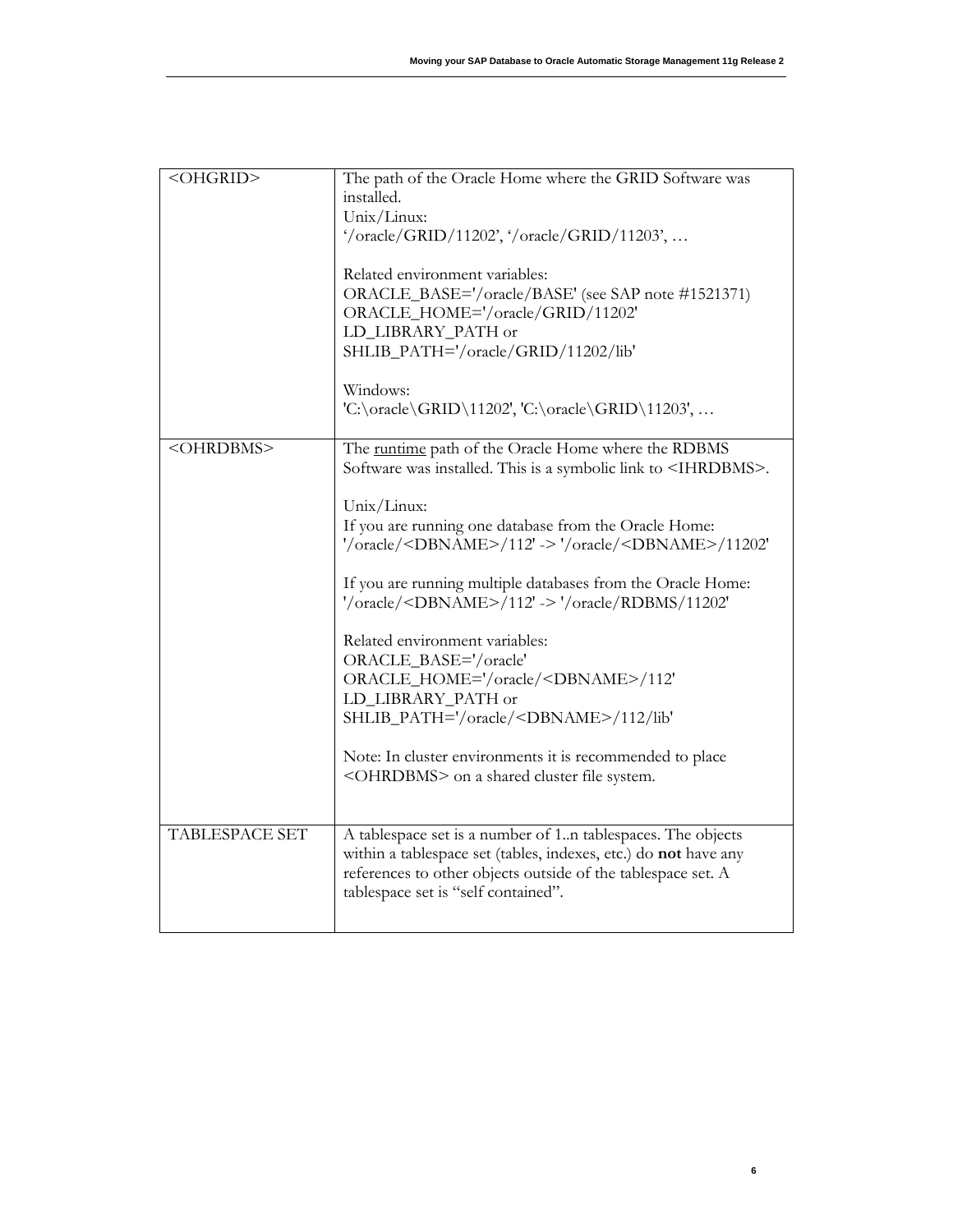| <b>TTS</b> | "Transportable Tablespaces" is an Oracle technique that allows                                                                                                           |
|------------|--------------------------------------------------------------------------------------------------------------------------------------------------------------------------|
|            | transporting a <b>tablespace set</b> from one database to another.<br>During the transport it is possible to convert the datafiles from a                                |
|            | "source" format to a "target" format. This may be required if<br>source and target OS platforms are different, especially if the<br>endianess between both is different. |
|            |                                                                                                                                                                          |

# <span id="page-7-0"></span>**Oracle ASM Disk Group Configuration**

For SAP on Oracle with Oracle ASM we recommend to choose one out of three variants on how to name and configure your Oracle ASM disk groups. Which variant you choose depends on your backup strategy which in turn usually depends on the size of your database and required availability.

# <span id="page-7-1"></span>*Oracle ASM Redundancy*

With Oracle ASM the database instance implements several levels of redundancy: external, normal and high.

External redundancy: The database instance never writes the same data to more than one failure group. If the underlying disks are not mirrored somehow a failure of a single disk means data loss. This mode is recommended for non-clustered environments where redundancy is achieved by the storage subsystem e.g. EMC or NetApp.

Normal redundancy: The database writes the same data to two different failure groups.

High redundancy: The database writes the same data to three different failure groups.

Please note that with Oracle ASM redundancy is achieved by the database instance by multiplexing an IO going to one disk (within a failure group) to one or two additional disks (within one or two other failure groups). This is different to traditional storage solutions where data redundancy is achieved by raid implementations where a piece of data needs to be written only once by the host and the IO bandwidth required for mirroring is provided by the storage system. Therefore it may be necessary to increase the IO bandwidth between server and storage or disks by using multipath software or by adding additional physical IO channels.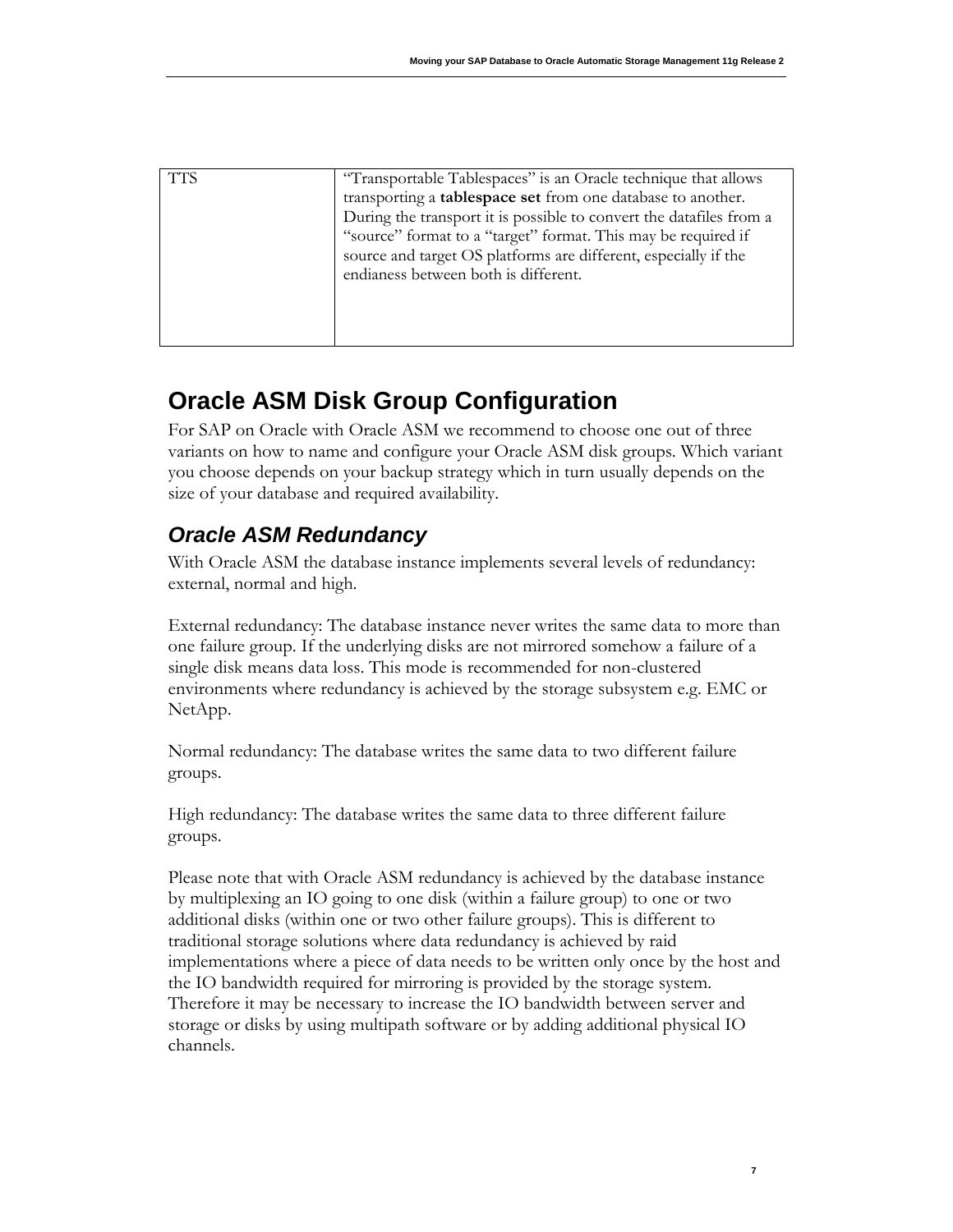#### Example:

If you configure 2 redo log members per redo log group and place them on a Oracle ASM disk group with normal redundancy the database instance has to do 4 IO´s one for each redo log member and one for each disk.

Nevertheless it is not recommended to run your database with just one online redo log member per group!!!

# <span id="page-8-0"></span>*Oracle ASM Disk Group Naming Conventions*

Independent from how you configure your Oracle ASM disk groups for running your Oracle Database(s) it is recommended to configure one Oracle ASM disk group with "normal or high redundancy" exclusively for Oracle Clusterware. This Oracle ASM disk group stores the Oracle Cluster Repository and the Oracle ASM parameter file.

The recommended name for this Oracle ASM disk group is "**+OCR**". The minimal size of each Oracle ASM disk in the OCR disk group is 4GB. Note that each Oracle ASM disk defines a separate failure group within the disk group.

For RAC it is required to have a dedicated Oracle ASM disk group for the Oracle ASM Cluster File System ACFS. The disk group and the ACFS file system on it should be configured large enough to store the required number of Oracle RDBMS Homes. Keep in mind that much more disk space may be required than just for one Oracle Home when it comes to patching or out of place upgrades which are basically full installations since 11gR2 and need to be installed next to the old Oracle Home.

The recommended name for this Oracle ASM disk group is "**+ACFS**".

#### <span id="page-8-1"></span>**Variant 1 – small to medium data volumes, restore time not critical**

Customer has small or medium sized databases where backup and/or restore + recovery of **all** databases can be accomplished by RMAN in a timely fashion.

Example:

If a complete Oracle ASM disk group with data files from one or more databases is broken and all data files from all databases need to be restored to a newly created Oracle ASM disk group using RMAN.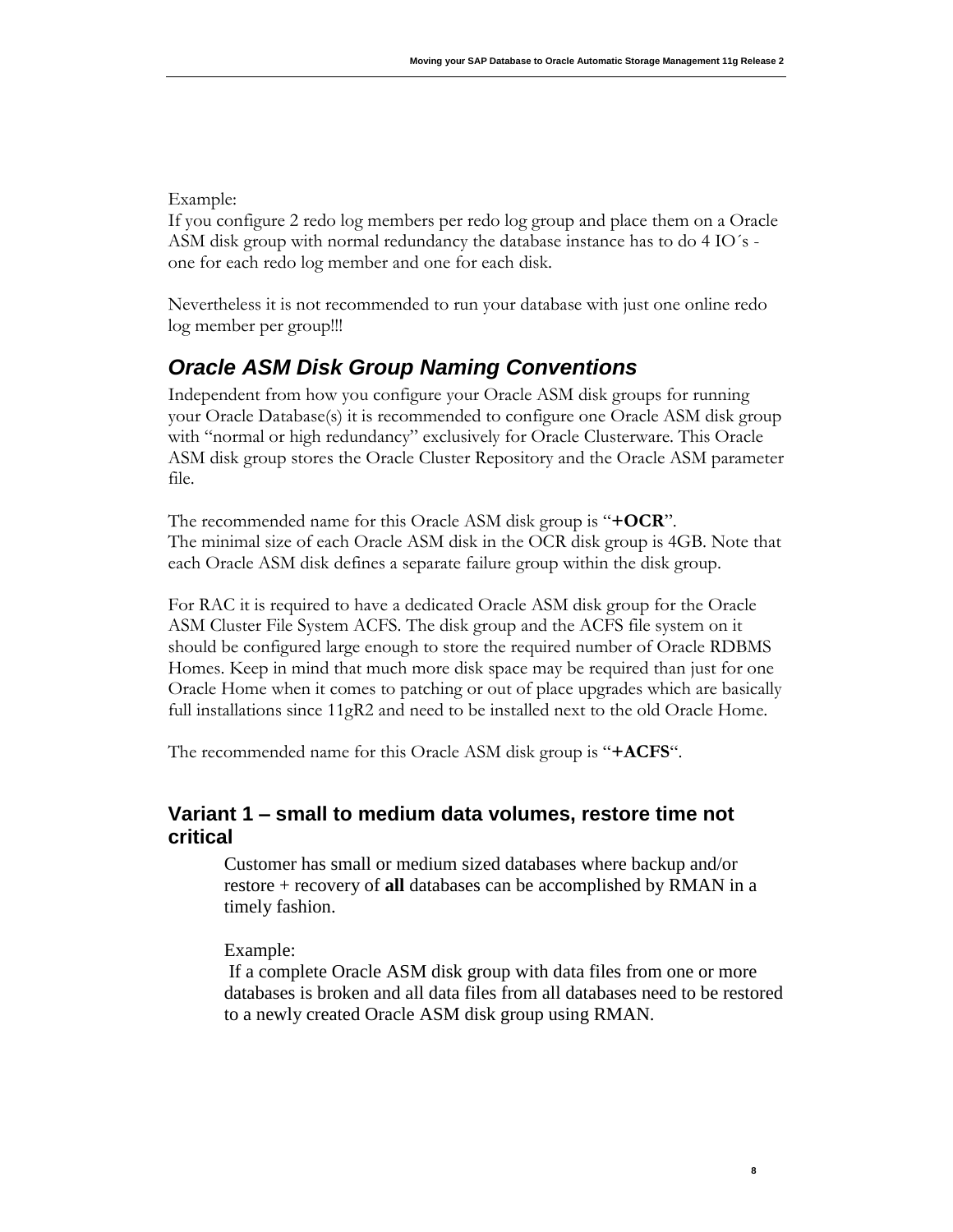| Oracle ASM Disk Group Name | Stores                                                                                                                  |
|----------------------------|-------------------------------------------------------------------------------------------------------------------------|
| $+$ DATA                   | All data files<br>All temp files<br>Control file (first copy)<br>Online redo logs (first copy)                          |
| $+{\rm ARCH}$              | Control file (second copy)<br>Archived redo logs                                                                        |
| $+RECO$                    | Control file (third copy)<br>Online redo logs (second copy)<br>RMAN backups (optional)<br>Fast recovery area (optional) |

## **Oracle ASM disk group recommendation:**

## <span id="page-9-0"></span>**Variant 2 – medium to large data volumes, restore time important**

Customer has medium to large sized databases where backup and/or restore + recovery of all databases cannot be accomplished in a timely fashion.

Usually customers will use RMAN and Split-Mirror techniques in combination.

Major differences to Variant 1 are:

- Separate Oracle ASM disk group for each database
- <DBNAME>+"\_" are used as a prefix for the name of the DATA disk group.
- The number of the DATA disk group is appended if the database spans over more than one DATA disk group.
- No online redo logs are located in the "data" disk groups. Instead an additional disk group is used for the first member of each online redo log group.

**9**

Important: Please consider that only a maximum of 63 Oracle ASM disk groups can be configured.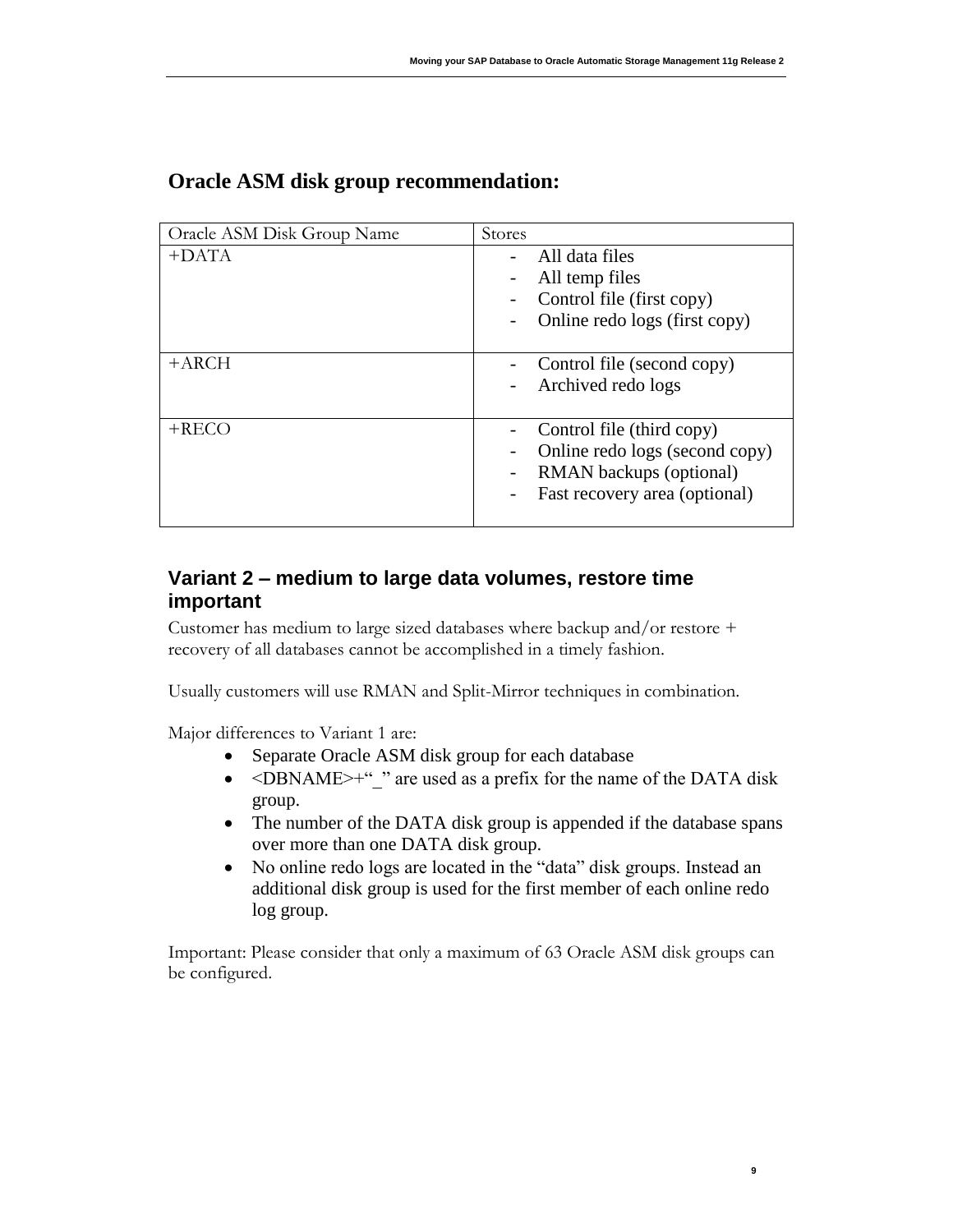| Oracle ASM Disk Group Name         | Stores                         |
|------------------------------------|--------------------------------|
| $+\langle DBNAME \rangle_DATA[\#]$ | All data files                 |
|                                    | All temp files                 |
| ERP DATA,<br>e.g.                  | Control file (first copy)      |
| ERP_DATA1,<br>CRM DATA1            |                                |
|                                    |                                |
| $+OLOG$                            | Online redo logs (first copy)  |
| +ARCH                              | Control file (second copy)     |
|                                    | Archived redo logs             |
|                                    |                                |
| $+$ RECO                           | Control file (third copy)      |
|                                    | Online redo logs (second copy) |
|                                    | <b>RMAN</b> backups            |
|                                    | Fast recovery area             |
|                                    |                                |

## **Oracle ASM disk group recommendation:**

## <span id="page-10-0"></span>**Variant 3 – very large data and data change volumes, restore time crucial**

Customer has very large databases where backup and/or restore + recovery of a single databases cannot be accomplished in a timely fashion.

Usually customers will use RMAN and Split-Mirror techniques in combination.

In this variant each relevant database file type is separated to different Oracle ASM disk groups.

Important: Please consider that only a maximum of 63 Oracle ASM disk groups can be configured.

| Oracle ASM Disk Group Name                                                        | <b>Stores</b>                                                       |
|-----------------------------------------------------------------------------------|---------------------------------------------------------------------|
| $+\langle DBNAME \rangle_DATA[\#]$<br>ERP_DATA,<br>e.g.<br>ERP DATA1,<br>CRM DATA | - All data files<br>- All temp files<br>- Control file (first copy) |
| + <dbname>_ARCH</dbname>                                                          | Control file (second copy)                                          |

#### **Oracle ASM disk group recommendation:**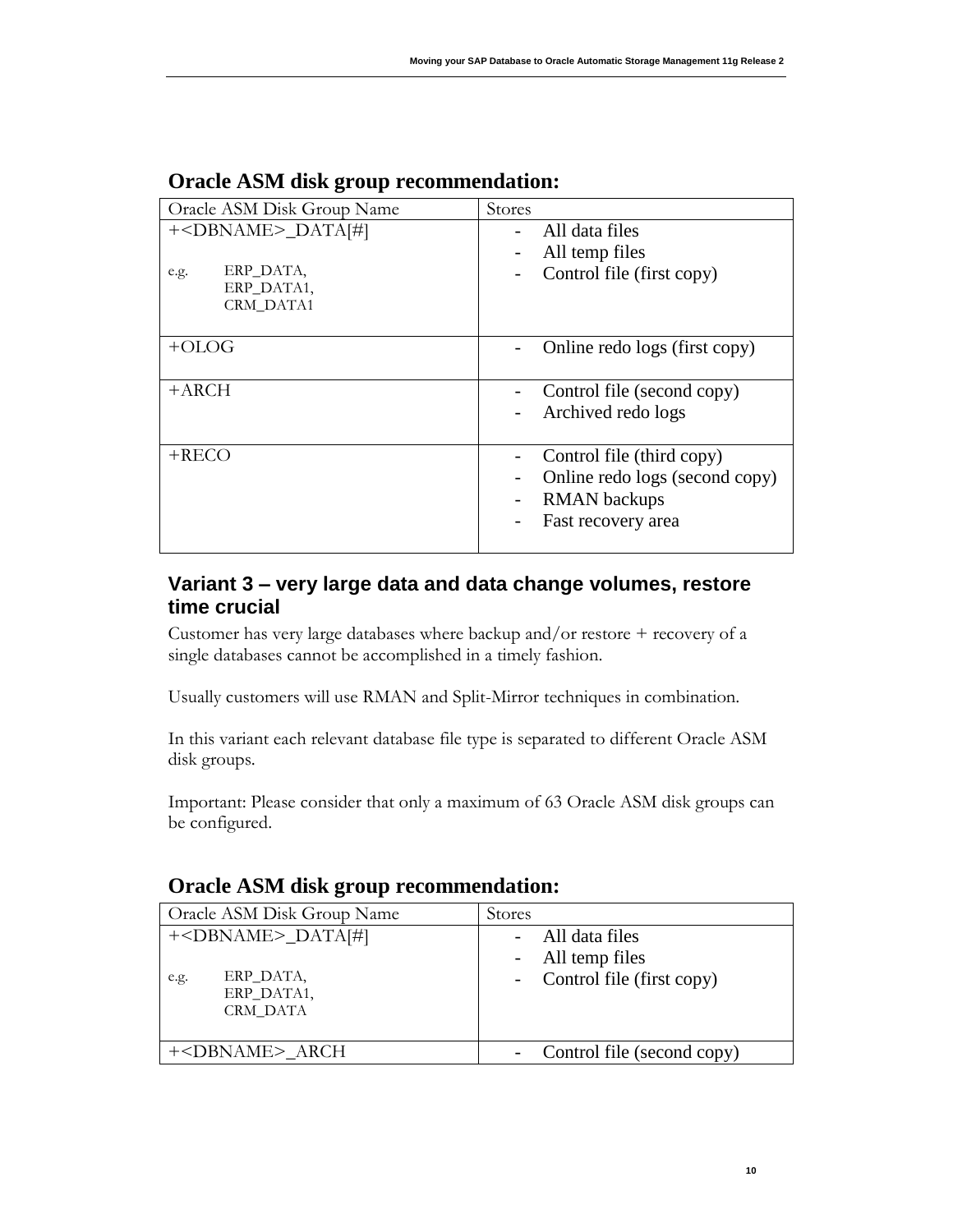| ERP ARCH,<br>e.g.<br><b>CRM ARCH</b>                                | Archived redo logs                                                     |
|---------------------------------------------------------------------|------------------------------------------------------------------------|
| + <dbname>_RECO<br/>ERP RECO,<br/>e.g.<br/><b>CRM RECO</b></dbname> | Control file (third copy)<br><b>RMAN</b> backups<br>Fast recovery area |
| + <dbname> OLOG<br/>ERP OLOG.<br/>e.g.<br/>CRM OLOG</dbname>        | Online redo logs (first copy)                                          |
| + <dbname>_MLOG<br/>ERP MLOG,<br/>e.g.<br/>CRM MLOG</dbname>        | Online redo logs (second copy)                                         |

**Important: Always place all files from one database into the according Oracle ASM disk groups of that database. Never place a file from database "ERP" into a disk group that belongs to database "CRM".**

# <span id="page-11-0"></span>*Oracle ASM Compatibility Attributes*

The disk group attributes that determine compatibility are 'compatible.asm', 'compatible.rdbms' and 'compatible.advm'. The 'compatible.asm' and 'compatible.rdbms' attribute settings determine the minimum Oracle Database software version numbers that a system can use for Oracle ASM and the database instance types respectively. For example, if the Oracle ASM compatibility setting is 11.2, and RDBMS compatibility is set to 11.1, then the Oracle ASM software version must be at least 11.2, and the Oracle Database client software version must be at least 11.1. The 'compatible.advm' attribute determines where the Oracle ASM Dynamic Volume Manager feature can be used to create Oracle ASM volumes in disk groups.

Make sure that 'compatible.asm' and 'compatible.rdbms' are set to minimum '11.2.0.2.0' for all Oracle ASM disk groups.

```
Example:
[oracle@oracx3v3 ~]$ sqlplus
SQL*Plus: Release 11.2.0.3.0 Production on Fri Dec 10 15:20:12 
2010
Copyright (c) 1982, 2010, Oracle. All rights reserved.
```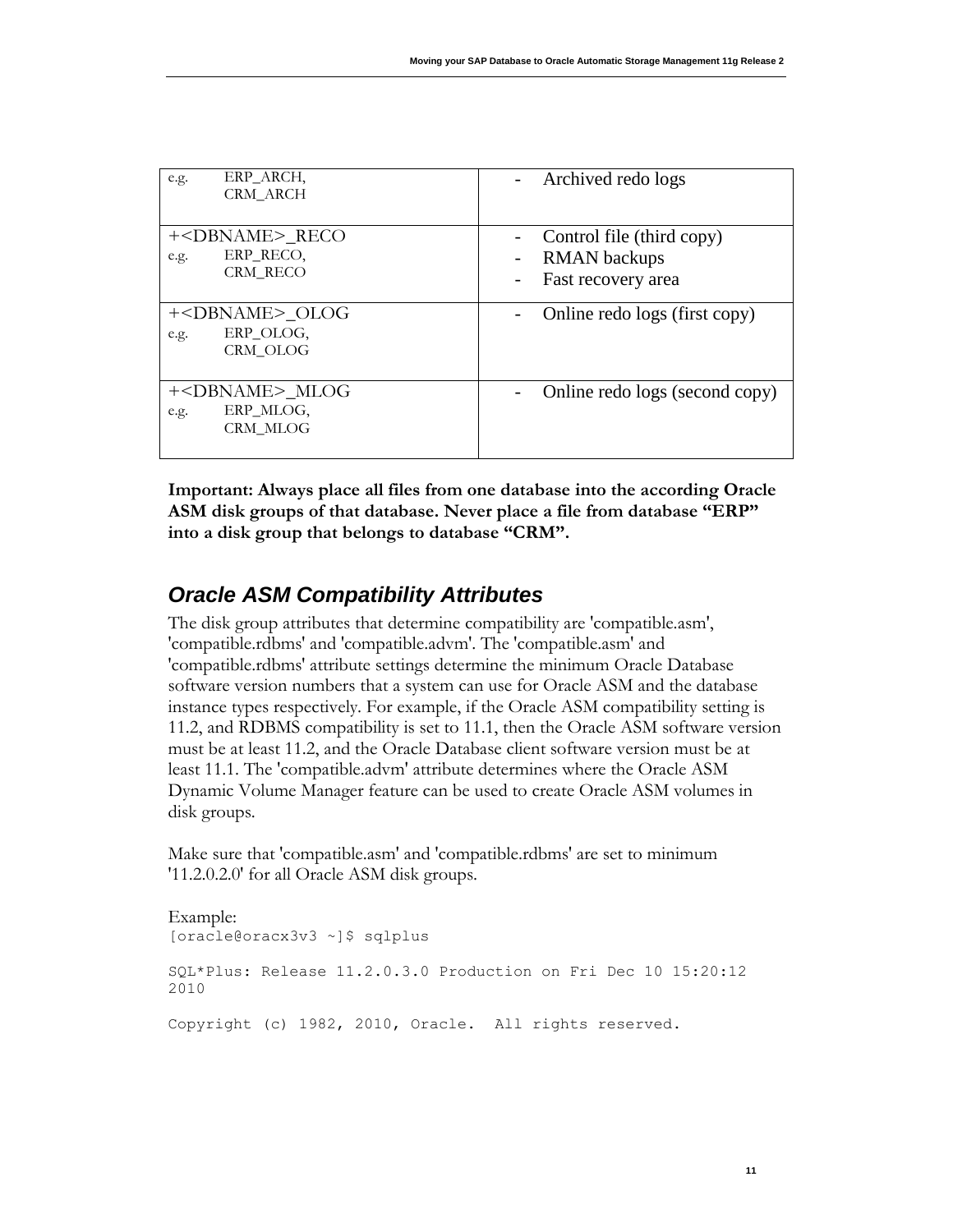Enter user-name: / as sysoracle asm

Connected to: Oracle Database 11g Enterprise Edition Release 11.2.0.3.0 - 64bit Production With the Automatic Storage Management option

SQL> select dg.name as diskgroup, substr(a.name,1,18) as name, substr(a.value, 1, 24) as value from v\$asm diskgroup dg, v\$asm attribute a where dg.group number = a.group number and a.name like '%compatible%';

| DISKGROUP                                                                                                                                                           | NAME                                                                                                                                                                                                                                                                    | VALUE                                  |
|---------------------------------------------------------------------------------------------------------------------------------------------------------------------|-------------------------------------------------------------------------------------------------------------------------------------------------------------------------------------------------------------------------------------------------------------------------|----------------------------------------|
| ACFS<br>ACFS<br>ARCH<br>ARCH<br>DATA<br>DATA<br>RECO<br><b>RECO</b><br>0CR<br>0CR<br>SQL> alter diskgroup ACFS set attribute 'compatible.asm' =<br>$'11.2.0.2.0$ '; | compatible.asm 11.2.0.0.0<br>compatible.rdbms 10.1.0.0.0<br>compatible.asm<br>compatible.rdbms 10.1.0.0.0<br>compatible.asm<br>compatible.rdbms<br>compatible.asm 11.2.0.0.0<br>compatible.rdbms 10.1.0.0.0<br>compatible.asm 11.2.0.0.0<br>compatible.rdbms 10.1.0.0.0 | 11.2.0.0.0<br>11.2.0.0.0<br>10.1.0.0.0 |
| Diskgroup altered.                                                                                                                                                  |                                                                                                                                                                                                                                                                         |                                        |
| SQL> alter diskgroup ACFS set attribute 'compatible.rdbms' =<br>$'11.2.0.2.0$ ';                                                                                    |                                                                                                                                                                                                                                                                         |                                        |
| Diskgroup altered.                                                                                                                                                  |                                                                                                                                                                                                                                                                         |                                        |
| SQL> alter diskgroup ARCH set attribute 'compatible.asm' =                                                                                                          |                                                                                                                                                                                                                                                                         |                                        |

Diskgroup altered.

'11.2.0.2.0';

SQL> alter diskgroup ARCH set attribute 'compatible.rdbms' = '11.2.0.2.0';

Diskgroup altered.

SQL> alter diskgroup DATA set attribute 'compatible.asm' = '11.2.0.2.0';

Diskgroup altered.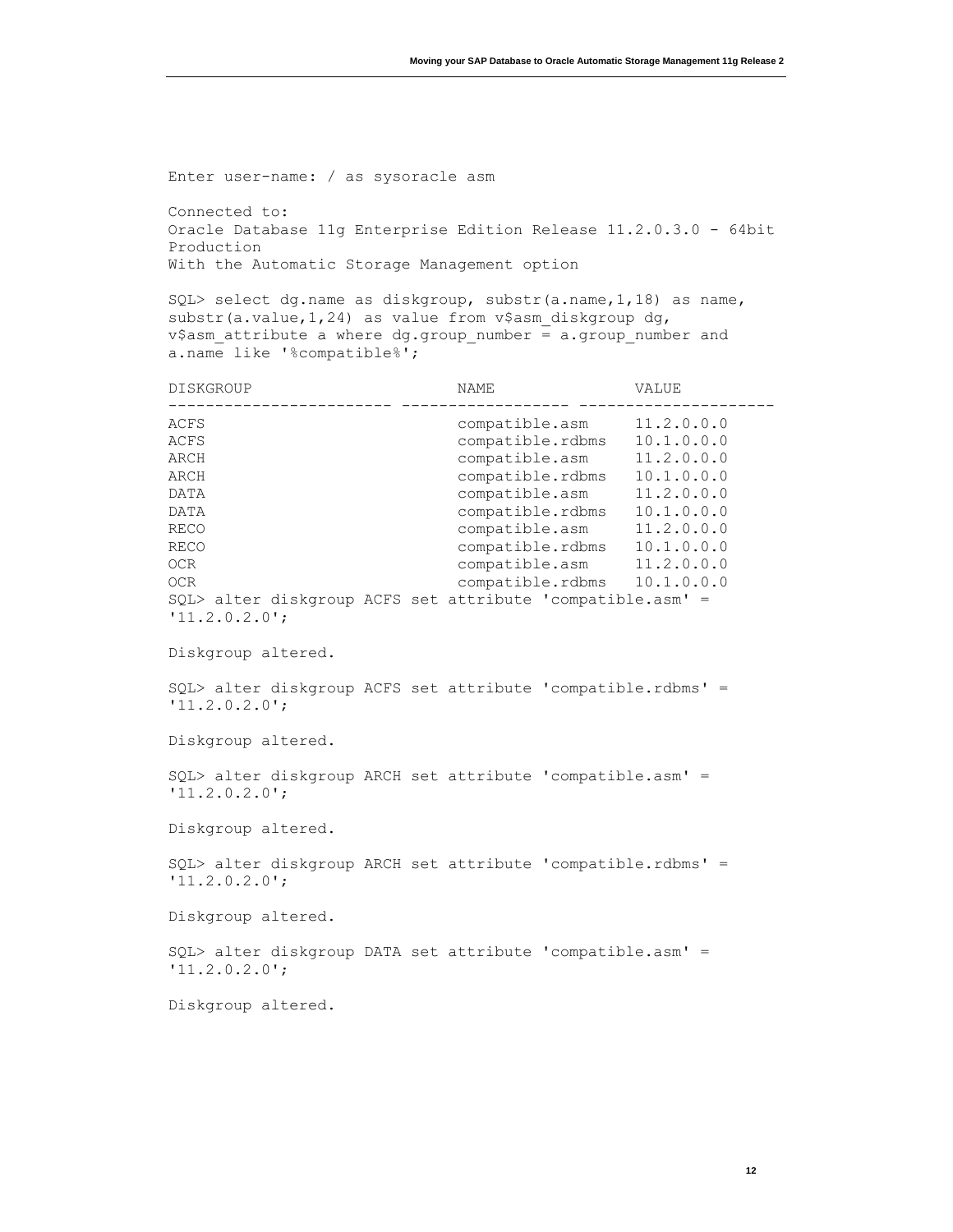SQL> alter diskgroup DATA set attribute 'compatible.rdbms' = '11.2.0.2.0'; Diskgroup altered. SQL> alter diskgroup RECO set attribute 'compatible.asm' = '11.2.0.2.0'; Diskgroup altered. SQL> alter diskgroup RECO set attribute 'compatible.rdbms' = '11.2.0.2.0'; Diskgroup altered. SQL> alter diskgroup OCR set attribute 'compatible.asm' = '11.2.0.2.0'; Diskgroup altered. SQL> alter diskgroup OCR set attribute 'compatible.rdbms' = '11.2.0.2.0'; Diskgroup altered. SQL> select dg.name as diskgroup, substr(a.name,1,18) as name, substr(a.value, 1, 24) as value from v\$asm diskgroup dg, v\$asm\_attribute a where dg.group\_number = a.group\_number and a.name like '%compatible%';

| <b>DISKGROUP</b> | NAME             | VALUE      |
|------------------|------------------|------------|
| ACFS             | compatible.asm   | 11.2.0.2.0 |
| ACFS             | compatible.rdbms | 11.2.0.2.0 |
| ARCH             | compatible.asm   | 11.2.0.2.0 |
| ARCH             | compatible.rdbms | 11.2.0.2.0 |
| DATA             | compatible.asm   | 11.2.0.2.0 |
| DATA             | compatible.rdbms | 11.2.0.2.0 |
| RECO             | compatible.asm   | 11.2.0.2.0 |
| <b>RECO</b>      | compatible.rdbms | 11.2.0.2.0 |
| 0CR              | compatible.asm   | 11.2.0.2.0 |
| 0CR              | compatible.rdbms | 11.2.0.2.0 |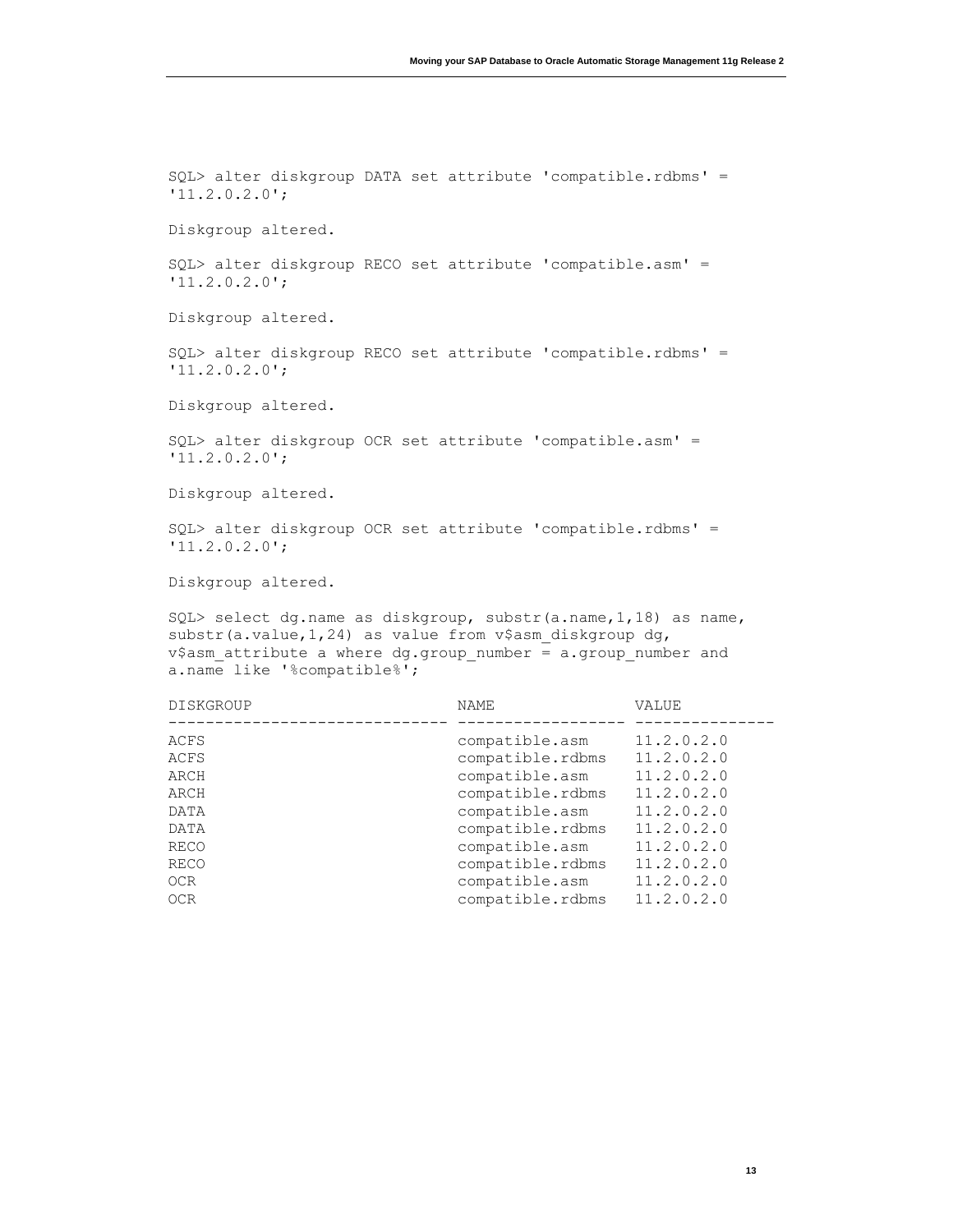# <span id="page-14-0"></span>**Prerequisites**

# <span id="page-14-1"></span>*Unix/Linux platforms*

## <span id="page-14-2"></span>**Primary group of the 'oracle' executable**

After installing a new <OHRDBMS> the Oracle executable under <OHRDBMS>/bin is owned by OS user 'oracle' with 'oinstall' as its primary group.

```
-rwsr-s--x 1 oracle oinstall 228886468 Nov 29 15:29 
/oracle/RM1/112/bin/oracle
```
To allow access to Oracle ASM the primary group needs to be changed by executing the script 'setasmgidwrap' under <OHGRID>/bin.

Example:

```
/oracle/GRID/11202/bin/setasmgidwrap o=/oracle/RM1/112/bin/oracle
```

```
[oracle@oracx3v3 dbs]$ ls -la /oracle/RM1/112/bin/oracle
-rwsr-s--x 1 oracle asmadmin 228886468 Nov 29 15:29 
/oracle/RM1/112/bin/oracle
```
# <span id="page-14-3"></span>**Migrating an Active Database from File System to Oracle ASM without Changing the OS platform**

The process of creating a copy of an existing and potentially running database using RMAN is known as "duplicate from active database". This type of operation is supported for source databases that are in "mount" or "open" state. This part of the document describes the prerequisites and the necessary steps to move an existing database to Oracle ASM using the "duplicate from active database" method.

This method can only be used if the following preconditions are met:

- If you are moving the database to a different host both hosts must be connected via a TCP/IP network.
- The source database must be on Oracle Database 11.2.0.2 or higher.
- The "compatible" parameter of the source database must be set to 11.2.0.2 or higher.
- If source and target do NOT run on the same platform both must run on a compatible platform. To consider platforms as compatible the following conditions must be met: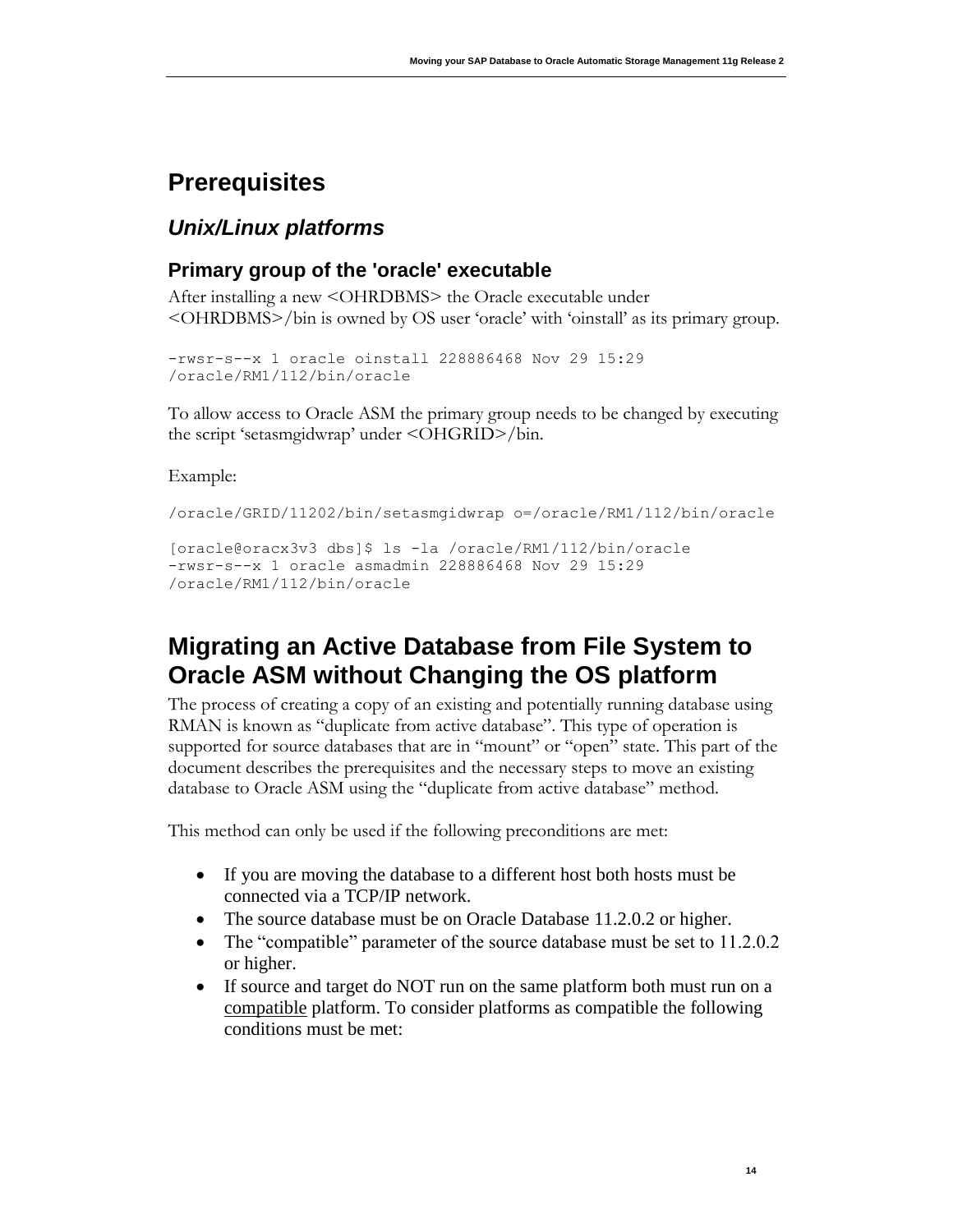- o Both platforms must use the same endian format. See view 'V\$TRANSPORTABLE\_PLATFORM'.
- o Only the following platform combinations are supported  $-$  Solaris-x64  $\lt$   $\gt$  Linux-x64
	- HP-PA <-> HP-IA
	- Linux <-> Windows (requires minimum 11.1 compatible setting) - Solaris SPARC (64-bit) <-> AIX (64-bit) (source database must be non-RAC and non-TDE)

If the source database is in "open" state the target database requires recovery to be in a consistent state. This is done by RMAN automatically at the end of the duplicate operation.

# <span id="page-15-0"></span>*Configuration of the Source and Target system*

#### <span id="page-15-1"></span>**Setup the source system**

On the source system only a few steps may be required to prepare the system for duplication.

Example environment for the ora<DBNAME> user:

```
ORACLE_SID=RM1
ORACLE_BASE=/oracle
PATH=.:/usr/kerberos/bin:/usr/local/bin:/bin:/usr/bin:
/oracle/RM1/112/bin
ORACLE_HOME=/oracle/RM1/112
```
MS Windows:

On MS Windows this is controlled by the path from where a program is executed. Ensure that your PATH always points to the correct Oracle Home before running an Oracle program like sqlplus, netca, etc.

Set at least ORACLE\_SID and the PATH variable.

Example:

Set PATH to C:\ORACLE\GRID\112\bin and ORACLE\_SID to +Oracle ASM when running GRID utilities like srvctl, crs\_stat or sqlplus (connecting to the Oracle ASM instance).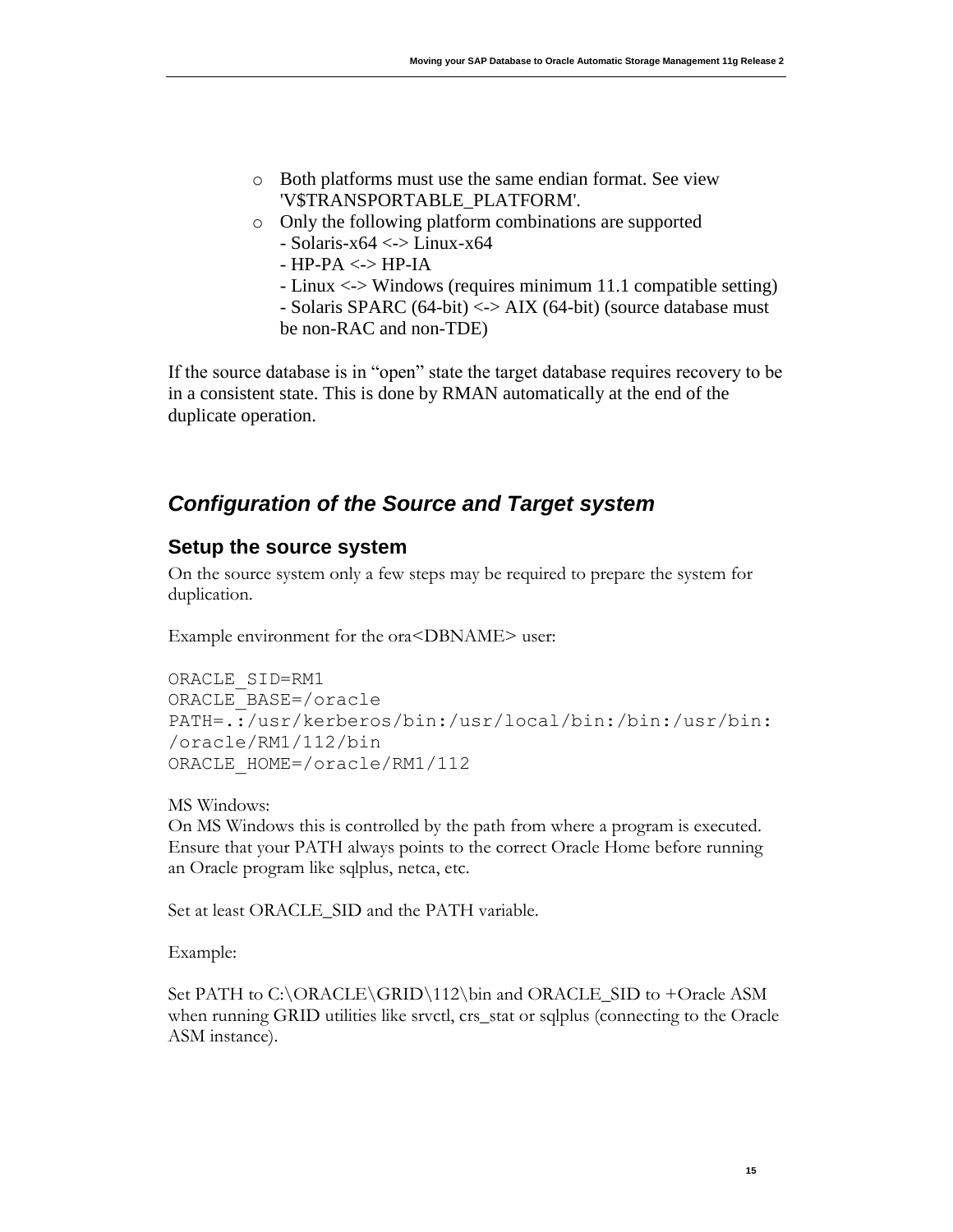Set PATH to C:\ORACLE\RM1\112\bin and ORACLE\_SID=RM1 when running RDBMS utilities like oradim, orapwd or sqlplus (connecting to the DATABASE instance).

### **Oracle Password File**

Ensure you have configured a password file for the instance.

Unix/Linux

The password file should be located under <OHRDBMS>/dbs. The default name of the password file is "orapw<DBSID>"

MS Windows

The password file should be located under <OHRDBMS>/database. The default name of the password file is "PWD<DBSID>.ora"

If you do not already have a password file configured use the orapwd utility to create a new one.

Example:

```
[oracle@oracx3v4 dbs]$ orapwd file=orapwRM1 entries=10 
password=secret
[oracle@oracx3v4 dbs]$ ls -ltr
total 9728
-rw-r----- 1 oracle oinstall 24 Nov 30 13:20 1kRM1
-rw-r----- 1 oracle oinstall 2560 Nov 30 17:59 spfileRM1.ora
-rw-r----- 1 oracle oinstall 2560 Dec 1 15:22 orapwRM1
-rw-rw---- 1 oracle oinstall 1544 Dec 8 13:40 hc RM1.dat
```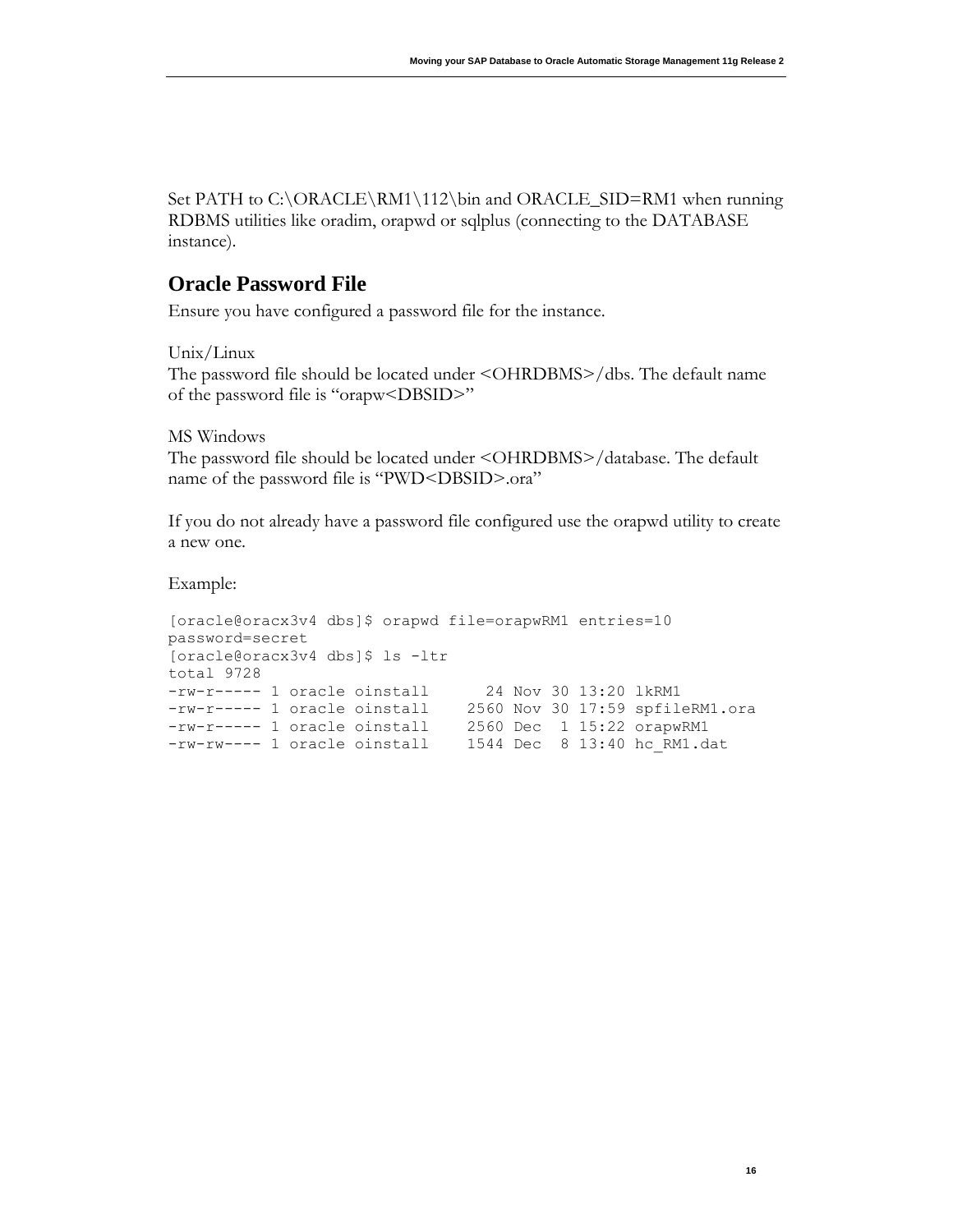# **SQL\*Net configuration**

#### **File: "listener.ora"**

```
SID LIST LISTENER =
  (SID LIST =(SID DESC =
      (SID NAME = RM1) (ORACLE_HOME = /oracle/RM1/112)
     )
   )
LISTENER =
   (DESCRIPTION_LIST =
     (DESCRIPTION =
      (ADDRESS = (PROTOCOL = TCP) (HOST =oracx3v4.wdf.sap.corp)(PORT = 1527))
      (ADDRESS = (PROTOCOL = IPC) (KEY = EXTPROC1527)) )
   )
```

```
ADR_BASE_LISTENER = /oracle
```
#### **File: "tnsnames.ora"**

```
ORGRM1 = (DESCRIPTION =
     (ADDRESS_LIST =
      (ADDRESS = (PROTOCOL = TCP) (HOST =oracx3v4.wdf.\nsqp.corp) (PORT = 1527))
     )
     (CONNECT_DATA =
      (SERVICE NAME = RM1) )
   )
DUPRM1 = (DESCRIPTION =
     (ADDRESS_LIST =
      (ADDRESS = (PROTOCOL = TCP) (HOST =oracx3v3.wdf.sap.corp)(PORT = 1521))
     )
     (CONNECT_DATA =
       (SERVICE_NAME = RM1)
     )
   )
```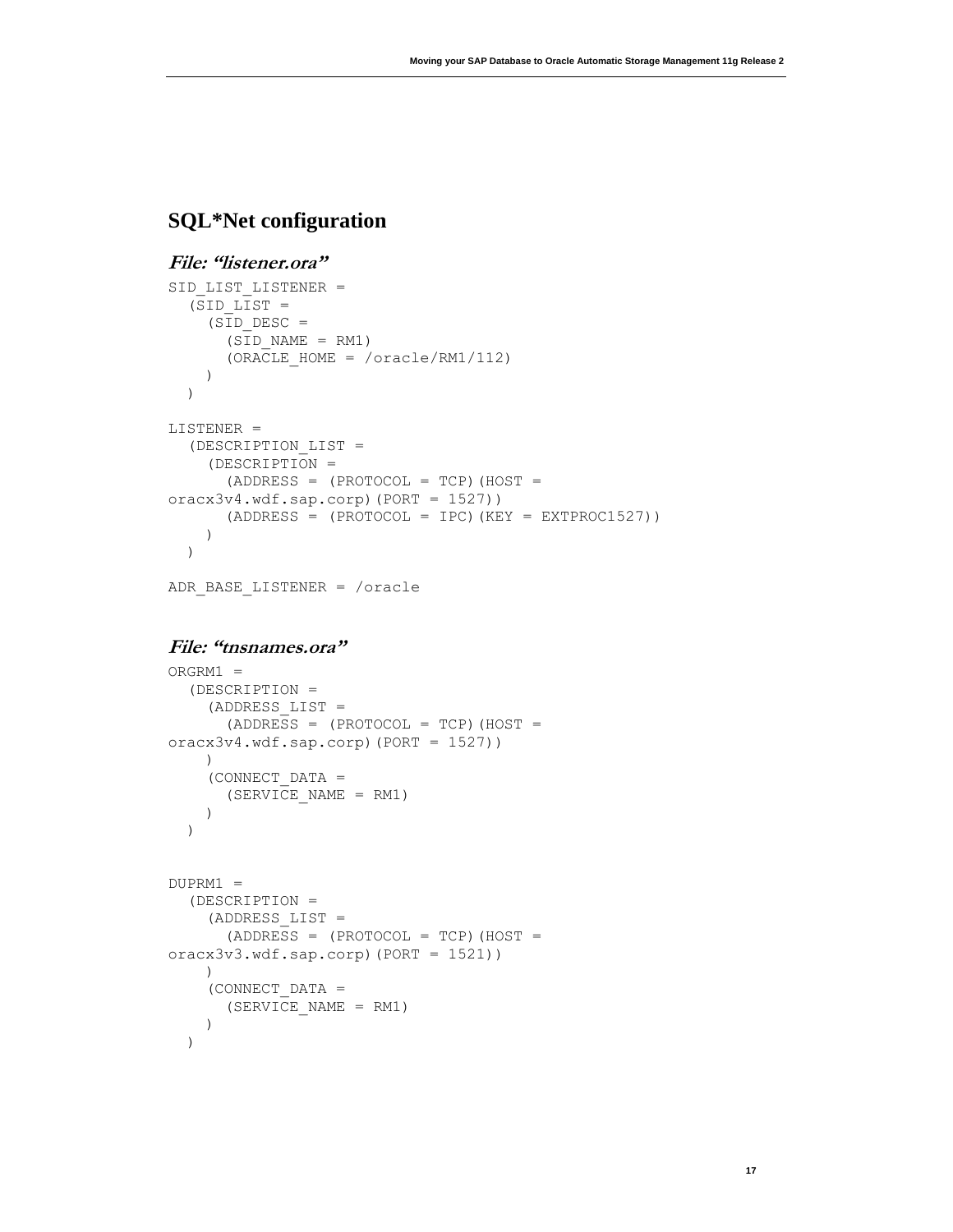If your sqlnet.ora defines NAMES.DEFAULT\_DOMAIN you will have to append the value to the tag in tnsnames.ora e.g. "DUPRM1.WORLD".

#### **File: "sqlnet.ora"**

```
On MS Windows set:
SQLNET.AUTHENTICATION SERVICES = (NTS)
```
## <span id="page-18-0"></span>**Setup the target system**

As already mentioned above it is assumed that you have properly installed and configured the following components:

- Clusterware and Oracle ASM (Oracle Grid Infrastructure)
- Oracle ASM disk groups for the database that will be copied to Oracle ASM
- New <OHRDBMS> for the database that will be copied.

Have a small shell script your "oracle" user can source or run for each Oracle Home that has been installed. Example: one for <OHGRID> and one for <OHRDBMS>.

Example environment script for user "oracle" set to work with the Oracle ASM instance or to run GRID commands:

```
ORACLE_BASE=/oracle/BASE
ORACLE_HOME=/oracle/GRID/11202
ORACLE_SID=+ASM
PATH=.:/usr/kerberos/bin:/usr/local/bin:/bin:/usr/bin:
/oracle/GRID/11202/bin
```

```
export ORACLE_BASE
export ORACLE_HOME
export ORACLE_SID
export PATH
Example environment script for user "oracle" set to work with the new database 
instance:
```

```
ORACLE_BASE=/oracle/RM1
ORACLE_HOME=/oracle/RM1/112
ORACLE_SID=RM1
PATH=.:/usr/kerberos/bin:/usr/local/bin:/bin:/usr/bin:
/oracle/RM1/112/bin
```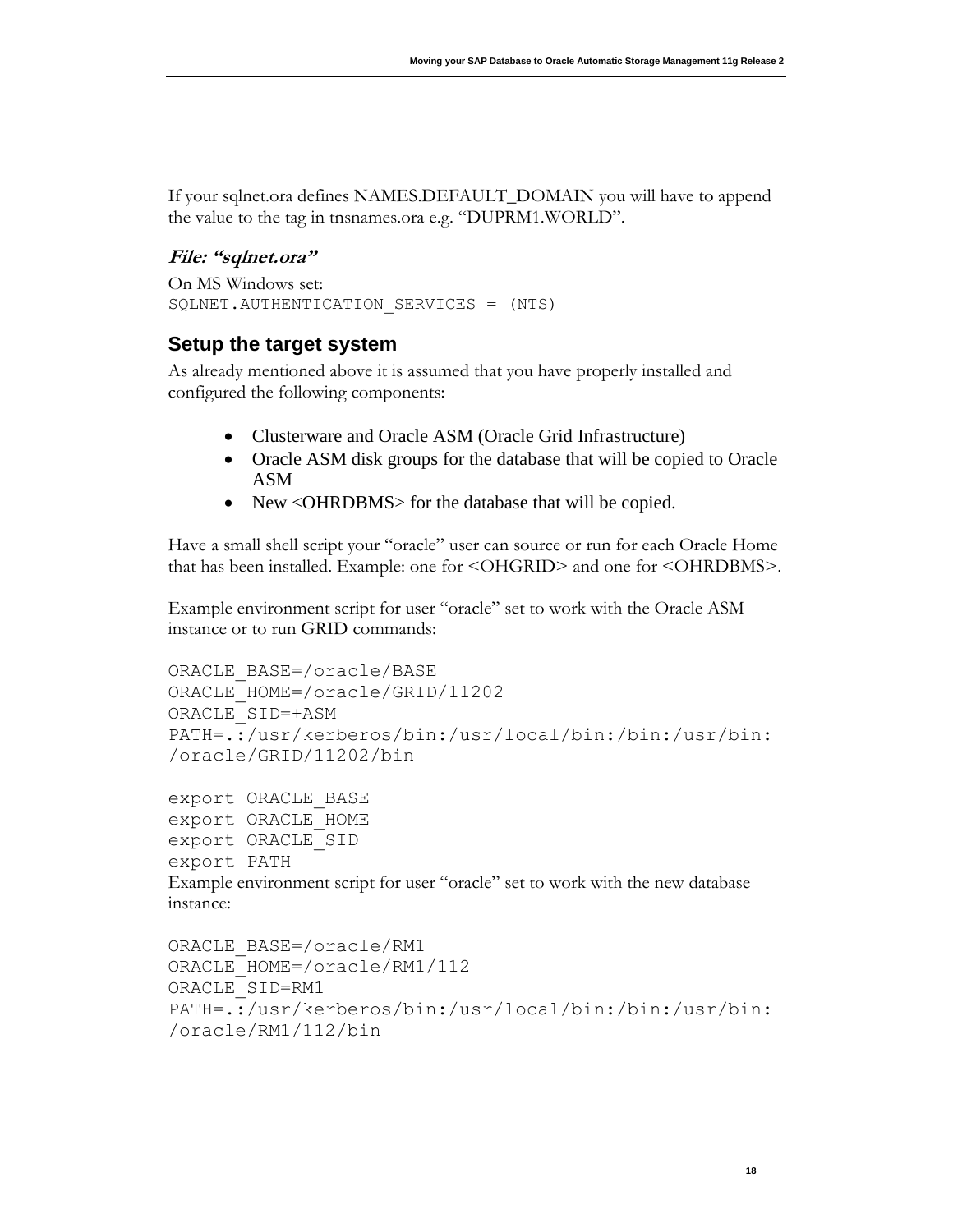export ORACLE\_BASE export ORACLE\_HOME export ORACLE\_SID export PATH

In order to check your GRID setup run "crs\_stat –t".

Example:

|                          | [oracle@oracx3v3 ~]\$ crs stat -t |         |         |          |
|--------------------------|-----------------------------------|---------|---------|----------|
| Name                     | Type                              | Target  | State   | Host     |
| ora.ACFS.dq              | oraup.type ONLINE                 |         | ONLINE  | oracx3v3 |
| ora.ARCH.dq              | oraup.type ONLINE                 |         | ONLINE  | oracx3v3 |
| ora.DATA.dq              | oraup.type ONLINE                 |         | ONLINE  | oracx3v3 |
| ora.RECO.dq              | oraup.type ONLINE                 |         | ONLINE  | oracx3v3 |
| oraER.lsnr               | oraer.type ONLINE                 |         | ONLINE  | oracx3v3 |
| ora.OCR.dq               | oraup.type                        | ONLINE  | ONLINE  | oracx3v3 |
| ora.asm                  | ora.asm.type                      | ONLINE  | ONLINE  | oracx3v3 |
| ora.cssd                 | ora.cssd.type                     | ONLINE  | ONLINE  | oracx3v3 |
| ora.diskmon              | oraon.type                        | ONLINE  | ONLINE  | oracx3v3 |
| ora.evmd                 | ora.evm.type                      | ONLINE  | ONLINE  | oracx3v3 |
| ora.ons                  | ora.ons.type                      | OFFLINE | OFFLINE |          |
| $[oracle@oracx3v3 \sim]$ |                                   |         |         |          |

Please note that 'crs\_stat' is deprecated with Oracle Grid Infrastructure 11gR2. Instead we recommend to use 'crsctl status resource –t'.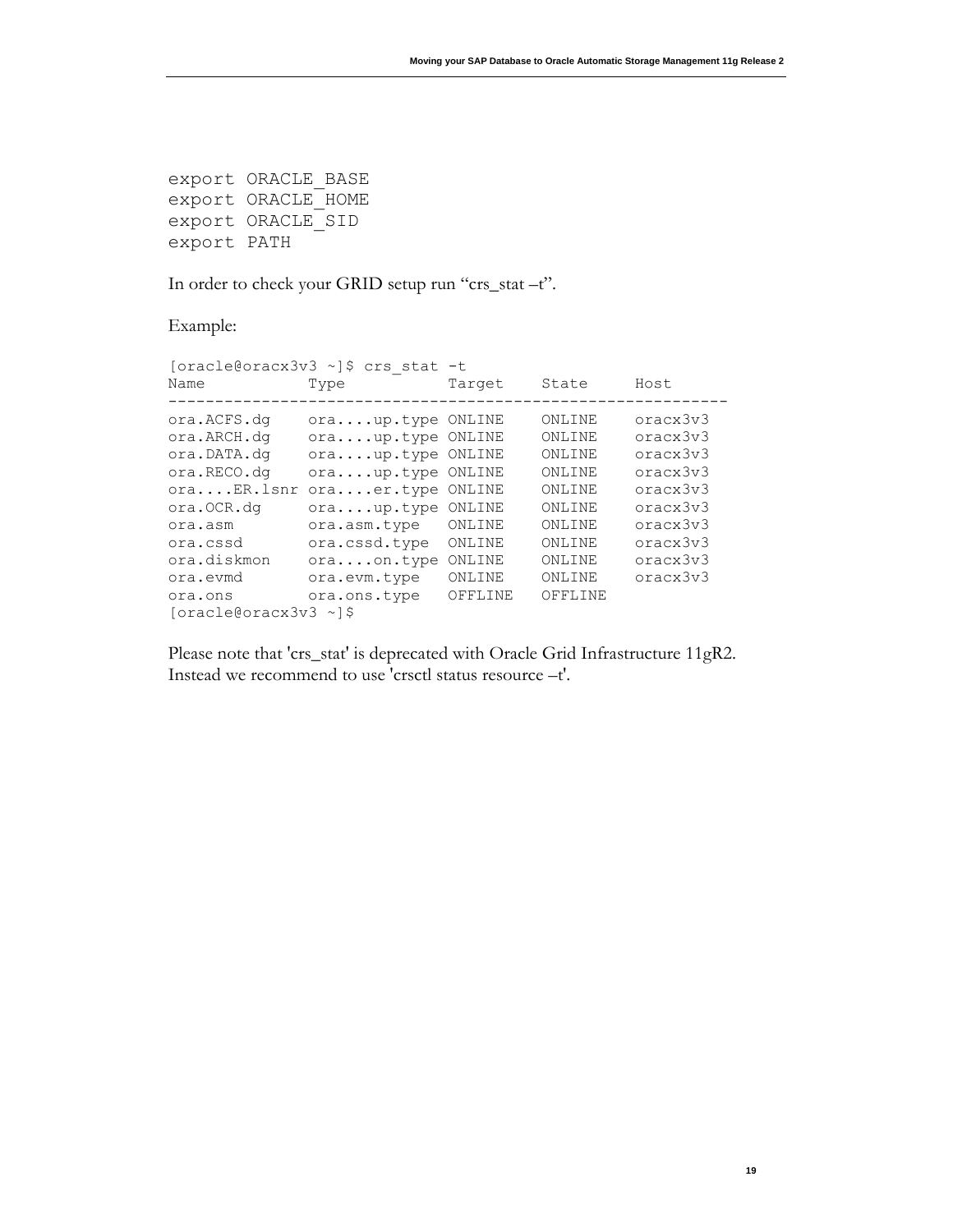# **SQL\*Net**

```
File "listener.ora"
SID LIST LISTENER =
  (SID LIST =
    (SID DESC =
      (SID NAME = RM1) (ORACLE_HOME = /oracle/RM1/112)
     )
   )
LISTENER =
   (DESCRIPTION_LIST =
```

```
 (DESCRIPTION =
      (ADDRESS = (PROTOCOL = IPC) (KEY = EXTPROC1521))(ADDRESS = (PROTOCOL = TCP) (HOST =oracx3v3.wdf.sap.corp)(PORT = 1521))
   \rightarrow )
```

```
ADR_BASE_LISTENER = /oracle
```

```
ENABLE_GLOBAL_DYNAMIC_ENDPOINT_LISTENER=ON
```
#### **File "tnsnames.ora"**

```
ORGRM1 = (DESCRIPTION =
     (ADDRESS_LIST =
      (ADDRESS = (PROTOCOL = TCP) (HOST =oracx3v4.wdf.sap.corp)(PORT = 1527))
    \lambda (CONNECT_DATA =
       (SERVICE_NAME = RM1)
     )
   )
DUPRM1 = (DESCRIPTION =
     (ADDRESS_LIST =
      (ADDRESS = (PROTOCOL = TCP) (HOST =oracx3v3.wdf.sap.corp)(PORT = 1521))
    ) (CONNECT_DATA =
       (SERVICE_NAME = RM1)
     )
   )
```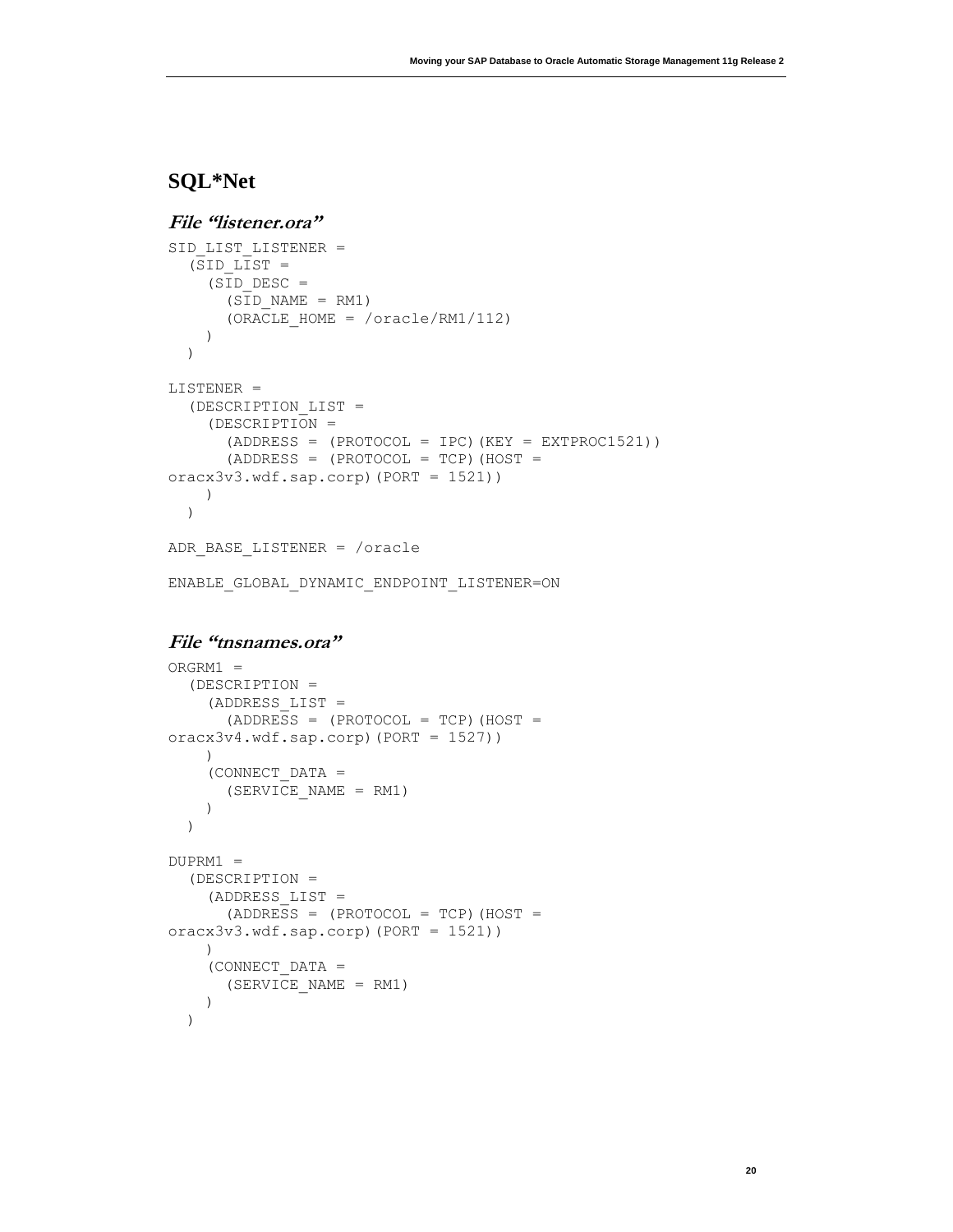#### **File "sqlnet.ora"**

```
NAMES.DIRECTORY PATH= (TNSNAMES, EZCONNECT)
ADR_BASE = /oracle
```

```
On MS Windows:
SQLNET.AUTHENTICATION SERVICES = (NTS)
```
#### **Password File**

Create the same password file on the target system like you already have on the source system or create a new one with the same password for user "SYS".

#### **Additional configuration steps for MS Windows**

Ensure that the user under which you install and configure your system is a domain user and member of the following local groups:

```
Administrators, ora_dba, ora_oper, ora_<DBNAME>_dba, 
ora_<DBNAME>_oper
```
Create a new Windows service for your new instance Example:

```
oradim –new –sid RM1
```
# <span id="page-21-0"></span>*Checking your configuration*

#### <span id="page-21-1"></span>**Checking network configuration from the source host**

If you have followed the examples about SQL\*Net configuration you should be able to connect from the source system to the remote system via sqlplus and to startup and shutdown the remote target database instance.

Example:

```
oracle@oracx3v4 dbs]$ sqlplus sys/secret@duprm1 as sysdba
SQL*Plus: Release 11.2.0.3.0 Production on Thu Dec 9 15:15:34 
2010
Copyright (c) 1982, 2010, Oracle. All rights reserved.
Connected to an idle instance.
SQL> startup
```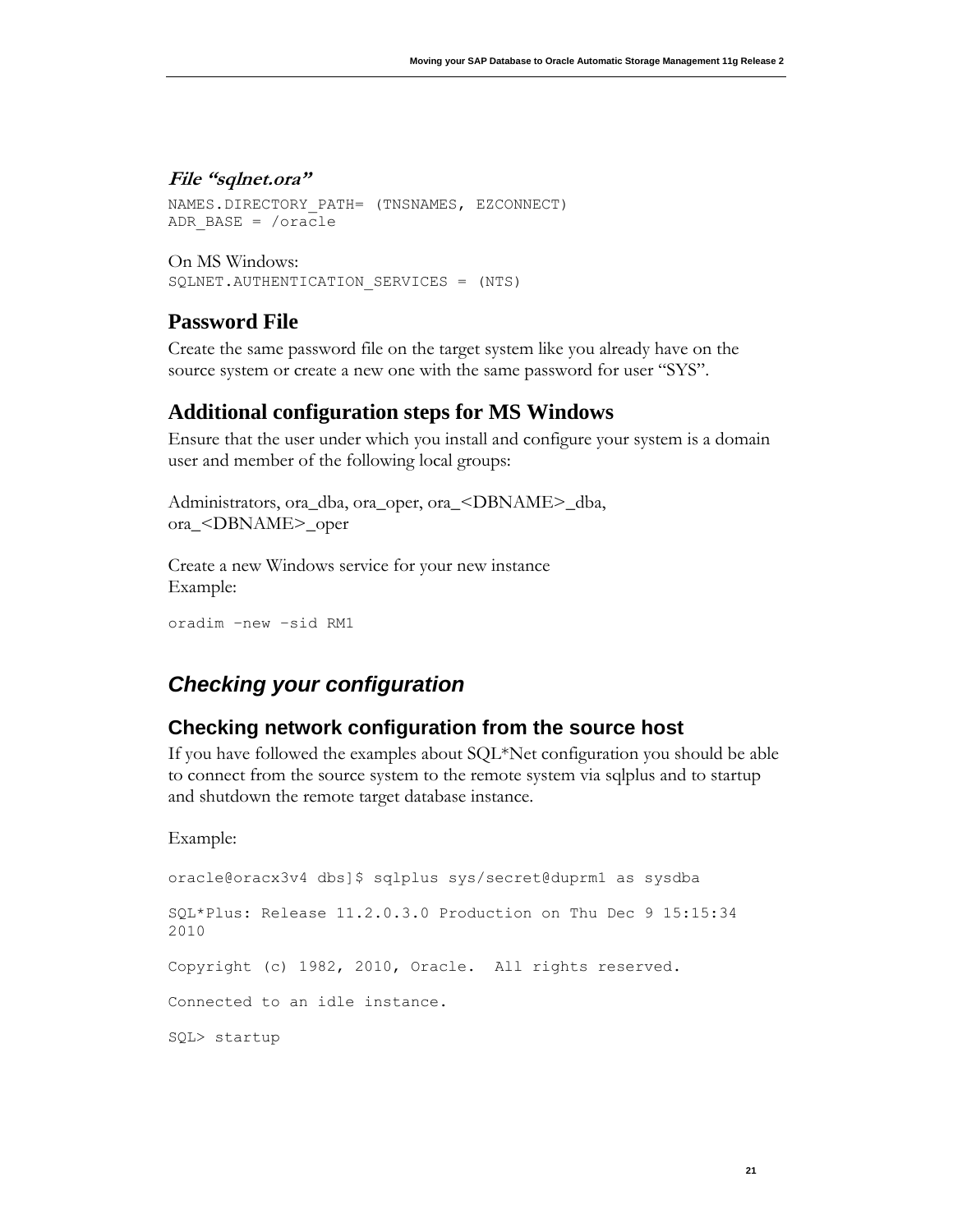```
ORA-32004: obsolete or deprecated parameter(s) specified for 
RDBMS instance
ORACLE instance started.
Total System Global Area 1068937216 bytes
Fixed Size 2233336 bytes
Variable Size 285215752 bytes
Database Buffers 775946240 bytes
Redo Buffers 65541888 bytes
Database mounted.
Database opened.
SQL> shutdown
Database closed.
Database dismounted.
ORACLE instance shut down.
```
### **Cleanup Oracle ASM before duplicate**

If there are any database files on Oracle ASM from earlier copy tests you should remove them before copying them again.

If you have a spfile (e.g. spfileRM1.ora) in your <OHRDBMS>/dbs or <OHRDBMS>\database directory you should delete or rename it before re-running the duplication process to ensure that the correct pfile is used for duplication.

### <span id="page-22-0"></span>*Prepare target instance*

#### <span id="page-22-1"></span>**Create a "pfile" on the target system**

The next step before starting the duplication process is to startup the target instance into "**nomount"** state. Before this can be done you need to prepare an Oracle initialization parameter file (pfile) that contains all parameters required to startup the instance and to translate parameter values and file locations valid in the source system to parameter values valid in the target system. Place the file into directory <OHRDBMS>/dbs (or <OHRDBMS>\database on Windows).

```
Example: initRM1.ora:
```

```
*.control_file_record_keep_time=30
*.db_block_size=8192
*.db_domain='oracledev.wdf.sap.corp'
*.db_files=1500
*.db_name='RM1'
*.filesystemio_options='SETALL'
*.java_pool_size=0
*.log_archive_dest_1='location=+ARCH 
valid for=(ALL LOGFILES, ALL ROLES) db unique name=RM1'
db_unique_name='RM1'
*.log_archive_dest_state_1='enable'
```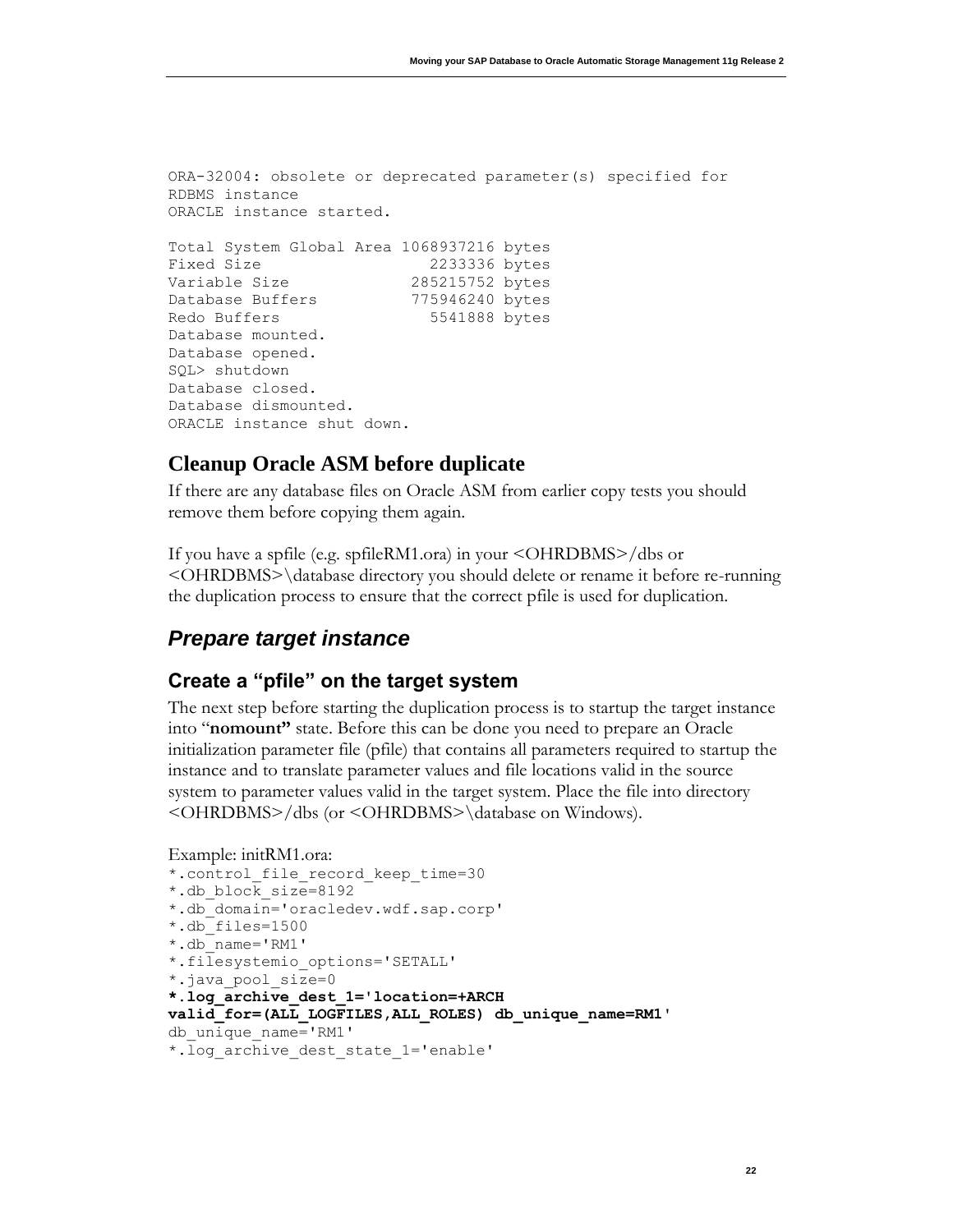```
*.log_archive_format='RM1ARC%t_%s_%r.dbf'
*.log_archive_max_processes=2
*.log archive min succeed dest=1
*.log_archive_trace=0
*.log_buffer=1048576
*.log_checkpoints_to_alert=TRUE
*.open_cursors=800
*.optimizer_index_caching=50
*.optimizer_index_cost_adj=20
*.os_authent_prefix='ops$'
*.PARALLEL_EXECUTION_MESSAGE_SIZE=16384
*.PARALLEL_MAX_SERVERS=80
*.parallel_min_servers=10
*.PARALLEL_THREADS_PER_CPU=1
*.pga aggregate target=1G
*.processes=850
*.QUERY_REWRITE_ENABLED='FALSE'
*.RECYCLEBIN='OFF'
*.remote_login_passwordfile='exclusive'
*.remote_os_authent=true
*.REPLICATION_DEPENDENCY_TRACKING=FALSE
*.sessions=1700
*.sga_target=1G
*.shared_pool_size=200M
*.star transformation enabled='true'
RM1.thread=1
*.timed_statistics=true
*.undo_management='AUTO'
RM1.undo_tablespace='PSAPUNDO'
*.db_create_file_dest='+DATA'
*.db_create_online_log_dest_1='+DATA'
*.db_create_online_log_dest_2='+RECO'
*.log_file_name_convert=
'/oracle/RM1/origlog/log_g1m1.dbf','+DATA',
'/oracle/RM1/mirrlog/log_g1m2.dbf','+RECO',
'/oracle/RM1/origlog/log_g2m1.dbf','+DATA',
'/oracle/RM1/mirrlog/log_g2m2.dbf','+RECO',
'/oracle/RM1/origlog/log_g3m1.dbf','+DATA',
'/oracle/RM1/mirrlog/log_g3m2.dbf','+RECO'
*.control_files=
'+DATA/RM1/cntrlRM1.dbf',
'+ARCH/RM1/cntrlRM1.dbf',
'+RECO/RM1/cntrlRM1.dbf'
*.compatible='11.2.0.2.0'
*.DB_RECOVERY_FILE_DEST='+RECO'
*.DB_RECOVERY_FILE_DEST_SIZE=4G
*._compression_compatibility='11.2.0'
```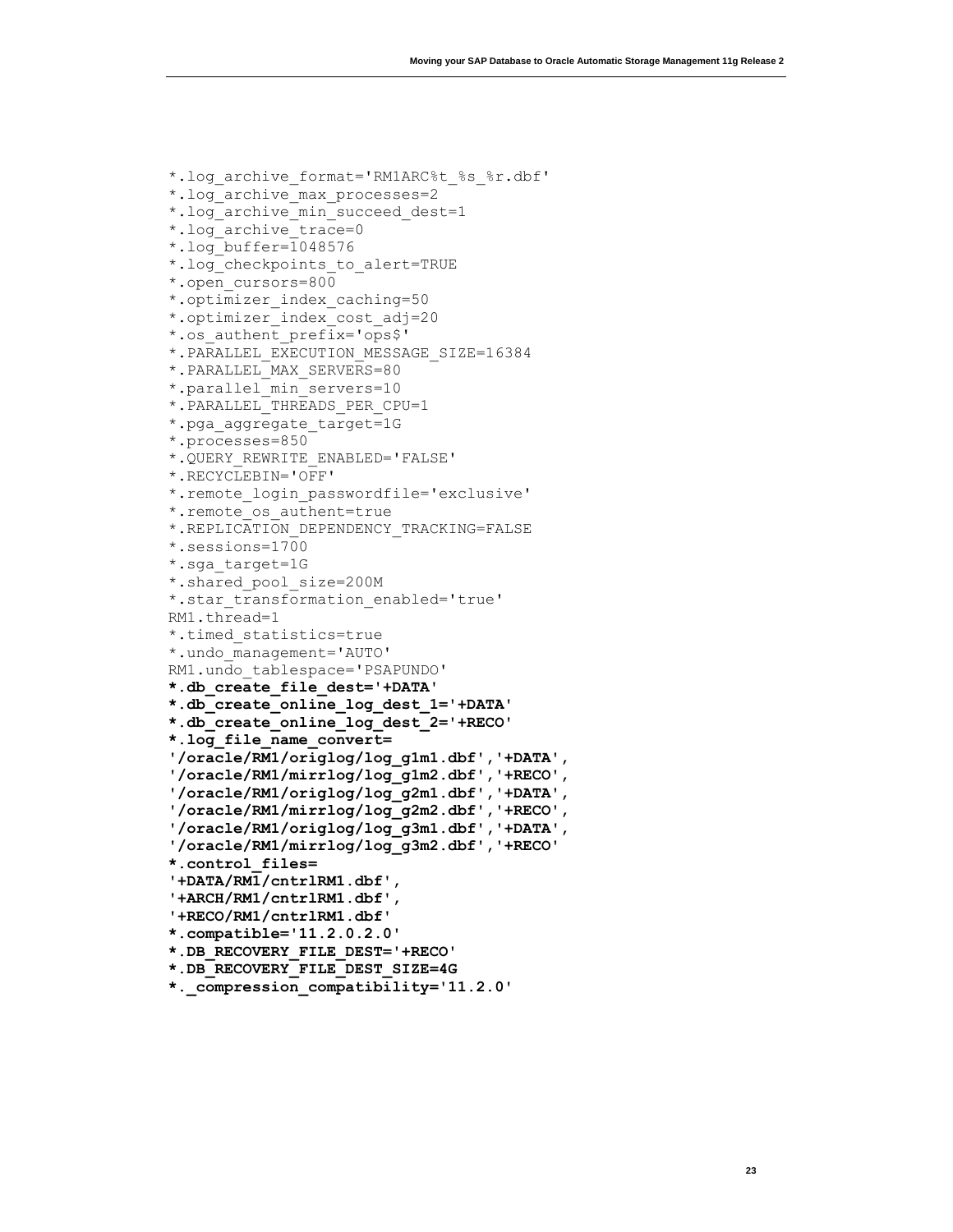Note: This pfile is only used for the duplication process and needs to be replaced by your own spfile that incorporates all the parameters settings recommended for your system.

Note: \*. compression compatibility='11.2.0' is required only if your source database uses the advanced compression option (ACO).

#### <span id="page-24-0"></span>**Start the target instance into "nomount" state**

```
SQL> connect sys/secret@DUPRM1 as SYSDBA
Connected to an idle instance.
SQL> startup nomount
ORA-32004: obsolete or deprecated parameter(s) specified for 
RDBMS instance
ORACLE instance started.
Total System Global Area 1068937216 bytes
Fixed Size 2182592 bytes
Variable Size 234881600 bytes
Database Buffers 830472192 bytes
Redo Buffers 1400832 bytes
SQL>
```
## <span id="page-24-1"></span>*RMAN script for "duplicate from active database"*

Create the following files in a working directory of your choice. They are required during the copy process.

```
Example: cprm1.rcv:
connect target sys/secret@ORGRM1
connect auxiliary sys/secret@DUPRM1
run {
ALLOCATE CHANNEL t1 DEVICE TYPE disk;
ALLOCATE CHANNEL t2 DEVICE TYPE disk;
ALLOCATE CHANNEL t3 DEVICE TYPE disk;
ALLOCATE CHANNEL t4 DEVICE TYPE disk;
ALLOCATE AUXILIARY CHANNEL a1 DEVICE TYPE disk;
duplicate target database
         to RM1
         from active database
nofilenamecheck;
}
```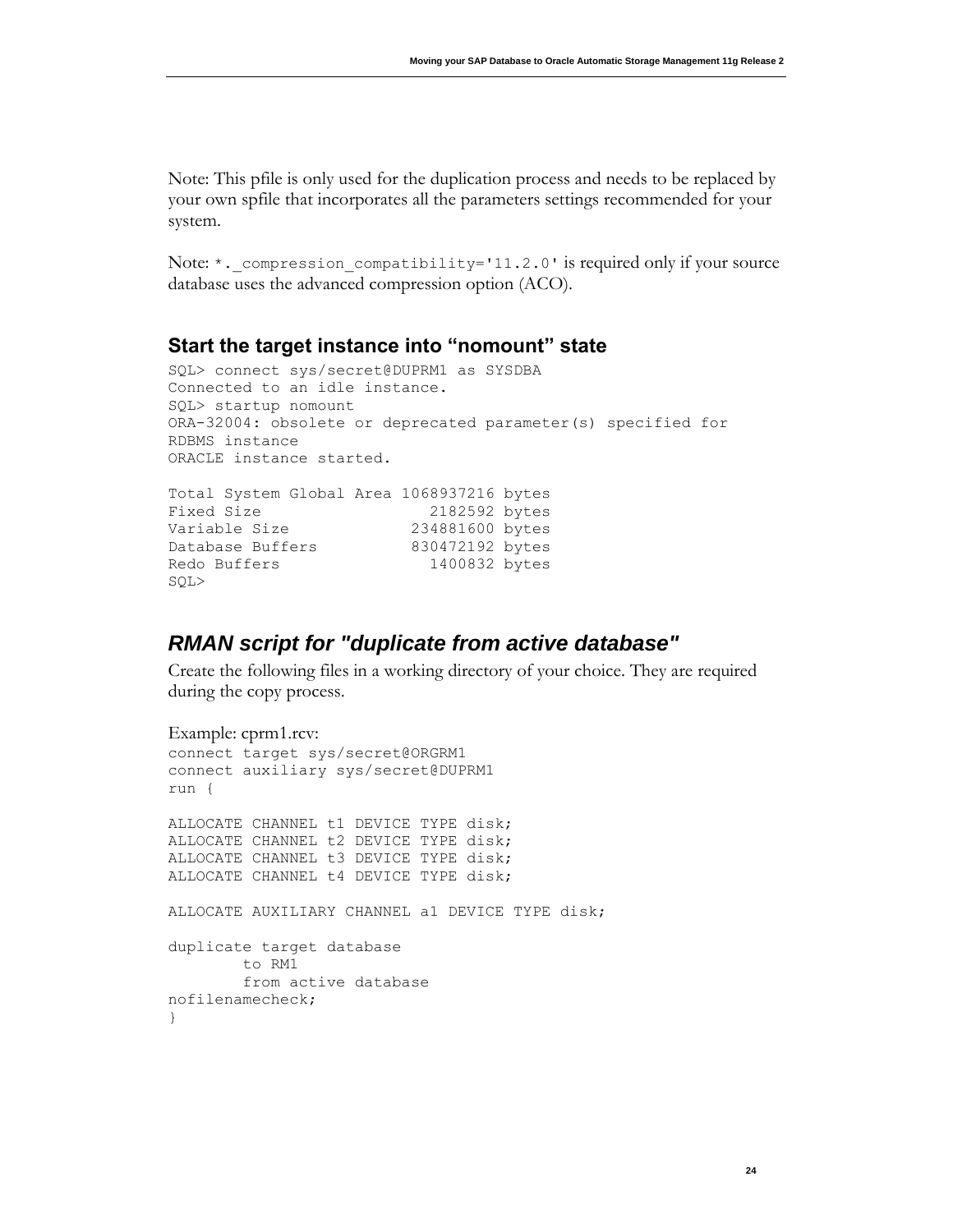The number of channels (allocated by the 'allocate channel' command) that should be allocated depends on the available bandwidth of your network connection. For a standard 1gigabit Ethernet interface we recommend at least 4 channels.

The number of auxiliary channels is currently limited to 1.

# <span id="page-25-0"></span>*Copying the database*

Start the source database into "mount" or "open" state.

When you copy from an open database you need enough free disk space to keep all the archived redo logs written by the source database instance during the duplication process. Remember that the amount of disk space required for archived redo logs depends on the workload and the time needed to copy the database to the destination.

### <span id="page-25-1"></span>**Run "RMAN duplicate from active database"**

```
Example:
Recovery Manager: Release 11.2.0.3.0 - Production on Mon Dec 6 
16:35:51 2010
Copyright (c) 1982, 2009, Oracle and/or its affiliates. All 
rights reserved.
RMAN>
RMAN> connect target *
connected to target database: RM1 (DBID=986144351)
RMAN> connect auxiliary *
connected to auxiliary database: RM1 (not mounted)
RMAN> run {
2>
3> ALLOCATE CHANNEL t1 DEVICE TYPE disk;
4> ALLOCATE CHANNEL t2 DEVICE TYPE disk;
5> ALLOCATE CHANNEL t3 DEVICE TYPE disk;
6> ALLOCATE CHANNEL t4 DEVICE TYPE disk;
7>
8> ALLOCATE AUXILIARY CHANNEL a1 DEVICE TYPE disk;
9>
10> duplicate target database
11> to RM1
12> from active database
13> nofilenamecheck;
14>}
```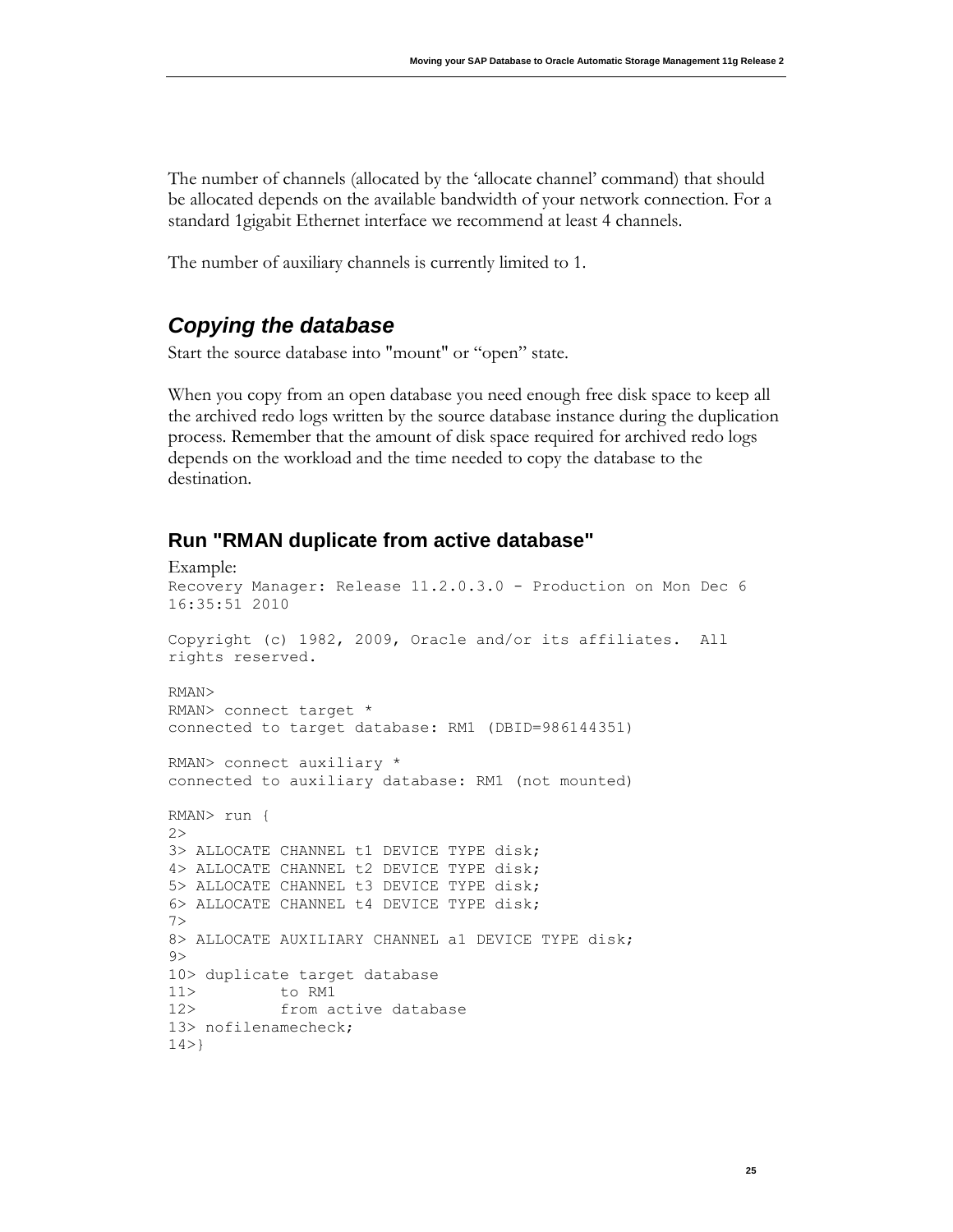```
using target database control file instead of recovery catalog
allocated channel: t1
channel t1: SID=8 device type=DISK
allocated channel: t2
channel t2: SID=579 device type=DISK
allocated channel: t3
channel t3: SID=1145 device type=DISK
allocated channel: t4
channel t4: SID=1716 device type=DISK
allocated channel: a1
channel a1: SID=426 device type=DISK
Starting Duplicate Db at 06-DEC-10
contents of Memory Script:
{
  sql clone "create spfile from memory";
}
executing Memory Script
sql statement: create spfile from memory
contents of Memory Script:
{
   shutdown clone immediate;
   startup clone nomount;
}
executing Memory Script
Oracle instance shut down
connected to auxiliary database (not started)
Oracle instance started
Total System Global Area 1068937216 bytes
Fixed Size 2233336 bytes
Variable Size 260049928 bytes
Database Buffers 801112064 bytes
Redo Buffers 5541888 bytes
allocated channel: a1
channel a1: SID=431 device type=DISK
contents of Memory Script:
{
  sql clone "alter system set db name =
 ''RM1'' comment=
```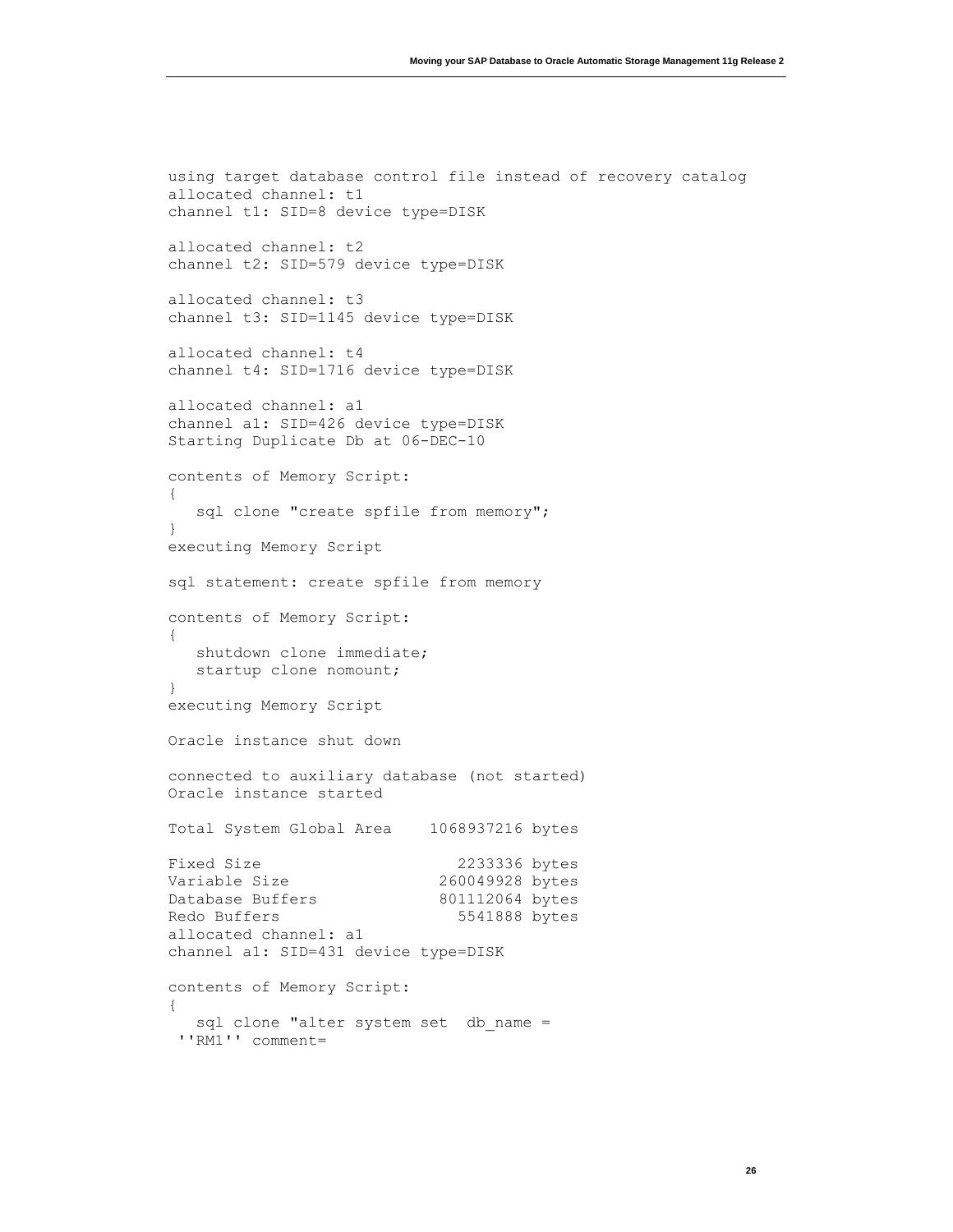```
''Modified by RMAN duplicate'' scope=spfile";
  sql clone "alter system set db unique name =
 ''RM1'' comment=
 ''Modified by RMAN duplicate'' scope=spfile";
   shutdown clone immediate;
   startup clone force nomount
   backup as copy current controlfile auxiliary format 
'+DATA/RM1/cntrlRM1.dbf';
   restore clone controlfile to '+ARCH/RM1/cntrlRM1.dbf' from
 '+DATA/RM1/cntrlRM1.dbf';
    restore clone controlfile to '+RECO/RM1/cntrlRM1.dbf' from
 '+DATA/RM1/cntrlRM1.dbf';
   alter clone database mount;
}
executing Memory Script
sql statement: alter system set db name = ''RM1'' comment=
''Modified by RMAN duplicate'' scope=spfile
sql statement: alter system set db unique name = ''RM1''
comment= ''Modified by RMAN duplicate'' scope=spfile
Oracle instance shut down
Oracle instance started
Total System Global Area 1068937216 bytes
Fixed Size 2233336 bytes
Variable Size 260049928 bytes
Database Buffers 801112064 bytes
Redo Buffers 5541888 bytes
allocated channel: a1
channel a1: SID=426 device type=DISK
Starting backup at 06-DEC-10
channel t1: starting datafile copy
copying current control file
output file name=/oracle/RM1/112/dbs/snapcf_RM1.f 
tag=TAG20101206T163622 RECID=9 STAMP=737051782
channel t1: datafile copy complete, elapsed time: 00:00:07
Finished backup at 06-DEC-10
Starting restore at 06-DEC-10
channel a1: copied control file copy
Finished restore at 06-DEC-10
Starting restore at 06-DEC-10
```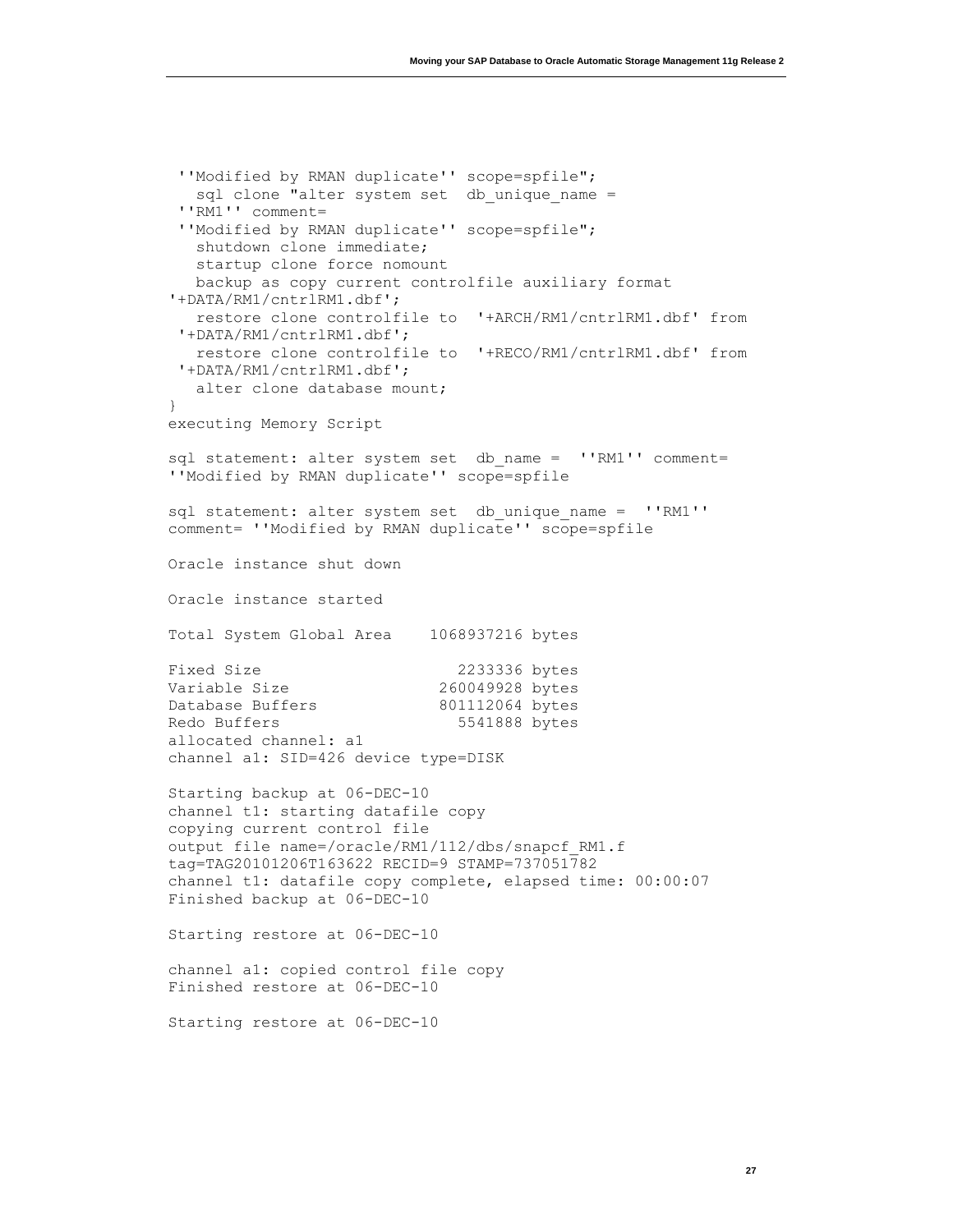```
channel a1: copied control file copy
Finished restore at 06-DEC-10
database mounted
contents of Memory Script:
{
  set newname for clone datafile 1 to new;
  set newname for clone datafile 2 to new;
  set newname for clone datafile 3 to new;
  set newname for clone datafile 4 to new;
   backup as copy reuse
   datafile 1 auxiliary format new
   datafile 2 auxiliary format new
   datafile 3 auxiliary format new
   datafile 4 auxiliary format new
\mathcal{L} sql 'alter system archive log current';
}
executing Memory Script
executing command: SET NEWNAME
executing command: SET NEWNAME
executing command: SET NEWNAME
executing command: SET NEWNAME
Starting backup at 06-DEC-10
channel t1: starting datafile copy
input datafile file number=00001 
name=/oracle/RM1/sapdata1/system_1/system.data1
channel t2: starting datafile copy
input datafile file number=00002 
name=/oracle/RM1/sapdata1/sysaux_1/sysaux.data1
channel t3: starting datafile copy
input datafile file number=00003 
name=/oracle/RM1/sapdata2/undo_1/undo.data1
channel t4: starting datafile copy
input datafile file number=00004 
name=/oracle/RM1/sapdata2/stabd_1/stabd.data1
output file name=+DATA/rm1/datafile/psapstabd.260.737052085 
tag=TAG20101206T163636
channel t4: datafile copy complete, elapsed time: 00:02:47
output file name=+DATA/rm1/datafile/psapundo.261.737052085 
tag=TAG20101206T163636
channel t3: datafile copy complete, elapsed time: 00:04:08
output file name=+DATA/rm1/datafile/sysaux.262.737052083 
tag=TAG20101206T163636
channel t2: datafile copy complete, elapsed time: 00:11:08
```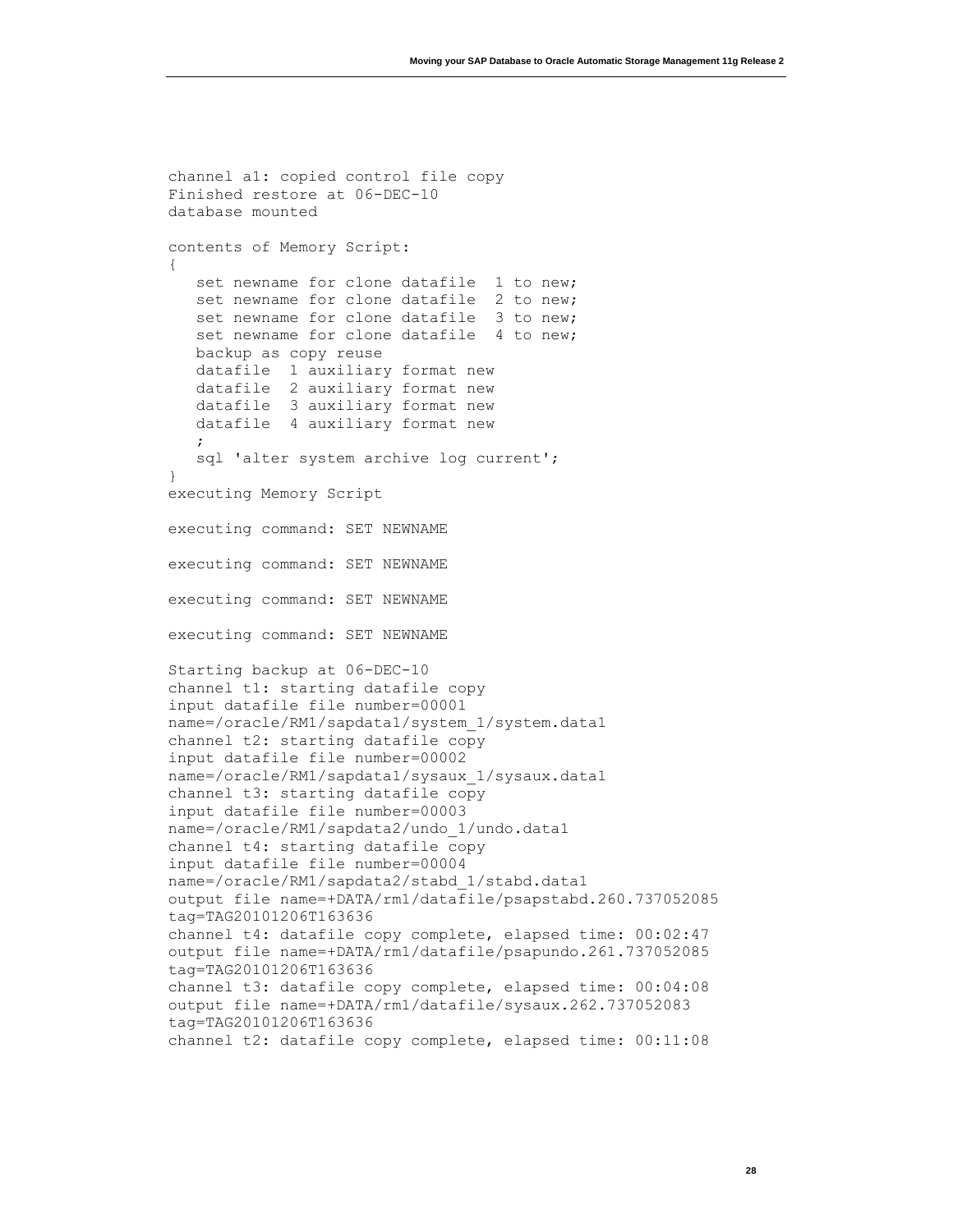```
output file name=+DATA/rm1/datafile/system.263.737052083 
tag=TAG20101206T163636
channel t1: datafile copy complete, elapsed time: 00:11:38
Finished backup at 06-DEC-10
sql statement: alter system archive log current
contents of Memory Script:
{
   backup as copy reuse
    archivelog like 
"/oracle/RM1/oraarch/RM1ARC1_36_736435231.dbf" auxiliary format
 "/oracle/RM1/oraarch/RM1ARC1_36_736435231.dbf" archivelog like
 "/oracle/RM1/oraarch/RM1ARC1_37_736435231.dbf" auxiliary format
 "/oracle/RM1/oraarch/RM1ARC1_37_736435231.dbf" ;
    catalog clone archivelog 
"/oracle/RM1/oraarch/RM1ARC1_36_736435231.dbf";
    catalog clone archivelog 
"/oracle/RM1/oraarch/RM1ARC1_37_736435231.dbf";
   switch clone datafile all;
}
executing Memory Script
Starting backup at 06-DEC-10
channel t1: starting archived log copy
input archived log thread=1 sequence=36 RECID=24 STAMP=737051822
channel t2: starting archived log copy
input archived log thread=1 sequence=37 RECID=25 STAMP=737052495
output file name=/oracle/RM1/oraarch/RM1ARC1_36_736435231.dbf 
RECID=0 STAMP=0
channel t1: archived log copy complete, elapsed time: 00:00:01
output file name=/oracle/RM1/oraarch/RM1ARC1_37_736435231.dbf 
RECID=0 STAMP=0
channel t2: archived log copy complete, elapsed time: 00:00:01
Finished backup at 06-DEC-10
cataloged archived log
archived log file 
name=/oracle/RM1/oraarch/RM1ARC1_36_736435231.dbf RECID=24 
STAMP=737052791
cataloged archived log
archived log file 
name=/oracle/RM1/oraarch/RM1ARC1_37_736435231.dbf RECID=25 
STAMP=737052791
datafile 1 switched to datafile copy
input datafile copy RECID=9 STAMP=737052792 file 
name=+DATA/rm1/datafile/system.263.737052083
datafile 2 switched to datafile copy
```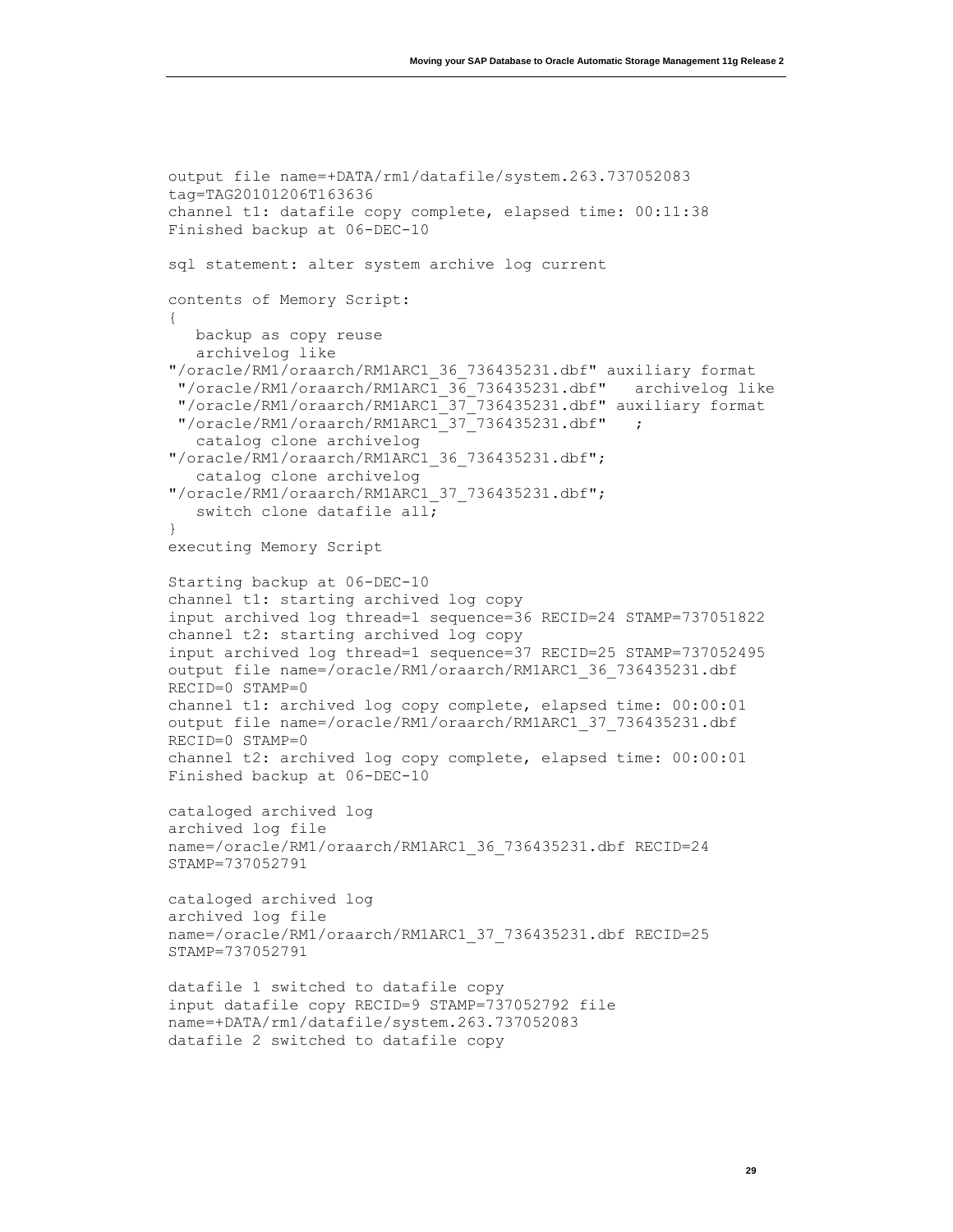```
input datafile copy RECID=10 STAMP=737052792 file 
name=+DATA/rm1/datafile/sysaux.262.737052083
datafile 3 switched to datafile copy
input datafile copy RECID=11 STAMP=737052792 file 
name=+DATA/rm1/datafile/psapundo.261.737052085
datafile 4 switched to datafile copy
input datafile copy RECID=12 STAMP=737052792 file 
name=+DATA/rm1/datafile/psapstabd.260.737052085
contents of Memory Script:
{
   set until scn 284217;
   recover
   clone database
    delete archivelog
    ;
}
executing Memory Script
executing command: SET until clause
Starting recover at 06-DEC-10
starting media recovery
archived log for thread 1 with sequence 36 is already on disk as 
file /oracle/RM1/oraarch/RM1ARC1_36_736435231.dbf
archived log for thread 1 with sequence 37 is already on disk as 
file /oracle/RM1/oraarch/RM1ARC1_37_736435231.dbf
archived log file 
name=/oracle/RM1/oraarch/RM1ARC1_36_736435231.dbf thread=1 
sequence=36
archived log file 
name=/oracle/RM1/oraarch/RM1ARC1_37_736435231.dbf thread=1 
sequence=37
media recovery complete, elapsed time: 00:00:01
Finished recover at 06-DEC-10
Oracle instance started
Total System Global Area 1068937216 bytes
Fixed Size 2233336 bytes
Variable Size 276827144 bytes
Database Buffers 784334848 bytes
Redo Buffers 5541888 bytes
contents of Memory Script:
{
  sql clone "alter system set db name =
 ''RM1'' comment=
```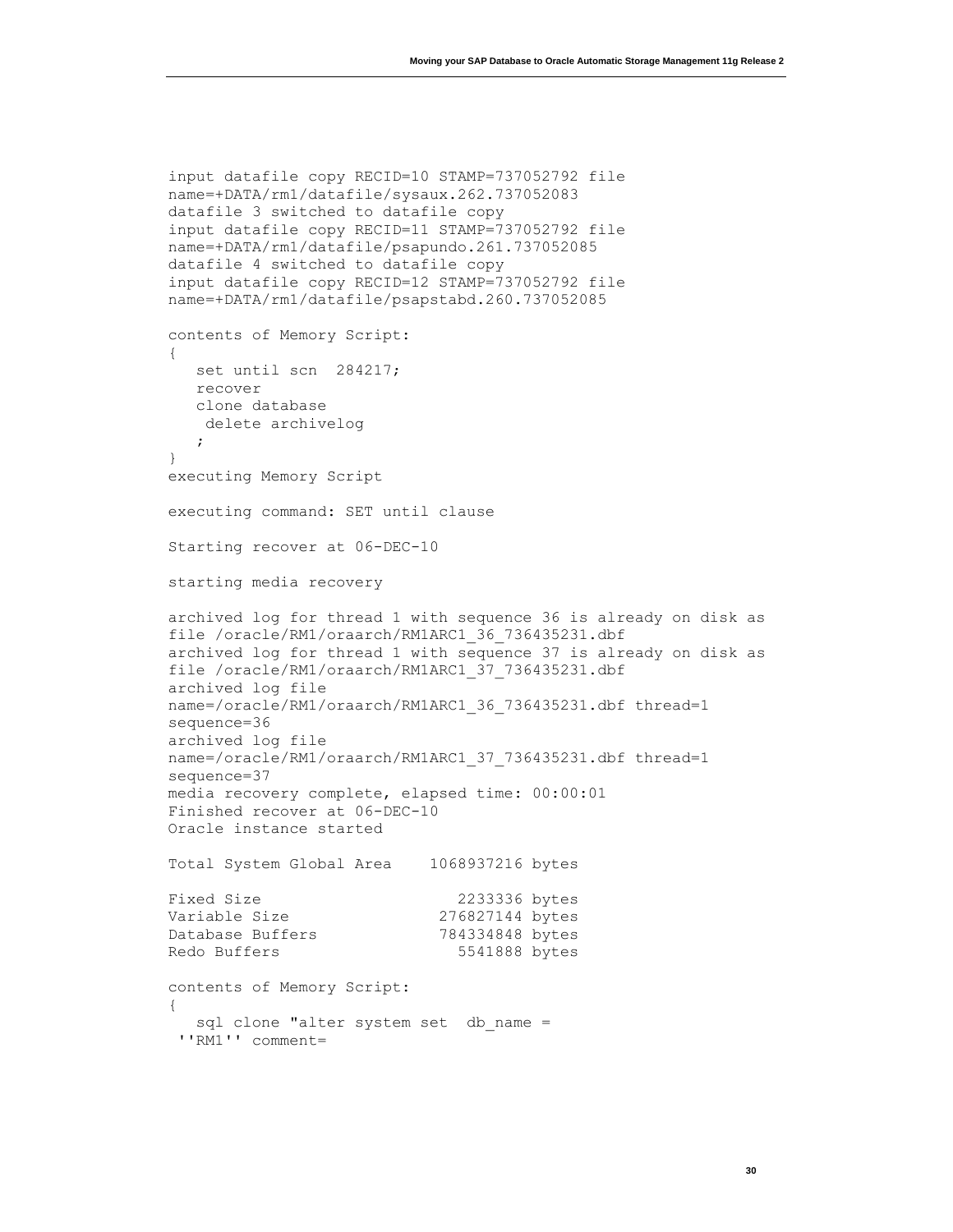```
''Reset to original value by RMAN'' scope=spfile";
  sql clone "alter system reset db unique_name scope=spfile";
    shutdown clone immediate;
   startup clone nomount;
}
executing Memory Script
sql statement: alter system set db name = ''RM1'' comment=
''Reset to original value by RMAN'' scope=spfile
sql statement: alter system reset db unique name scope=spfile
Oracle instance shut down
connected to auxiliary database (not started)
Oracle instance started
Total System Global Area 1068937216 bytes
Fixed Size 2233336 bytes
Variable Size 276827144 bytes
Database Buffers 784334848 bytes
Redo Buffers 5541888 bytes
allocated channel: a1
channel a1: SID=426 device type=DISK
sql statement: CREATE CONTROLFILE REUSE SET DATABASE "RM1" 
RESETLOGS ARCHIVELOG
  MAXLOGFILES 16
  MAXLOGMEMBERS 3
  MAXDATAFILES 100
 MAXINSTANCES 8
  MAXLOGHISTORY 292
LOGFILE
  GROUP 1 ( '+DATA', '+RECO' ) SIZE 50 M REUSE,
  GROUP 2 ( '+DATA', '+RECO' ) SIZE 50 M REUSE,
  GROUP 3 ( '+DATA', '+RECO' ) SIZE 50 M REUSE
 DATAFILE
   '+DATA/rm1/datafile/system.263.737052083'
 CHARACTER SET UTF8
contents of Memory Script:
{
  set newname for clone tempfile 1 to new;
   switch clone tempfile all;
   catalog clone datafilecopy 
"+DATA/rm1/datafile/sysaux.262.737052083",
 "+DATA/rm1/datafile/psapundo.261.737052085",
 "+DATA/rm1/datafile/psapstabd.260.737052085";
   switch clone datafile all;
}
```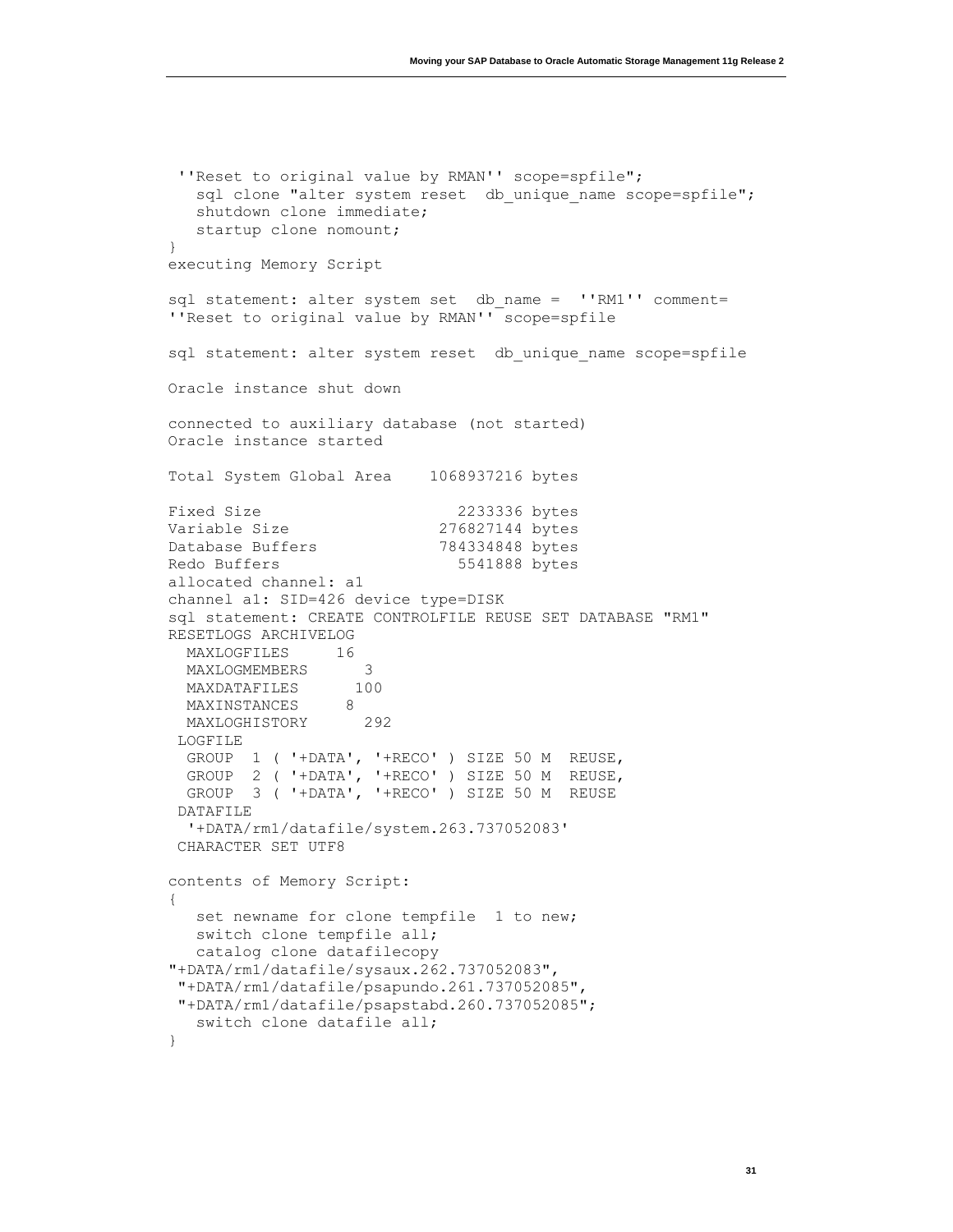executing Memory Script executing command: SET NEWNAME renamed tempfile 1 to +DATA in control file cataloged datafile copy datafile copy file name=+DATA/rm1/datafile/sysaux.262.737052083 RECID=1 STAMP=737052813 cataloged datafile copy datafile copy file name=+DATA/rm1/datafile/psapundo.261.737052085 RECID=2 STAMP=737052813 cataloged datafile copy datafile copy file name=+DATA/rm1/datafile/psapstabd.260.737052085 RECID=3 STAMP=737052813 datafile 2 switched to datafile copy input datafile copy RECID=1 STAMP=737052813 file name=+DATA/rm1/datafile/sysaux.262.737052083 datafile 3 switched to datafile copy input datafile copy RECID=2 STAMP=737052813 file name=+DATA/rm1/datafile/psapundo.261.737052085 datafile 4 switched to datafile copy input datafile copy RECID=3 STAMP=737052813 file name=+DATA/rm1/datafile/psapstabd.260.737052085 contents of Memory Script: { Alter clone database open resetlogs; } executing Memory Script database opened Finished Duplicate Db at 06-DEC-10 released channel: t1 released channel: t2 released channel: t3 released channel: t4 released channel: a1 RMAN>

RMAN> \*\*end-of-file\*\*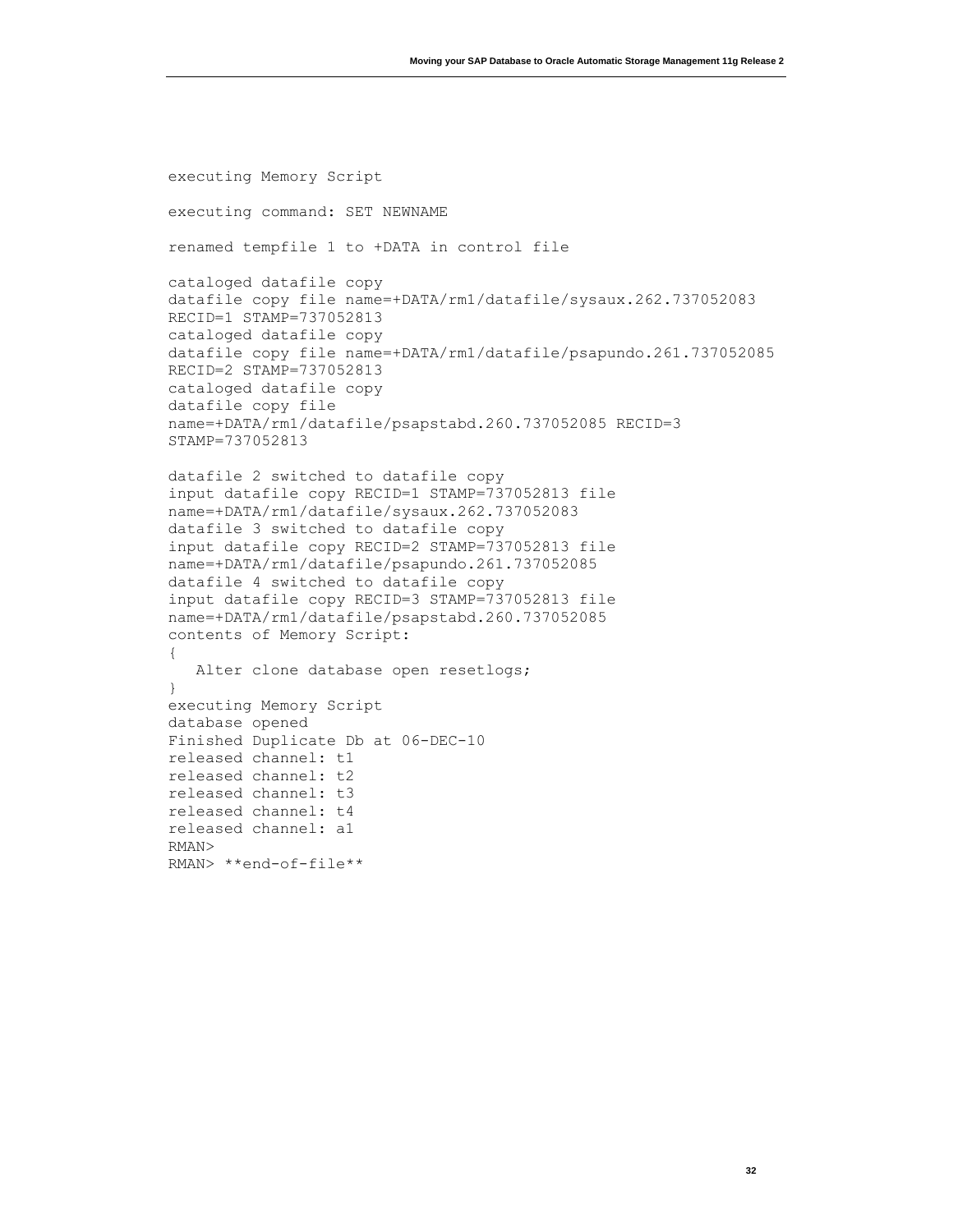# <span id="page-33-0"></span>*Post Duplication Tasks*

#### <span id="page-33-1"></span>**Checks**

## **Check the filenames and locations**

After the duplication is finished successfully the target database instance is still up and running. Check if the filenames all include the correct Oracle ASM disk group in their name to be sure every file was copied to the right location.

```
Example:
[oracle@oracx3v3 dbs]$ sqlplus
SQL*Plus: Release 11.2.0.3.0 Production on Wed Dec 8 14:01:28 
2010
Copyright (c) 1982, 2010, Oracle. All rights reserved.
Enter user-name: / as sysdba
Connected to:
Oracle Database 11g Enterprise Edition Release 11.2.0.3.0 - 64bit 
Production
With the Partitioning, Automatic Storage Management, OLAP, Data 
Mining and Real Application Testing options
SQL> select name from v$datafile;
NAME
-----------------------------------------------------------------
+DATA/rm1/datafile/system.262.737214345
+DATA/rm1/datafile/sysaux.263.737214345
+DATA/rm1/datafile/psapundo.264.737214345
+DATA/rm1/datafile/psapstabd.261.737214345
SQL> select name from v$controlfile;
NAME
-----------------------------------------------------------------
+DATA/RM1/cntrlRM1.dbf
+ARCH/RM1/cntrlRM1.dbf
+RECO/RM1/cntrlRM1.dbf
SQL> select member from v$logfile;
MEMBER
-----------------------------------------------------------------
+DATA/RM1/onlinelog/group_3.257.737215021
+RECO/RM1/onlinelog/group_3.260.737215021
```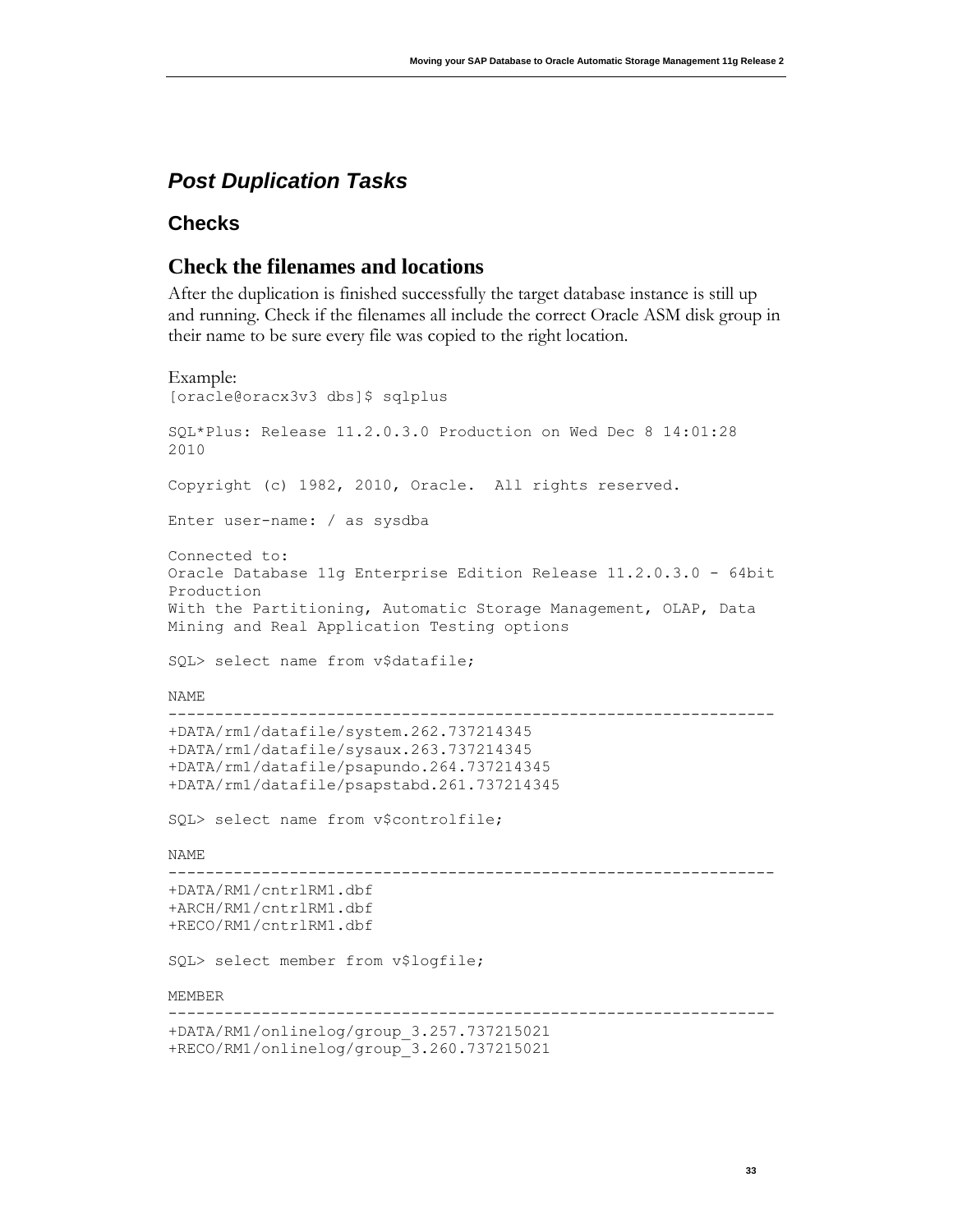```
+DATA/RM1/onlinelog/group_2.258.737215019
+RECO/RM1/onlinelog/group_2.259.737215019
+DATA/RM1/onlinelog/group_1.259.737215017
+RECO/RM1/onlinelog/group_1.258.737215019
6 rows selected.
SQL>
```
#### **Database Validation with RMAN**

Ensure that all files are consistent and that no blocks are corrupted.

```
Example:
RMAN> connect target /
connected to target database: RM1 (DBID=986924135)
RMAN> validate database;
Starting validate at 08-DEC-10
using target database control file instead of recovery catalog
allocated channel: ORA_DISK_1
channel ORA DISK 1: SID=432 device type=DISK
channel ORA_DISK_1: starting validation of datafile
channel ORA DISK 1: specifying datafile(s) for validation
input datafile file number=00001 
name=+DATA/rm1/datafile/system.262.737214345
input datafile file number=00002 
name=+DATA/rm1/datafile/sysaux.263.737214345
input datafile file number=00003 
name=+DATA/rm1/datafile/psapundo.264.737214345
input datafile file number=00004 
name=+DATA/rm1/datafile/psapstabd.261.737214345
channel ORA_DISK_1: validation complete, elapsed time: 00:00:55
List of Datafiles
=================
File Status Marked Corrupt Empty Blocks Blocks Examined High SCN
---- ------ -------------- ------------ --------------- ---------
1 OK 0 79853 102400 333378 
  File Name: +DATA/rm1/datafile/system.262.737214345
  Block Type Blocks Failing Blocks Processed
   ---------- -------------- ----------------
  Data 0 14941 
  Index 0 4644 
  Other 0 2962
```
File Status Marked Corrupt Empty Blocks Blocks Examined High SCN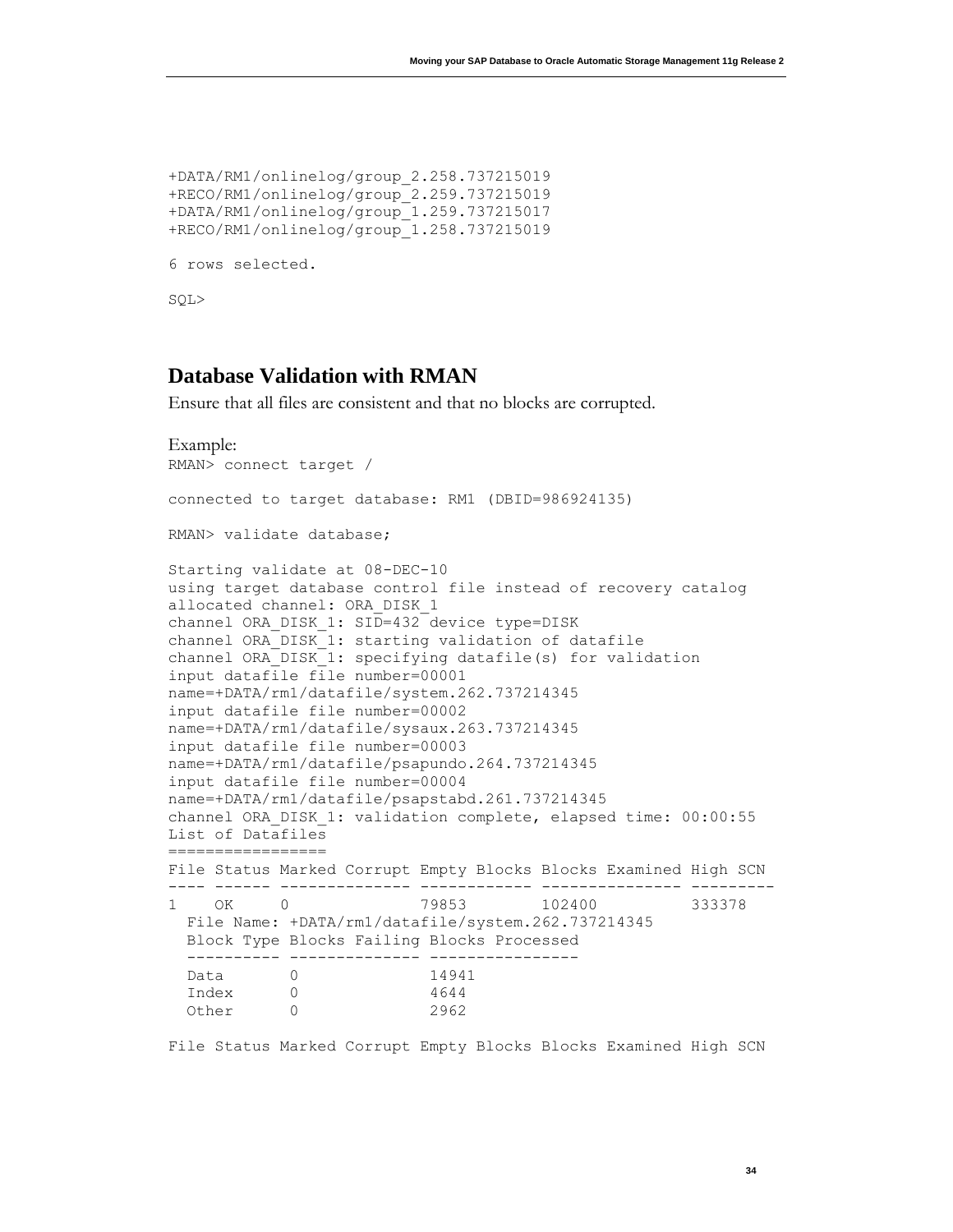---- ------ -------------- ------------ --------------- --------- 2 OK 0 81154 89600 333366 File Name: +DATA/rm1/datafile/sysaux.263.737214345 Block Type Blocks Failing Blocks Processed ---------- -------------- ---------------- Data 0 2325 Index 0 1987 Other 0 4134 File Status Marked Corrupt Empty Blocks Blocks Examined High SCN ---- ------ -------------- ------------ --------------- --------- 3 OK 0 1537 25600 333378 File Name: +DATA/rm1/datafile/psapundo.264.737214345 Block Type Blocks Failing Blocks Processed ---------- -------------- ---------------- Data 0 0<br>
Index 0 0 Index 0 0 Other 0 24063 File Status Marked Corrupt Empty Blocks Blocks Examined High SCN ---- ------ -------------- ------------ --------------- --------- 4 OK 0 12673 12800 18504 File Name: +DATA/rm1/datafile/psapstabd.261.737214345 Block Type Blocks Failing Blocks Processed ---------- -------------- ---------------- Data 0 0 0<br>
Index 0 0 Index 0 0 Other 0 127 channel ORA\_DISK\_1: starting validation of datafile channel ORA\_DISK\_1: specifying datafile(s) for validation including current control file for validation including current SPFILE in backup set channel ORA\_DISK\_1: validation complete, elapsed time: 00:00:01 List of Control File and SPFILE =============================== File Type Status Blocks Failing Blocks Examined ------------ ------ -------------- --------------- SPFILE OK 0<br>Control File OK 0 61 Control File OK 0 614 Finished validate at 08-DEC-10 RMAN>

Processing time of the 'validate database' command can be improved by allocating multiple channels. For maximum parallelism we recommend to allocate NUMBER\_OF\_CPU\_CORES / 2 channels before executing the 'validate database' command. Example: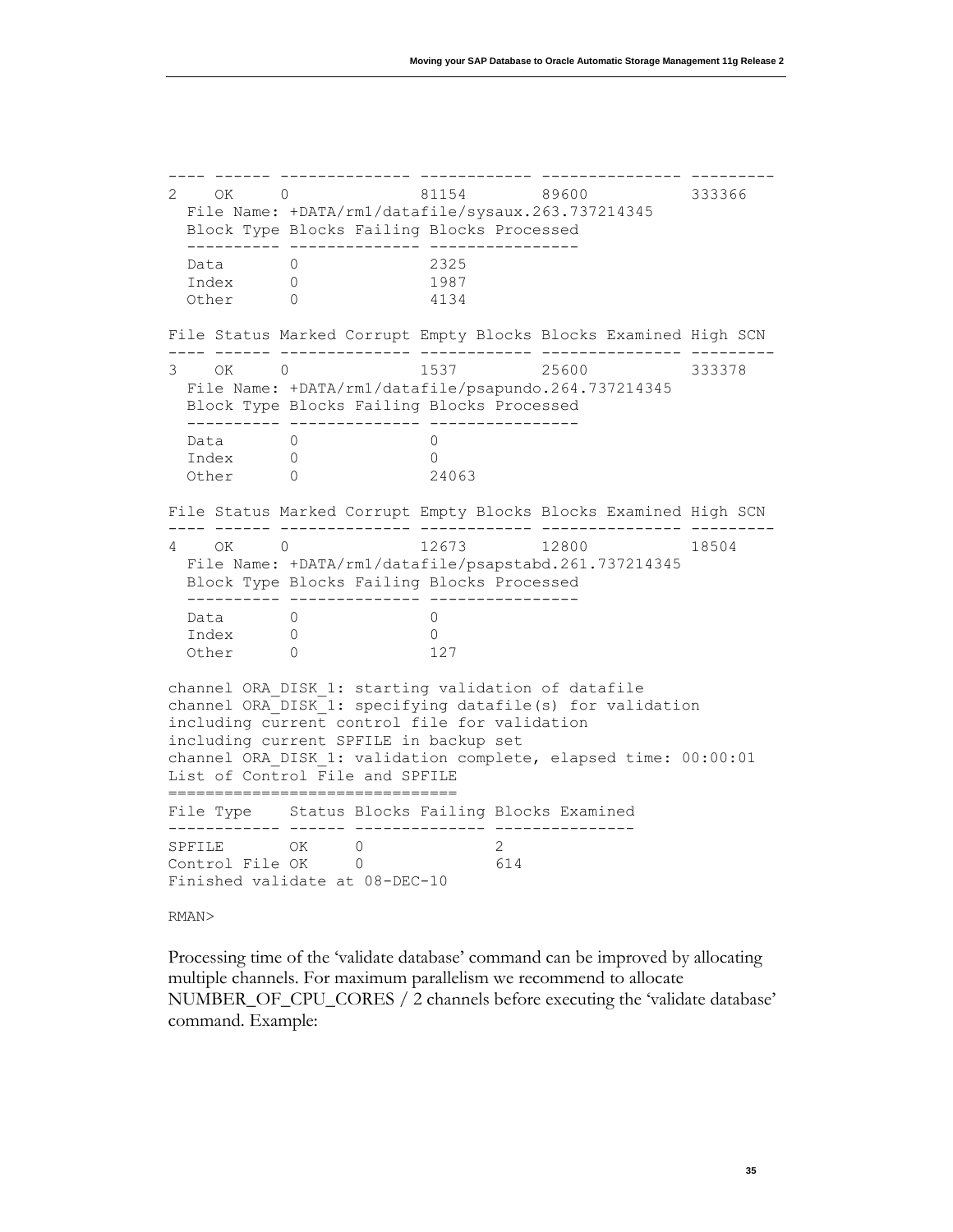ALLOCATE CHANNEL t1 DEVICE TYPE disk; ALLOCATE CHANNEL t2 DEVICE TYPE disk; . . ALLOCATE CHANNEL t[n] DEVICE TYPE disk;

#### <span id="page-36-0"></span>**Server Parameter File**

The next step is to create the final server parameter file (spfile).

Create a new pfile without all the initialization parameters that were required during the duplication process to translate names or locations and try to startup your database with it. Example:

```
initRM1_newprod.ora:
*.control_file_record_keep_time=30
*.db_block_size=8192
*.db_domain='oracledev.wdf.sap.corp'
*.db_files=1500
*.db_name='RM1'
*.filesystemio_options='SETALL'
*.java_pool_size=0
*.log_archive_dest_1='location=+ARCH 
valid_for=(ALL_LOGFILES,ALL_ROLES)'
*.db unique name='RM1'
*.log_archive_dest_state_1='enable'
*.log_archive_format='RM1ARC%t_%s_%r.dbf'
*.log_archive_max_processes=2
*.log_archive_min_succeed_dest=1
*.log_archive_trace=0
*.log_buffer=1048576
*.log_checkpoints_to_alert=TRUE
*.open_cursors=800
*.optimizer_index_caching=50
*.optimizer_index_cost_adj=20
*.os_authent_prefix='ops$'
*.PARALLEL_EXECUTION_MESSAGE_SIZE=16384
*.PARALLEL_MAX_SERVERS=80
*.parallel_min_servers=10
*.PARALLEL_THREADS_PER_CPU=1
*.pga aggregate target=1G
*.processes=850
*.QUERY_REWRITE_ENABLED='FALSE'
*.RECYCLEBIN='OFF'
*.remote_login_passwordfile='exclusive'
*.remote_os_authent=true
*.REPLICATION_DEPENDENCY_TRACKING=FALSE
*.sessions=1700
*.sga_target=1G
```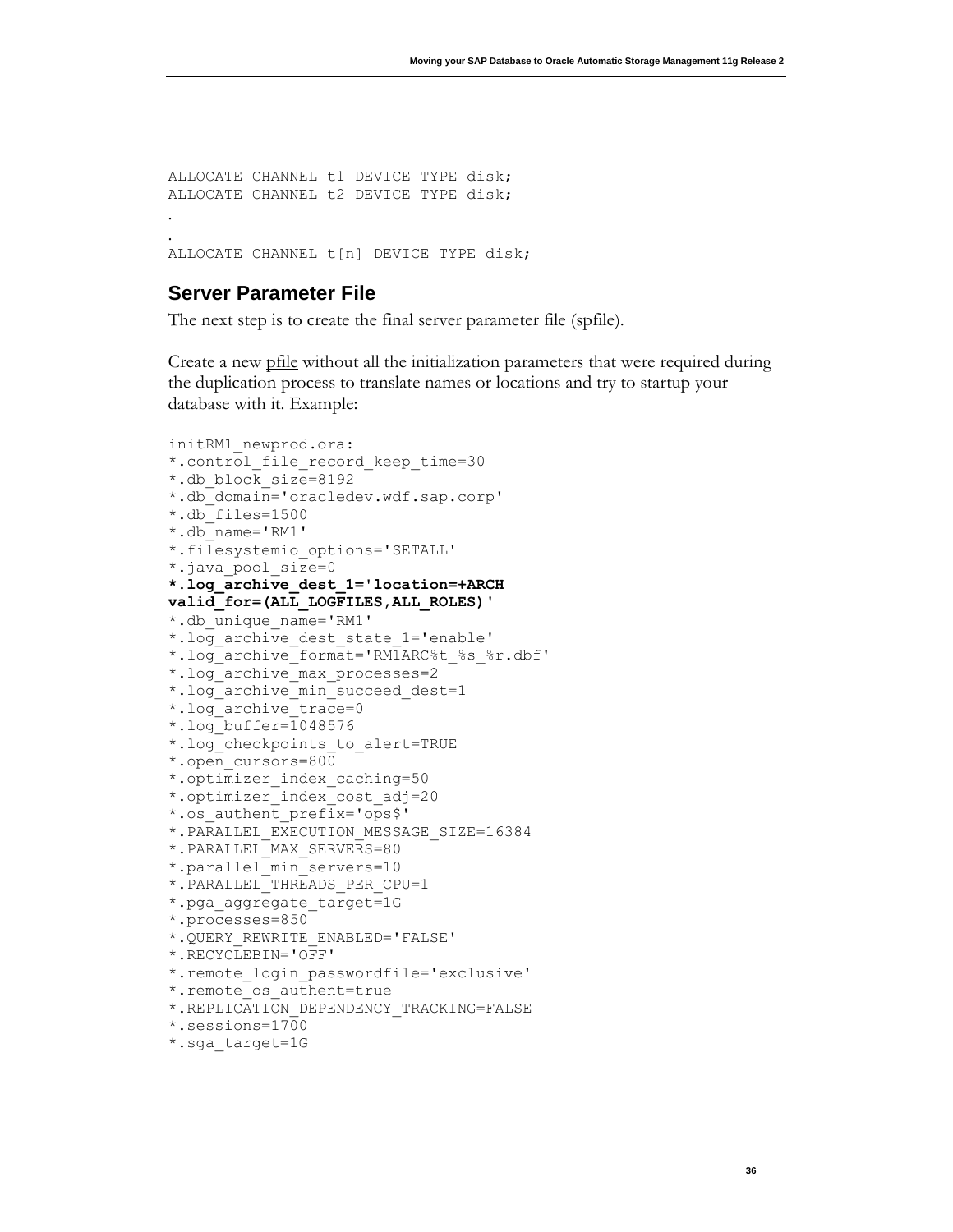```
*.shared_pool_size=200M
*.star transformation enabled='true'
RM1.thread=1
*.timed_statistics=true
*.undo_management='AUTO'
RM1.undo_tablespace='PSAPUNDO'
*.db_create_file_dest='+DATA'
*.db_create_online_log_dest_1='+DATA'
*.db_create_online_log_dest_2='+RECO'
*.control_files='+DATA/RM1/cntrlRM1.dbf','+ARCH/RM1/cntrlRM1.dbf'
,'+RECO/RM1/cntrlRM1.dbf'
*.compatible='11.2.0.2.0'
*.DB_RECOVERY_FILE_DEST='+RECO'
*.DB_RECOVERY_FILE_DEST_SIZE=4G
*._compression_compatibility='11.2.0'
```
#### **Create the spfile**

For all system types that run with ASM the standard location for the spfile is on ASM and not on a local filesystem or a cluster filesystem.

```
Example:
create spfile='+DATA/RM1/spfileRM1.ora' from 
pfile='initRM1_newprod.ora';
```
Note that 'spfileRM1.ora' is just an alias on Oracle ASM:

```
Oracle ASMCMD> ls -l
Type Redund Striped Sys Name
                               N spfileRM1.ora => 
+DATA/RM1/PARAMETERFILE/spfile.267.737217857
```
**Make sure that the database instance is least in "nomount" state (started with a pfile) before you create the final spfile on ASM. This ensures that the file is created at the correct location. Otherwise the file would be created under '+<DISKGROUP>/DB\_UNKNOWN/PARAMETERFILE/…'.**

There may be reasons where customers want to place the spfile on a local filesystem or on a cluster filesystem. This is supported and the spfile could be created under <OHRDBMS>/dbs (or <OHRDBMS>\database on MS Windows).

```
Example:
SQL> create spfile='spfileRM1.ora' from 
pfile='initRM1_newprod.ora';
```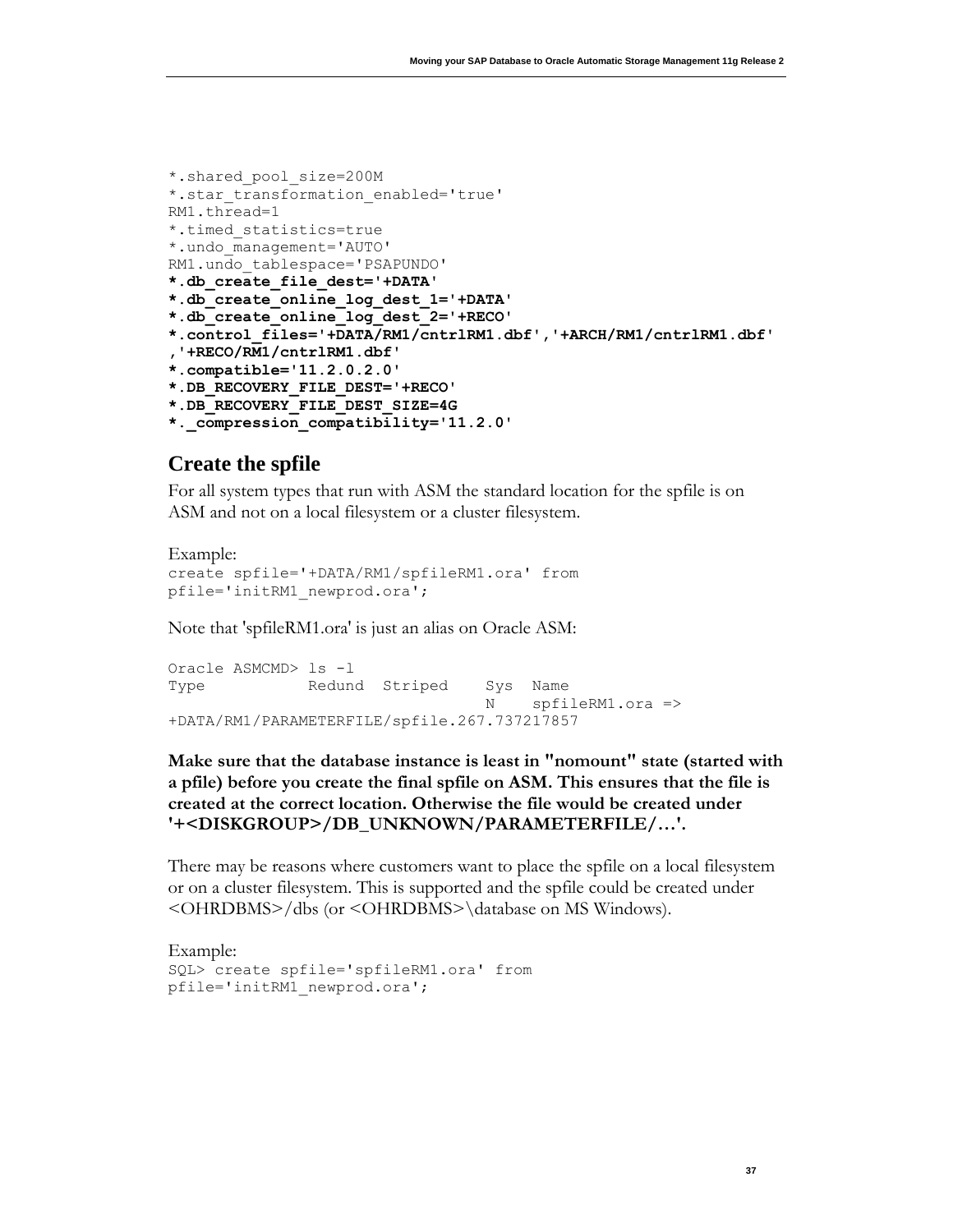Although it is recommended that you use 'srvctl' to startup and shutdown your database it may be necessary to startup and shutdown the database with 'sqlplus' also. In this case you will need an additional pfile under <OHRDBMS>/dbs (or <OHRDBMS>\database on MS Windows) that points to the spfile on Oracle ASM.

Example: initRM1.ora: SPFILE='+DATA/RM1/SPFILERM1.ORA'

#### <span id="page-38-0"></span>**Register the database to the GRID**

Registering the newly copied database to the GRID is the last step and is required to use 'srvctl' to startup and shutdown your database as well as to allow GRID to automatically startup your database (e.g. after reboot) together with all the resources it depends on (e.g. Oracle ASM disk groups) and all the resources that depend on the database (e.g. database services).

```
srvctl add database -d RM1 -o /oracle/RM1/112 -p 
/oracle/RM1/112/dbs/spfileRM1.ora -a "ACFS,DATA,RECO,ARCH"
```

```
[oracle@oracx3v3 ~]$ crs_stat -t
```

| Name                     | Type              | Target  | State   | Host     |
|--------------------------|-------------------|---------|---------|----------|
| ora.ACFS.dq              | oraup.type ONLINE |         | ONLINE  | oracx3v3 |
| ora.ARCH.dq              | oraup.type ONLINE |         | ONLINE  | oracx3v3 |
| ora.DATA.dq              | oraup.type        | ONLINE  | ONLINE  | oracx3v3 |
| ora.RECO.dq              | oraup.type        | ONLINE  | ONLINE  | oracx3v3 |
| oraER.lsnr               | oraer.type        | ONLINE  | ONLINE  | oracx3v3 |
| ora.OCR.dq               | oraup.type        | ONLINE  | ONLINE  | oracx3v3 |
| ora.asm                  | ora.asm.type      | ONLINE  | ONLINE  | oracx3v3 |
| ora.cssd                 | ora.cssd.type     | ONLINE  | ONLINE  | oracx3v3 |
| ora.diskmon              | oraon.type        | ONLINE  | ONLINE  | oracx3v3 |
| ora.evmd                 | ora.evm.type      | ONLINE  | ONLINE  | oracx3v3 |
| ora.ons                  | ora.ons.type      | OFFLINE | OFFLINE |          |
| ora.rm1.db               | orase.type        | OFFLINE | OFFLINE |          |
| $[oracle@oracx3v3 \sim]$ |                   |         |         |          |

### <span id="page-38-1"></span>**Start the database**

[oracle@oracx3v3 ~]\$ srvctl start database -d RM1 [oracle@oracx3v3 ~]\$ crs\_stat -t Name Type Target State Host ----------------------------------------------------------- ora.ACFS.dg ora....up.type ONLINE ONLINE oracx3v3 ora.ARCH.dg ora....up.type ONLINE ONLINE oracx3v3 ora.DATA.dg ora....up.type ONLINE ONLINE oracx3v3 ora.RECO.dg ora....up.type ONLINE ONLINE oracx3v3 ora....ER.lsnr ora....er.type ONLINE ONLINE oracx3v3 ora.OCR.dg ora....up.type ONLINE ONLINE oracx3v3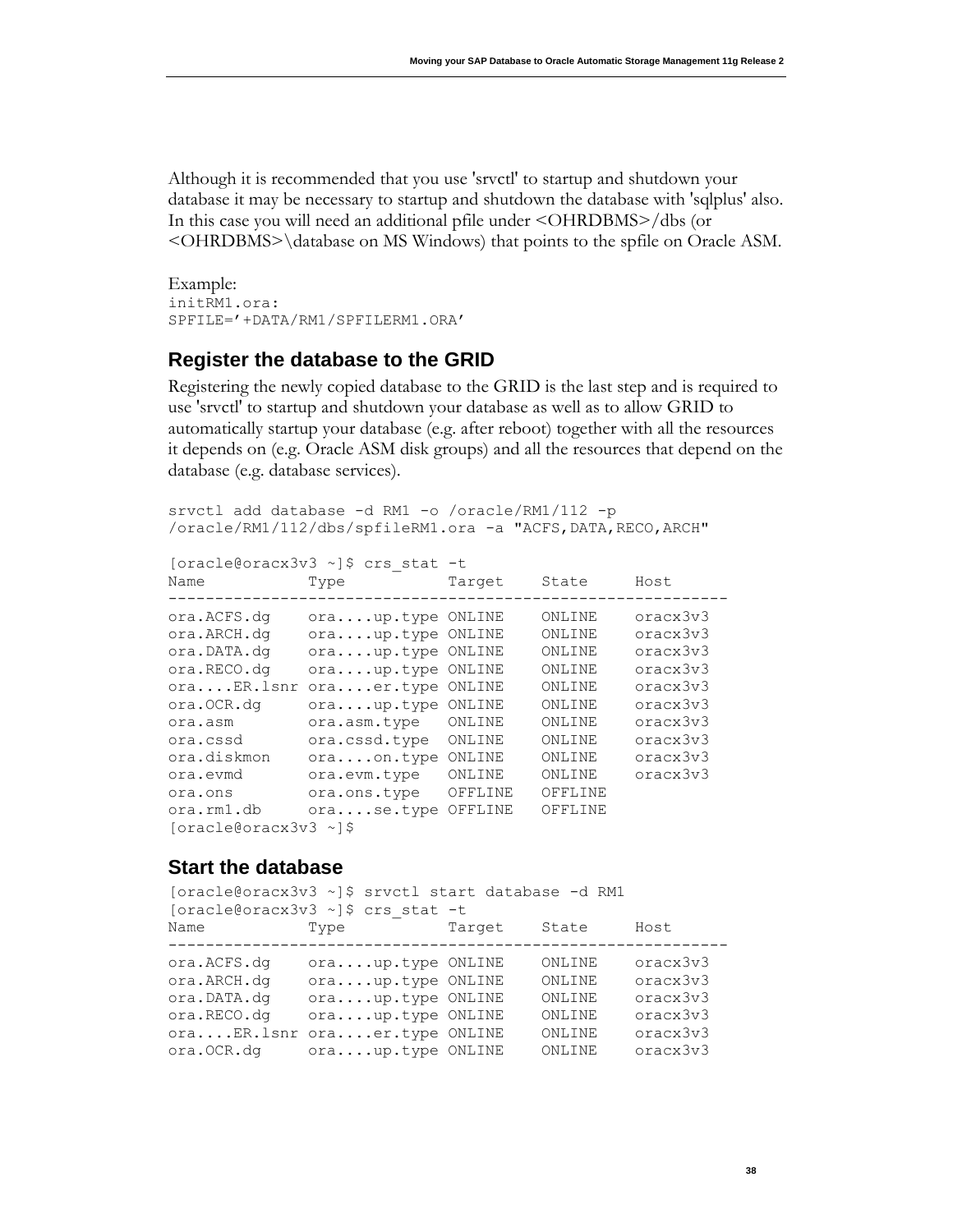| ora.asm     | ora.asm.type      | ONLINE  | ONLINE  | oracx3v3 |
|-------------|-------------------|---------|---------|----------|
| ora.cssd    | ora.cssd.type     | ONLINE  | ONLINE  | oracx3v3 |
| ora.diskmon | oraon.type ONLINE |         | ONLINE  | oracx3v3 |
| ora.evmd    | ora.evm.type      | ONLINE  | ONLINE  | oracx3v3 |
| ora.ons     | ora.ons.type      | OFFLINE | OFFLINE |          |
| ora.rm1.db  | orase.type ONLINE |         | ONLINE  | oracx3v3 |

As already mentioned 'crs\_stat' is still supported but deprecated with Oracle Grid Infrastructure 11gR2. Alternatively you can use 'crsctl status resource –t'.

Note that the example above is for registering a single instance database to the grid infrastructure. For Oracle RAC you may have to add more parameters like the names of the nodes or the management policy to the 'srvctl add database…' command.

# <span id="page-39-0"></span>**Offline Database Migration from File System to Oracle ASM using Transportable Tablespaces**

The following part of this document demonstrates the migration of a SAP database on file system from AIX 5.3 (Big Endian) to Oracle ASM on Oracle Enterprise Linux 5.5 x86\_64 (Little Endian). Beside export/import strategies and online migration solutions like Oracle GoldenGate or Triple-O you can use Oracle Transportable Tablespaces (TTS) for homogeneous and heterogeneous OS platform migrations. Performing the migration using TTS is much easier and faster than using export/import. One disadvantage of export/import strategies as well as TTS is that both techniques require system downtime.

In the following examples both systems are connected to the same network via TCP/IP and the target system has NFS mounted the file systems with all the database files from the source system.

The migration is performed by transporting all SAP owned objects using the TTS technique. This technique allows you to define a set of tablespaces called the "tablespace set". A tablespace set can include all tablespaces **except of system-, undo- and temporary tablespaces** and can be migrated from any supported source platform to any supported target platform.

One of the most important requirements when using TTS is that the tablespace set needs to be self contained. This means that no object within the tablespace set may have references to objects that are not included in the same tablespace set. For more detailed information on restrictions or features of TTS refer to the Oracle software documentation for Oracle Database 11gR2.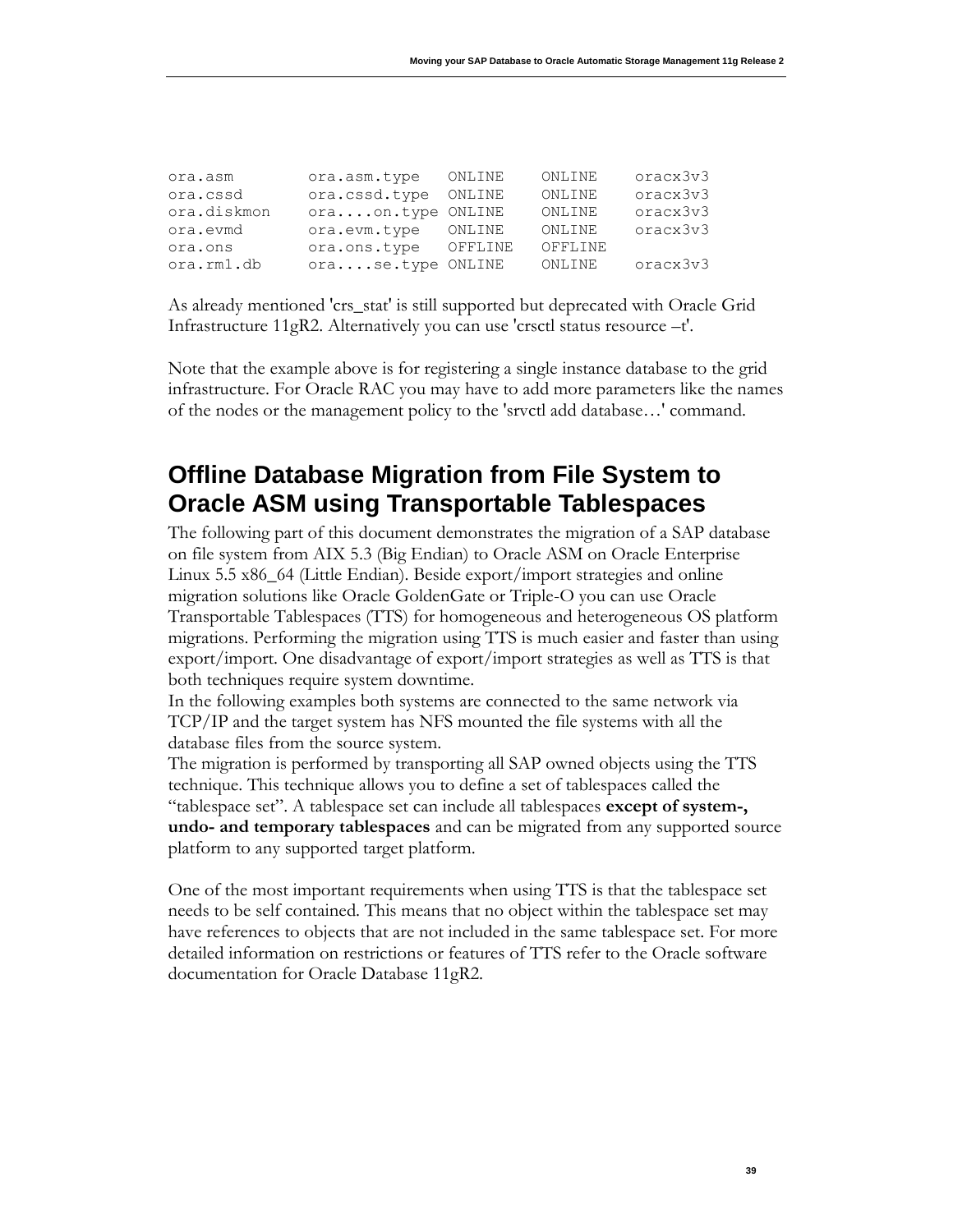**Before starting with TTS make sure you have installed at least SAP RDBMS Bundle Patch 2012/08 for 11.2.0.2 or 11.2.0.3 as it contains a fix for Oracle bug 13001379.**

The major steps of OS platform migrations with TTS are:

- Identify all the tablespaces and datafiles that need to be transported.
- Check whether your tablespace set is self-contained.
- Create RMAN scripts for datafile conversion on target platform
- Export of metadata of all database objects owned by the "SAP" user and the "OPS\$<SAPSID>ADM" user (e.g. SAPSR3, OPS\$RM1ADM).
- Ensure that the file system(s) with the original database are accessible on the target system by using NFS mounts.
- Use RMAN´s data file conversion feature to copy (file system to Oracle ASM) and convert (big endian to little endian) all datafiles from all tablespaces.
- Create a new database with SYSTEM, SYSAUX, UNDO and TEMP tablespaces on Oracle ASM.
- Plug-in the transported tablespaces into the newly created database.

# <span id="page-40-0"></span>*Steps on the source platform*

### <span id="page-40-1"></span>**Supported platforms for TTS**

Before you start your migration project make sure that your source and target platforms are supported for TTS by checking if both platforms are listed in view 'v\$transportable\_platform'. If your platforms are not listed there you cannot use TTS for your migration project.

```
SQL> set linesize 10000
SQL> set pagesize 10000
SQL> select * from v$transportable platform;
PLATFORM_ID_PLATFORM_NAME ENDIAN_FORMAT
----------- -----------------------------------------------------
 1 Solaris[tm] OE (32-bit) Big
 2 Solaris[tm] OE (64-bit) Big
 7 Microsoft Windows IA (32-bit) Little
 10 Linux IA (32-bit) Little
        6 AIX-Based Systems (64-bit) Big
        3 HP-UX (64-bit) Big
       5 HP Tru64 UNIX Little
 4 HP-UX IA (64-bit) Big
 11 Linux IA (64-bit) Little
15 HP Open VMS and Little
        8 Microsoft Windows IA (64-bit) Little
```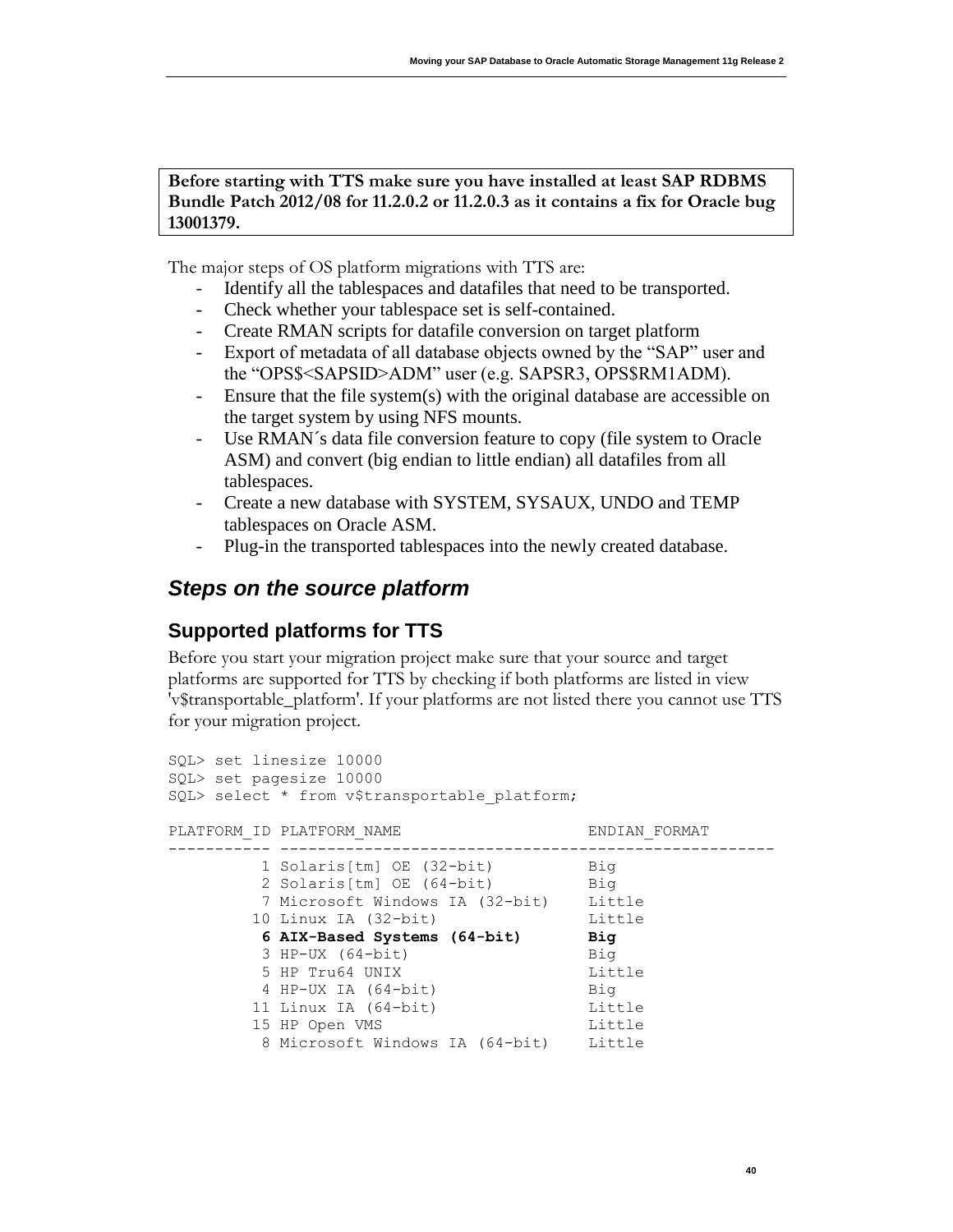| 9 IBM zSeries Based Linux                   | Big    |
|---------------------------------------------|--------|
| 13 Linux x86 64-bit                         | Little |
| 16 Apple Mac OS                             | Big    |
| 12 Microsoft Windows x86 64-bit             | Little |
| 17 Solaris Operating System (x86)           | Little |
| 18 IBM Power Based Linux                    | Big    |
| 19 HP IA Open VMS                           | Little |
| 20 Solaris Operating System (x86-64) Little |        |
| 21 Apple Mac OS $(x86-64)$                  | Little |

#### <span id="page-41-0"></span>**Identify all tablespaces and datafiles that need to be migrated**

SQL> set linesize 1000; SQL> set pagesize 1000; SQL> select tablespace name, file name from dba data files order by tablespace name, file name;

| TABLESPACE NAME   | FILE NAME                                  |
|-------------------|--------------------------------------------|
| PSAPSR3           | /oracle/RM1/sapdata2/sr3 1/sr3.data1       |
| PSAPSR3700        | /oracle/RM1/sapdata2/sr3700 1/sr3700.data1 |
| <b>PSAPSR3USR</b> | /oracle/RM1/sapdata2/sr3usr 1/sr3usr.data1 |
| PSAPUNDO          | /oracle/RM1/sapdata2/undo 1/undo.data1     |
| SYSAUX            | /oracle/RM1/sapdata1/sysaux 1/sysaux.data1 |
| SYSTEM            | /oracle/RM1/sapdata1/system 1/system.data1 |

<span id="page-41-1"></span>6 rows selected

# **Move table 'SAPUSER' to a transportable tablespace**

The table 'SAPUSER' owned by Oracle user 'OPS\$<SAPSID>ADM' is usually located in the SYSTEM tablespace which is not a transportable tablespace. Make sure you move this table to a tablespace that can be transported.

Example:

```
SQL> select tablespace name from dba tables where
table_name='SAPUSER';
```

```
TABLESPACE_NAME
```
------------------------------

SYSTEM

SQL> alter table ops\$rm1adm.sapuser move tablespace psapsr3usr;

Table altered.

```
SQL> select tablespace name from dba tables where
table_name='SAPUSER';
```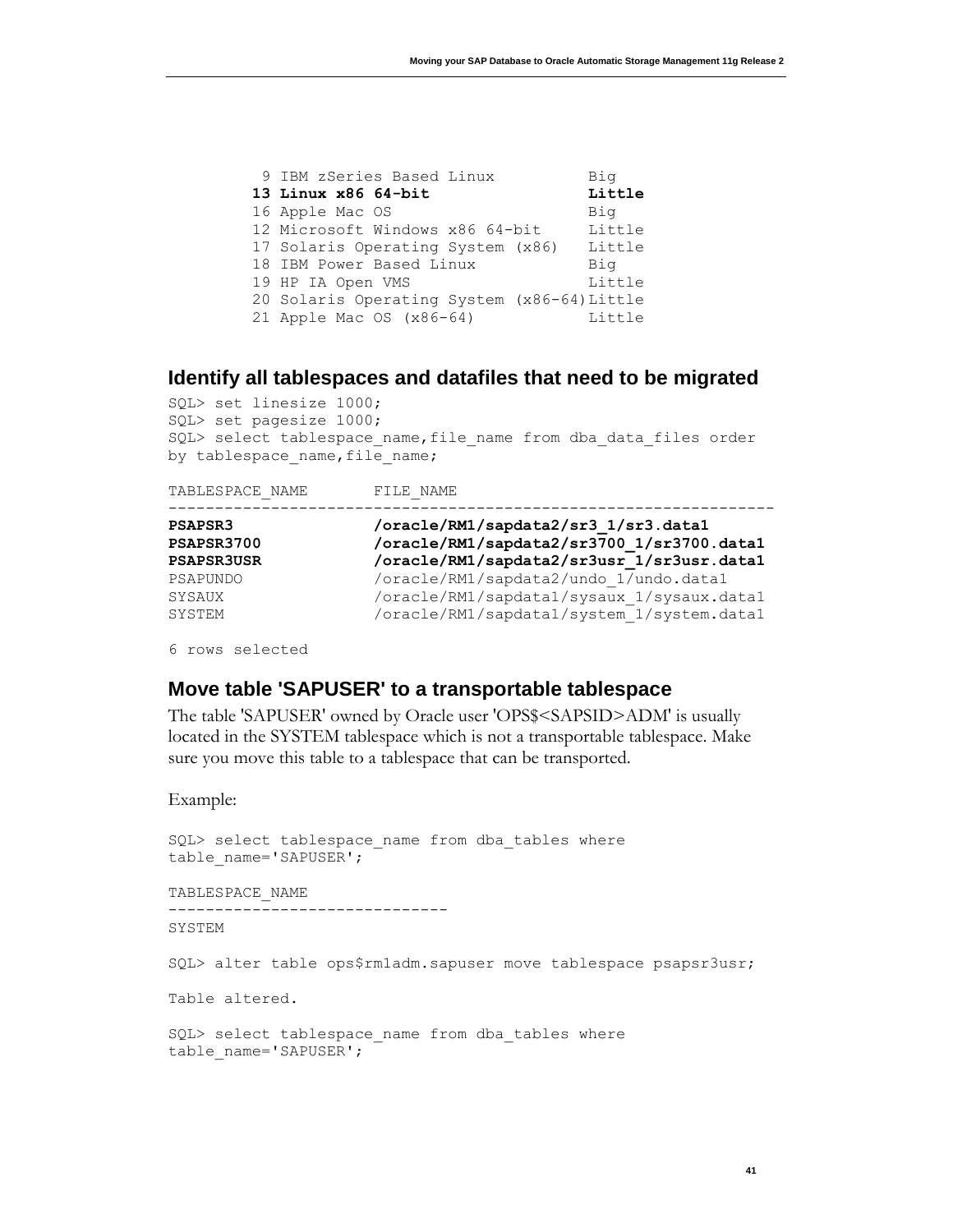TABLESPACE\_NAME ------------------------------ PSAPSR3USR

#### <span id="page-42-0"></span>**Check if tablespace set is self contained**

The following PL/SQL script is just an example script that collects the names from all tablespaces except tablespaces that cannot be transported with TTS.

```
Example: ttscheck.sql
set serveroutput on;
declare
   tslist varchar2(32767);
   first boolean:=true;
begin
  for c in (select tablespace name from dba tablespaces where
             contents='PERMANENT' and tablespace_name != 'SYSTEM' 
and tablespace name != 'SYSAUX') loop
     if first = true then
       first:=false;
     else
       tslist:=tslist||',';
     end if;
     tslist:=tslist||c.tablespace_name;
   end loop;
  dbms output.put line('Checking: '||tslist);
   dbms_tts.transport_set_check(to_clob(tslist),false,false);
   for c in (select violations from transport_set_violations) loop
    dbms output.put line(c.violations);
   end loop;
end;
/
Run the script:
SQL> @ttscheck
Checking: PSAPSR3, PSAPSR3700, PSAPSR3USR
PL/SQL procedure successfully completed.
```
If no errors or warnings are displayed the tablespace set is self contained and can be transported.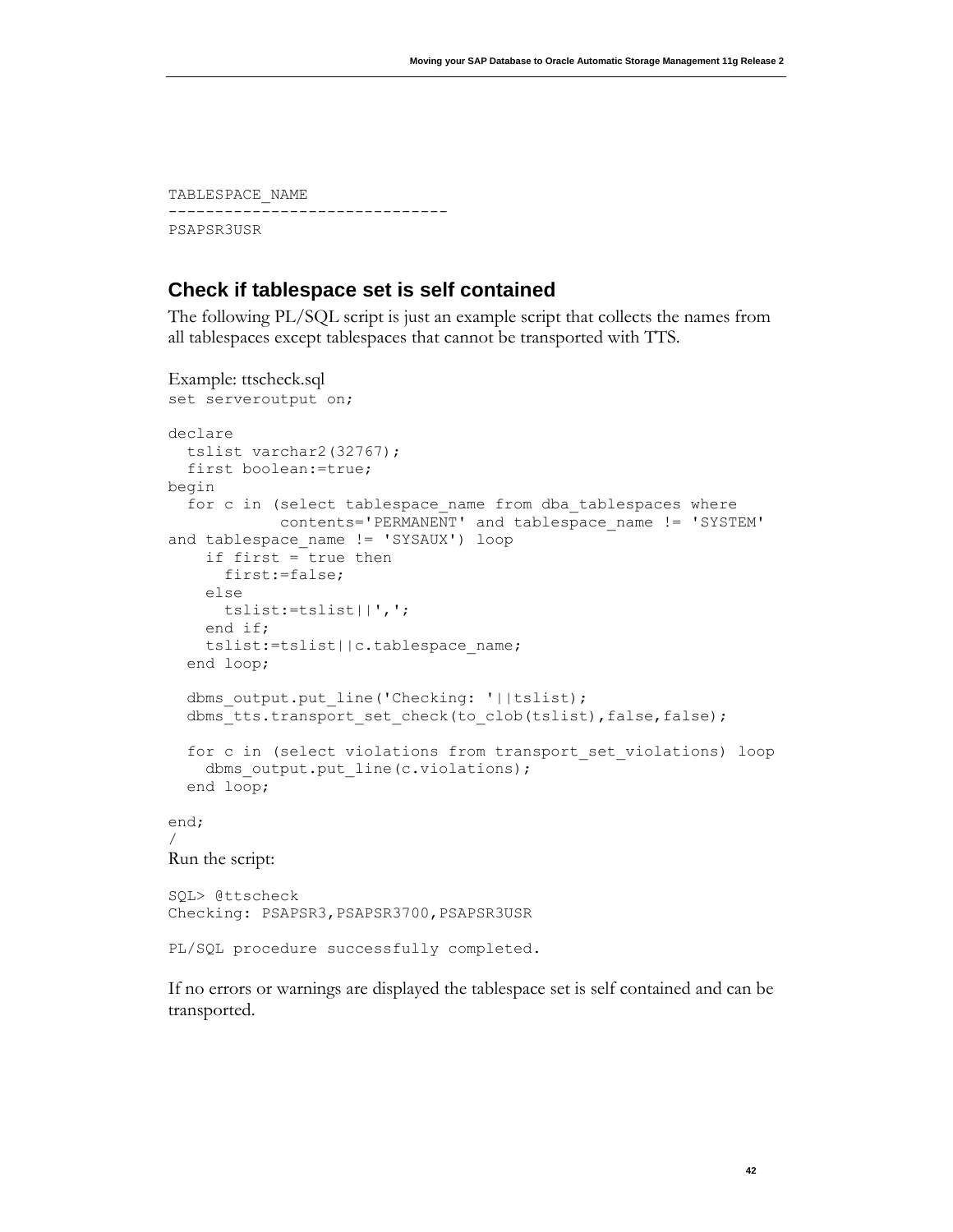## <span id="page-43-0"></span>**Create RMAN script for conversion of datafiles on the target platform**

### **Startup database in read only mode**

SQL> startup mount ORACLE instance started.

```
Total System Global Area 1219334144 bytes
Fixed Size 2219088 bytes
Variable Size 1073742768 bytes
Database Buffers 134217728 bytes
Redo Buffers 9154560 bytes
Database mounted.
SQL> alter database open read only;
Database altered.
```
## **Create conversion script with RMAN**

```
$ cat cre_conv_script.rman
convert database on target platform
   convert script '/oracle/conv.rman'
   new database 'RM1'
   format '+DATA';
$ rman target /
Recovery Manager: Release 11.2.0.3.0 - Production on Tue Dec 21 
13:25:27 2010
Copyright (c) 1982, 2009, Oracle and/or its affiliates. All 
rights reserved.
connected to target database: RM1 (DBID=987524547)
RMAN> @cre_conv_script.rman
RMAN> convert database on target platform
2> convert script '/oracle/conv.rman'
3> new database 'RM1'
4> format '+DATA';
Starting conversion at source at 21-DEC-10
using target database control file instead of recovery catalog
allocated channel: ORA_DISK_1
channel ORA DISK 1: SID=1712 device type=DISK
Directory SYS.ORACLE_OCM_CONFIG_DIR found in the database
```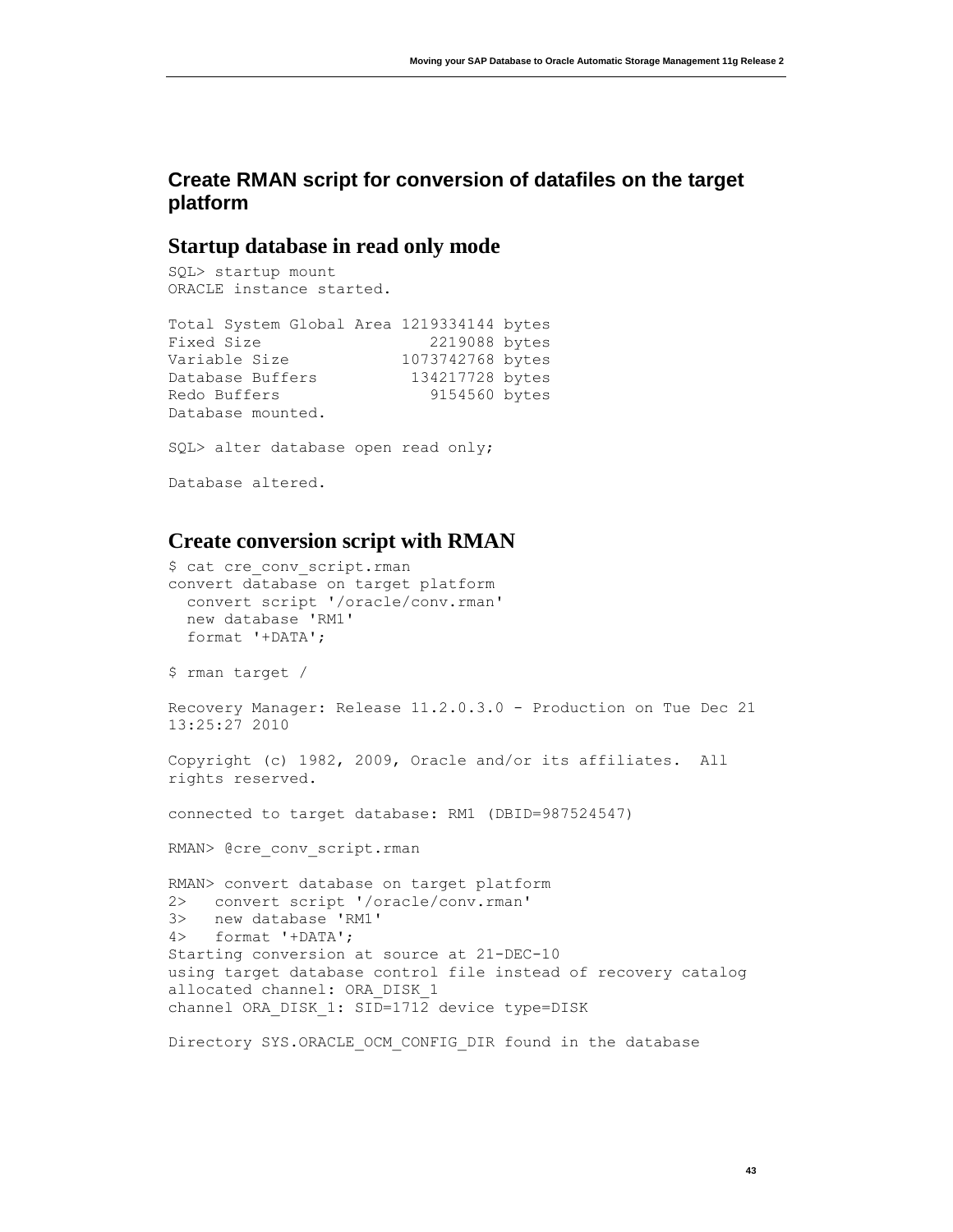Directory SYS.DATA PUMP DIR found in the database User SYS with SYSDBA and SYSOPER privilege found in password file channel ORA\_DISK\_1: starting to check datafiles input datafile file number=00001 name=/oracle/RM1/sapdata1/system\_1/system.data1 channel ORA DISK 1: datafile checking complete, elapsed time: 00:00:00 channel ORA\_DISK\_1: starting to check datafiles input datafile file number=00002 name=/oracle/RM1/sapdata1/sysaux\_1/sysaux.data1 channel ORA\_DISK\_1: datafile checking complete, elapsed time: 00:00:00 channel ORA\_DISK\_1: starting to check datafiles input datafile file number=00003 name=/oracle/RM1/sapdata2/undo\_1/undo.data1 channel ORA DISK 1: datafile checking complete, elapsed time: 00:00:00 channel ORA\_DISK\_1: starting to check datafiles input datafile file number=00004 name=/oracle/RM1/sapdata2/sr3\_1/sr3.data1 channel ORA DISK 1: datafile checking complete, elapsed time: 00:00:00 channel ORA\_DISK\_1: starting to check datafiles input datafile file number=00005 name=/oracle/RM1/sapdata2/sr3700\_1/sr3700.data1 channel ORA DISK 1: datafile checking complete, elapsed time: 00:00:00 channel ORA\_DISK\_1: starting to check datafiles input datafile file number=00006 name=/oracle/RM1/sapdata2/sr3usr\_1/sr3usr.data1 channel ORA\_DISK\_1: datafile checking complete, elapsed time: 00:00:00 Edit init.ora file /oracle/RM1/112/dbs/init\_+DATA.ora. This PFILE will be used to create the database on the target platform Run RMAN script /oracle/conv.rman on target platform to convert datafiles To recompile all PL/SQL modules, run utlirp.sql and utlrp.sql on the target platform To change the internal database identifier, use DBNEWID Utility Finished conversion at source at 21-DEC-10 RMAN> RMAN> \*\*end-of-file\*\*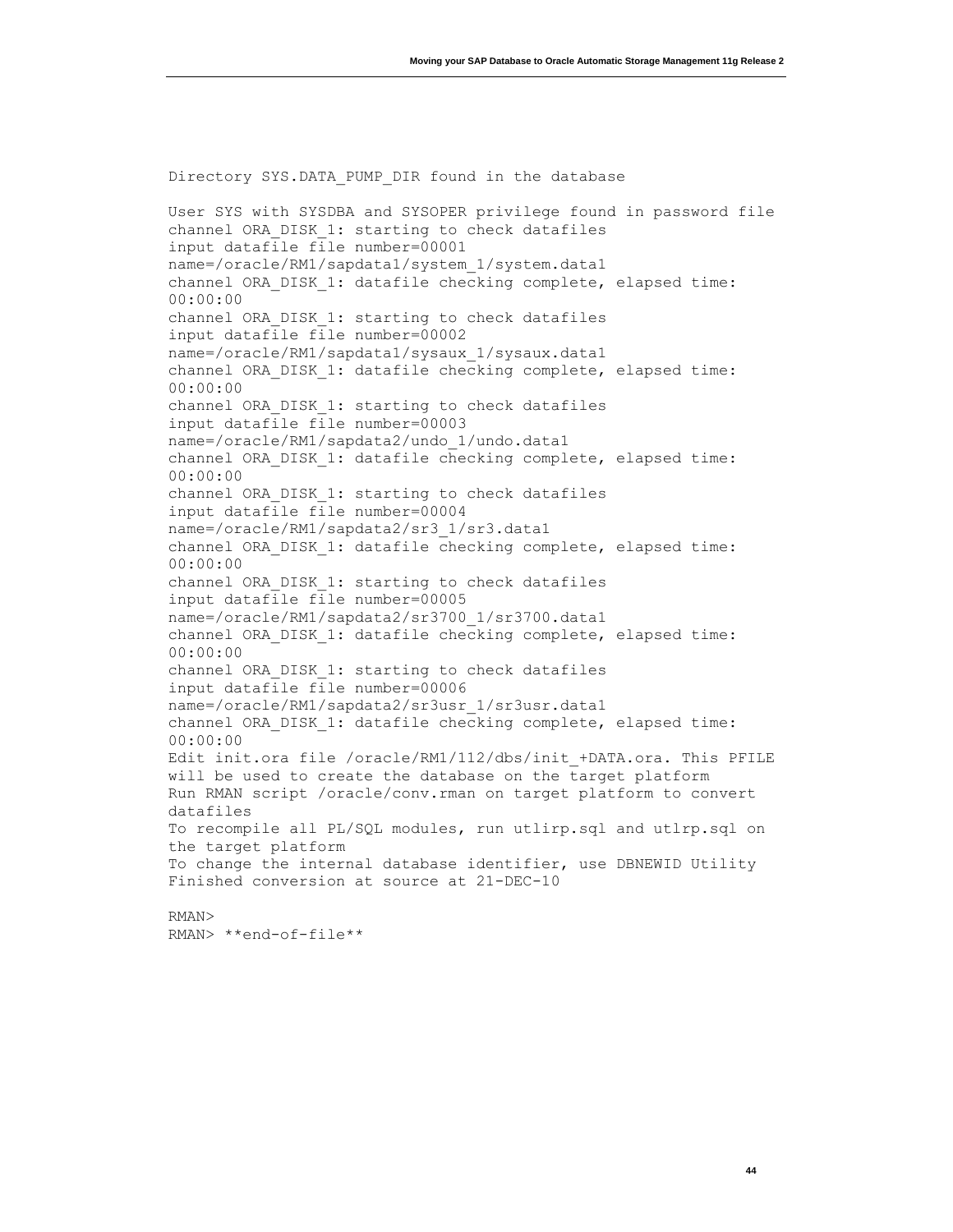## **Modify generated script**

Note that the script "conv.rman" created in the previous step needs to be modified manually as it may still contain some unwanted tablespaces and datafiles that cannot be transported.

```
Example: (generated version)
```

```
$ cat /oracle/conv.rman
STARTUP NOMOUNT PFILE = '/oracle/RM1/112/dbs/init_+DATA.ora';
RUN {
   CONVERT
  FROM PLATFORM 'AIX-Based Systems (64-bit)'
   PARALLELISM 1
DATAFILE '/oracle/RM1/sapdata1/system_1/system.data1' FORMAT 
'+DATA'
DATAFILE '/oracle/RM1/sapdata1/sysaux_1/sysaux.data1' FORMAT 
'+DATA'
DATAFILE '/oracle/RM1/sapdata2/undo_1/undo.data1' FORMAT '+DATA'
DATAFILE '/oracle/RM1/sapdata2/sr3_1/sr3.data1' FORMAT '+DATA'
DATAFILE '/oracle/RM1/sapdata2/sr3700_1/sr3700.data1' FORMAT 
'+DATA'
DATAFILE '/oracle/RM1/sapdata2/sr3usr_1/sr3usr.data1' FORMAT 
'+DATA'
; }
```

```
Example: (modified version)
```

```
$ cat /oracle/conv.rman
[oracle@oracx3v3 source_RM1]$ cat conv.rman 
STARTUP NOMOUNT;
RUN {
  CONVERT 
  FROM PLATFORM 'AIX-Based Systems (64-bit)'
  PARALLELISM 3
DATAFILE '/oracle/source_RM1/RM1/sapdata2/sr3_1/sr3.data1' FORMAT 
'+DATA'
DATAFILE '/oracle/source_RM1/RM1/sapdata2/sr3700_1/sr3700.data1' 
FORMAT '+DATA'
DATAFILE '/oracle/source_RM1/RM1/sapdata2/sr3usr_1/sr3usr.data1' 
FORMAT '+DATA'
; }
```
Note that in this example the path '/oracle' on the source system is NFS mounted under '/oracle/source\_RM1' on the target system so that the target system can access the database files. The script 'conv.rman' will also be available on the target system.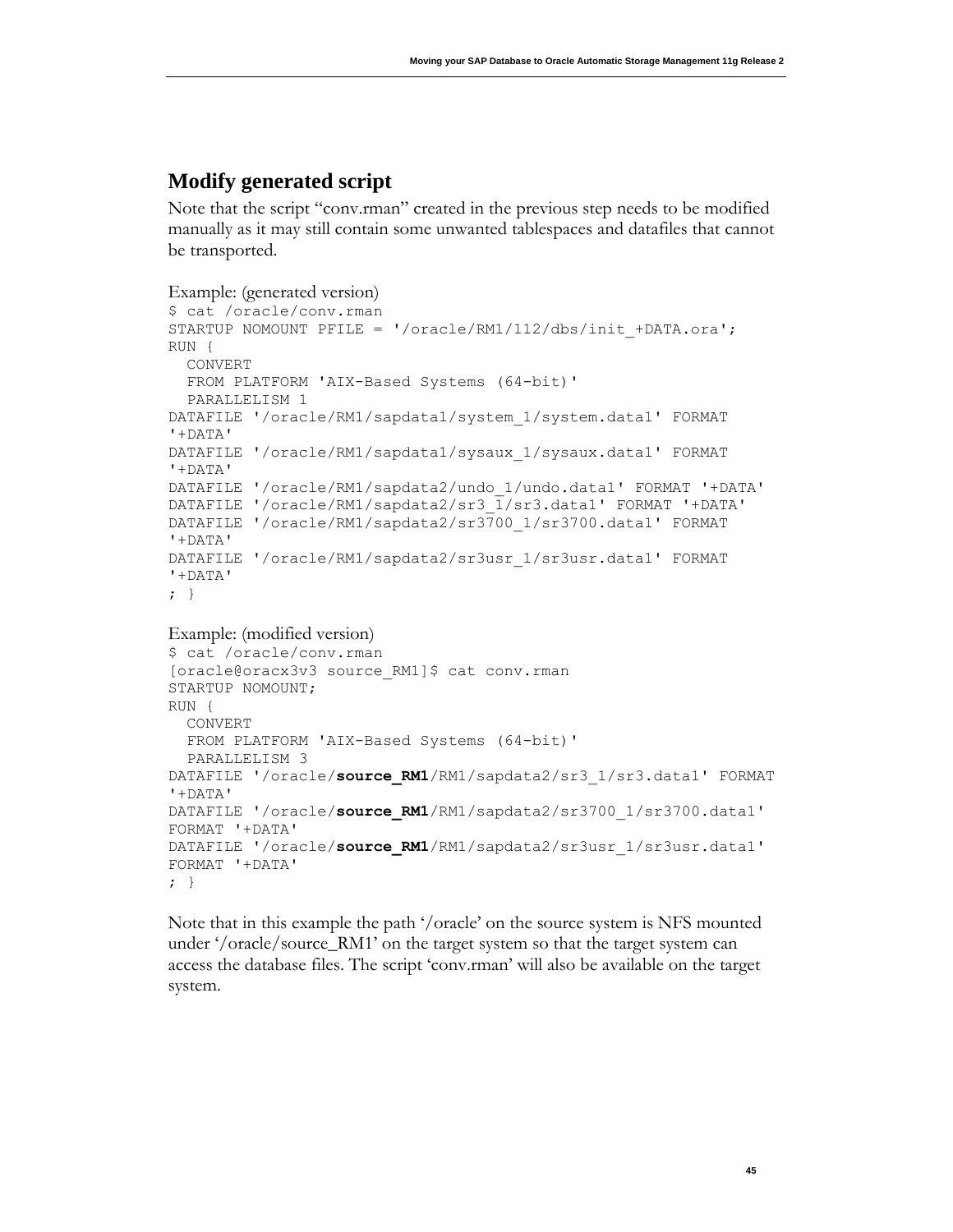### <span id="page-46-0"></span>**Export metadata**

#### **Set tablespaces to read only**

Before metadata can be exported and tablespaces can be converted all tablespaces need to be set into 'read only' mode.

```
Example:
$ sqlplus
SQL*Plus: Release 11.2.0.3.0 Production on Tue Dec 21 13:29:45 
2010
Copyright (c) 1982, 2010, Oracle. All rights reserved.
Enter user-name: / as sysdba
Connected to:
Oracle Database 11g Enterprise Edition Release 11.2.0.3.0 - 64bit 
Production
With the Partitioning, OLAP, Data Mining and Real Application 
Testing options
SQL> shutdown immediate;
Database closed.
Database dismounted.
ORACLE instance shut down.
SQL> startup
ORACLE instance started.
Total System Global Area 1219334144 bytes
Fixed Size 2219088 bytes
Variable Size 1073742768 bytes
Database Buffers 134217728 bytes
Redo Buffers 9154560 bytes
Database mounted.
Database opened.
SQL> alter tablespace psapsr3 read only;
Tablespace altered.
SQL> alter tablespace psapsr3700 read only;
Tablespace altered.
SQL> alter tablespace psapsr3usr read only;
Tablespace altered.
```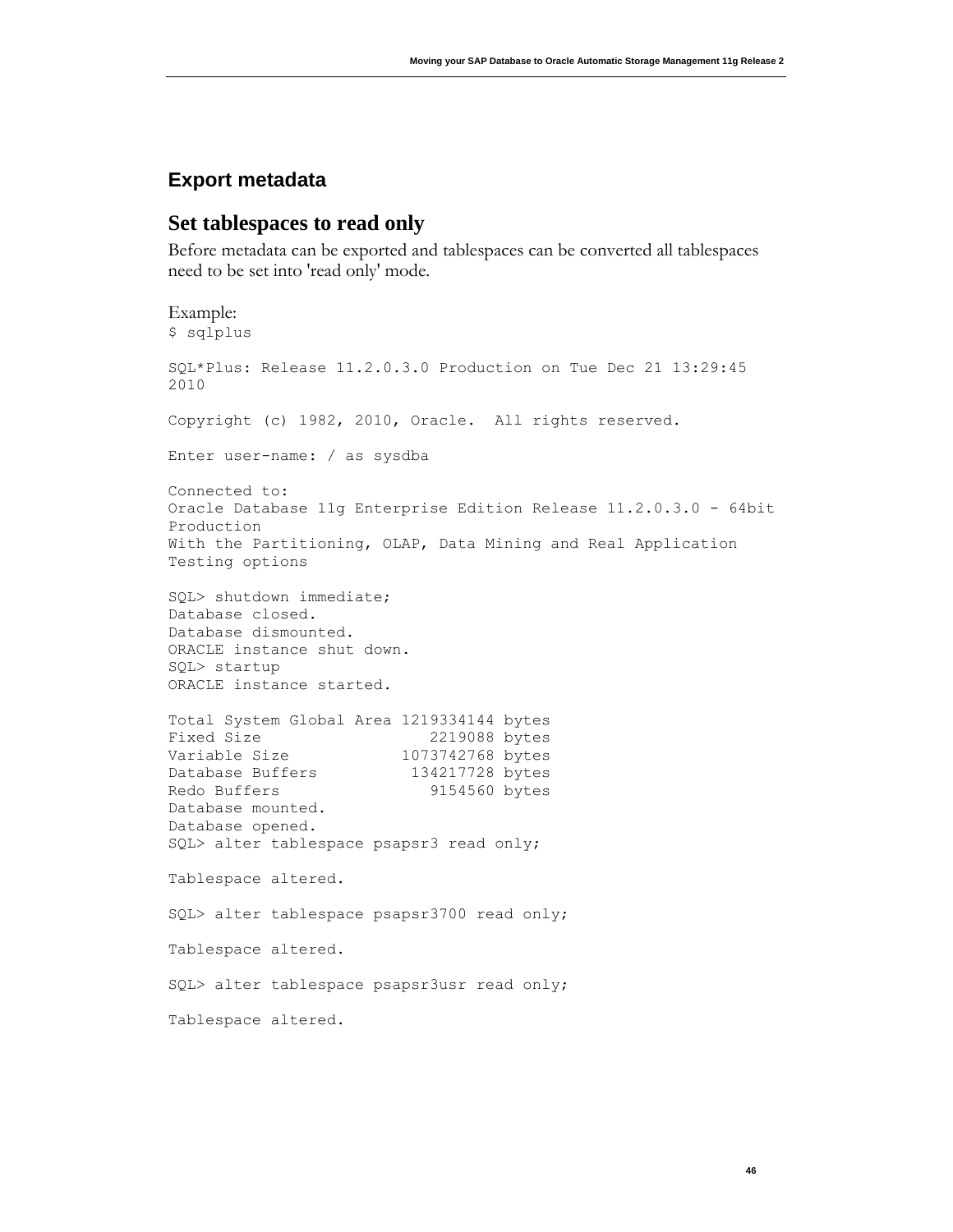### **Export all metadata**

Note that this step exports **all** metadata information (views, synonyms, etc.) except the metadata that belongs to tables in the schema of the SAPSR3 user, statistics and tablespace information. Metadata export of the tables in the SAPSR3 schema is shown in the next chapter.

```
Create a directory object for 'expdp':
SQL> create directory migrate rm1 as '/oracle';
Directory created.
Create a parameter file for 'expdp' and start the export.
Example:
> cat ttsexpdict.par
full=y
exclude=table:"in( select table name from dba tables where owner
in ('SAPSR3','OPS$RM1ADM'))"
exclude=tablespace
exclude=statistics
directory=migrate_rm1
dumpfile=dict.dmp
logfile=ttsexpdict.log
> expdp PARFILE=ttsexpdict.par
Export: Release 11.2.0.3.0 - Production on Mon Sep 10 16:15:31 
2012
Copyright (c) 1982, 2011, Oracle and/or its affiliates. All 
rights reserved.
Username: / as sysdba
Connected to: Oracle Database 11g Enterprise Edition Release 
11.2.0.3.0 - 64bit Production
With the Partitioning and Real Application Testing options
Starting "SYS". "SYS EXPORT FULL 01": /******** AS SYSDBA
PARFILE=ttsexpdict.par
Estimate in progress using BLOCKS method
Processing object type DATABASE_EXPORT/SCHEMA/TABLE/TABLE_DATA
.
.
.
```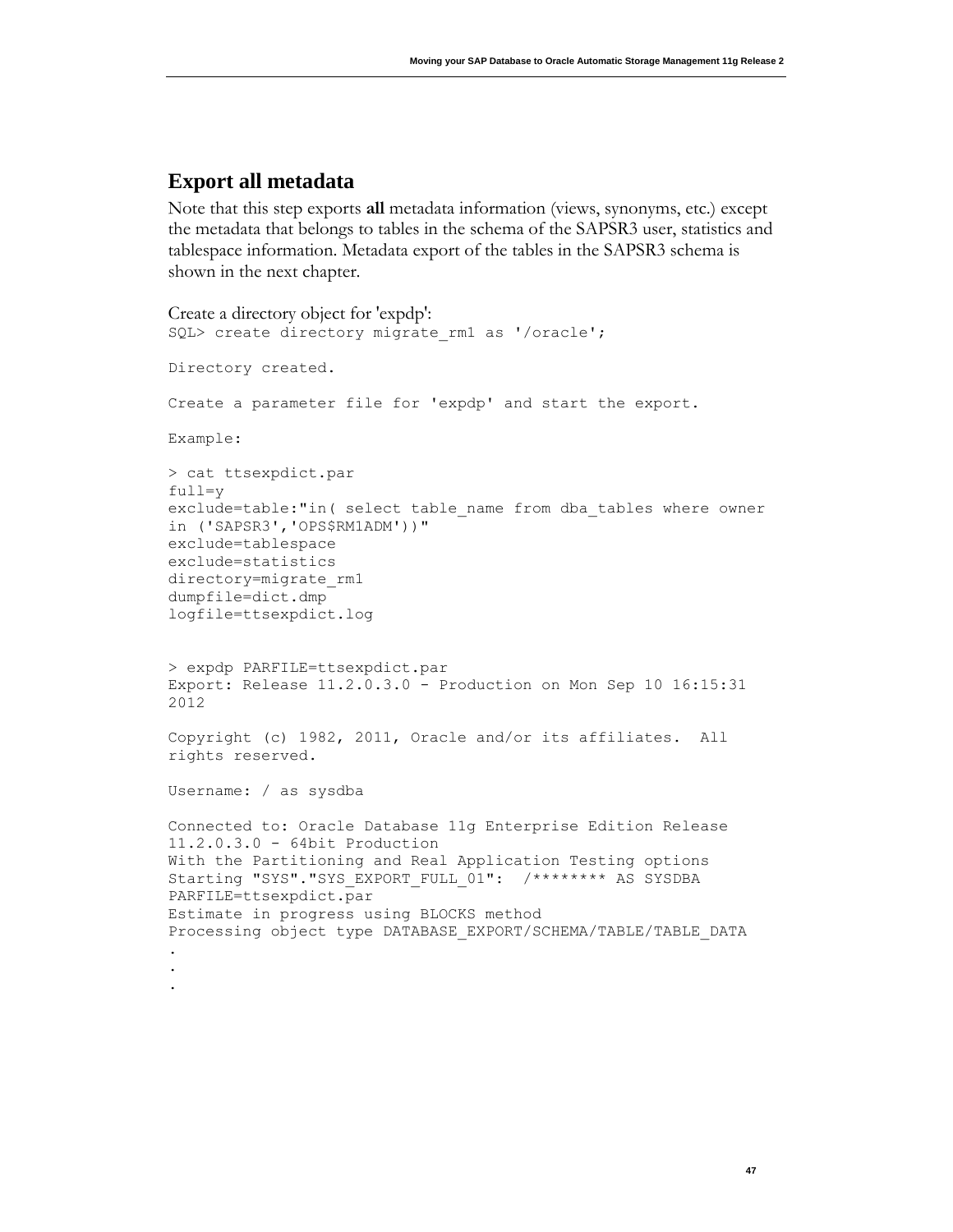#### **Export metadata of the tables of user SAPSR3**

```
> cat ttsexp.par
directory=migrate_rm1
dumpfile=tbs.dmp
transport_tablespaces=PSAPSR3, PSAPSR3700, PSAPSR3USR
transport full check=Y
logfile=ttsexp.log
> expdp PARFILE=ttsexp.par
Export: Release 11.2.0.3.0 - Production on Mon Sep 10 16:16:11 
2012
Copyright (c) 1982, 2011, Oracle and/or its affiliates. All 
rights reserved.
Username: / as sysdba
Connected to: Oracle Database 11g Enterprise Edition Release 
11.2.0.3.0 - 64bit Production
With the Partitioning and Real Application Testing options
Starting "SYS"."SYS_EXPORT TRANSPORTABLE 01": /******** AS
SYSDBA PARFILE=ttsexp.par 
.
.
Dump file set for SYS.SYS EXPORT TRANSPORTABLE 01 is:
/oracle/tbs.dmp
*****************************************************************
*************
Datafiles required for transportable tablespace PSAPSR3:
/oracle/RM1/sapdata2/sr3_1/sr3.data1
Datafiles required for transportable tablespace PSAPSR3700:
/oracle/RM1/sapdata2/sr3700_1/sr3700.data1
Datafiles required for transportable tablespace PSAPSR3USR:
/oracle/RM1/sapdata2/sr3usr_1/sr3usr.data1
Job "SYS". "SYS EXPORT TRANSPORTABLE 01" successfully completed at
16:16:24 
.
```
.

Please note that the export file is placed under '/oracle' that is NFS mounted to '/oracle/source\_RM1' on the target system.

## <span id="page-48-0"></span>*Steps on the target platform*

Ensure that you can access and read the scripts generated on the source system as well as the database files and export dump files.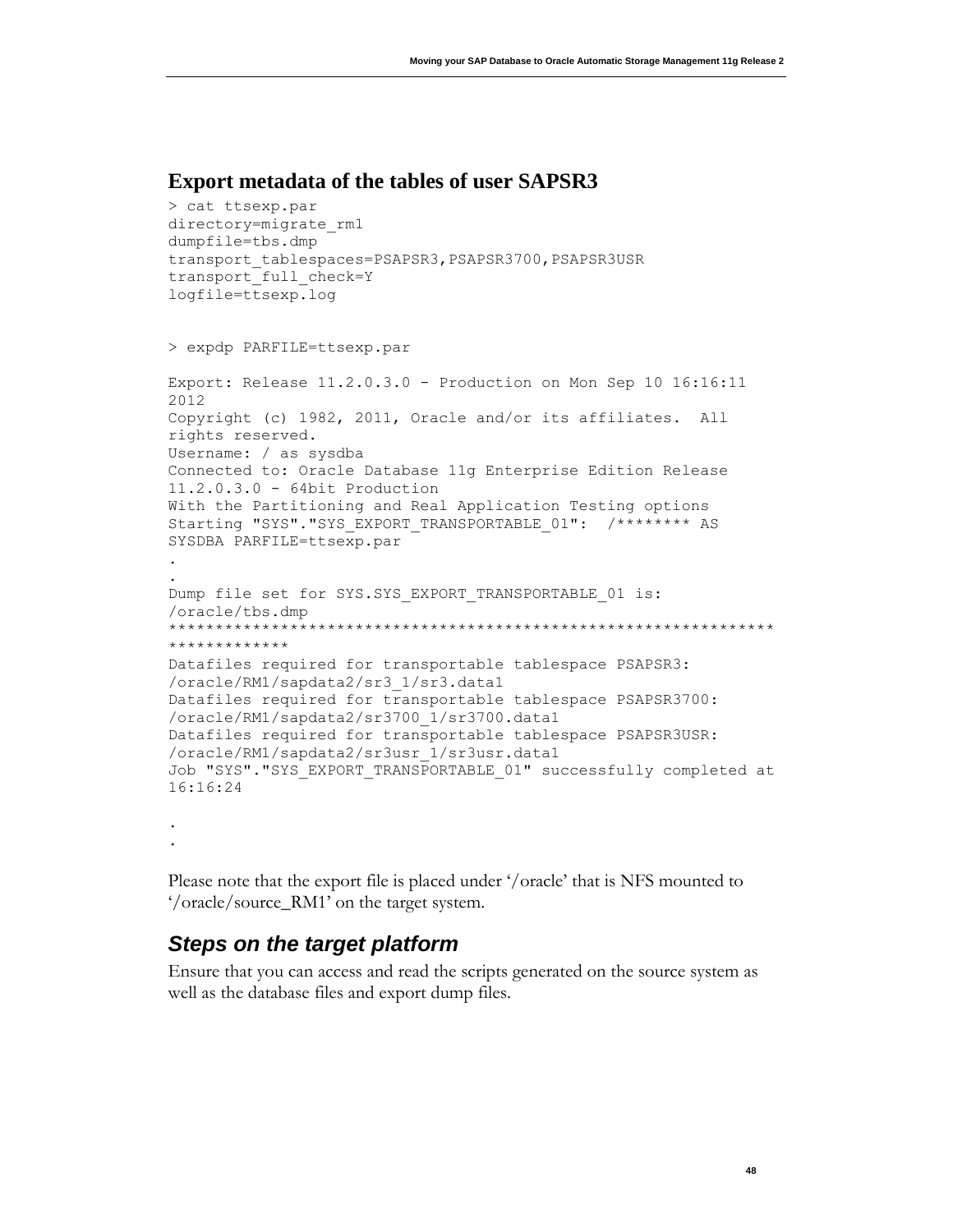### <span id="page-49-0"></span>**New pfile init<DBSID>.ora**

For the next steps (conversion of datafiles, creation of a new database, etc.) a new pfile is required.

The pfile is needed only during the migration and should be replaced by your own pfile or spfile that incorporates all SAP recommended parameters and all Oracle ASM specific parameter changes at the end of migration.

```
Example:
[oracle@oracx3v3 source_RM1]$ cat /oracle/RM1/112/dbs/initRM1.ora
*.control_file_record_keep_time=30
*.db_block_size=8192
*.db_domain='oracledev.wdf.sap.corp'
*.db_files=1500
*.db_name='RM1'
*.filesystemio_options='SETALL'
*.java_pool_size=0
*.log_archive_dest_1='location=+ARCH 
valid for=(ALL_LOGFILES, ALL_ROLES) db_unique_name=RM1'
*.log_archive_dest_state_1='enable'
*.log_archive_format='RM1ARC%t_%s_%r.dbf'
*.log_archive_max_processes=2
*.log_archive_min_succeed_dest=1
*.log_archive_trace=0
*.log_buffer=1048576
*.log_checkpoints_to_alert=TRUE
*.open_cursors=800
*.optimizer_index_caching=50
*.optimizer_index_cost_adj=20
*.os_authent_prefix='ops$'
*.PARALLEL_EXECUTION_MESSAGE_SIZE=16384
*.PARALLEL_MAX_SERVERS=80
*.parallel_min_servers=10
*.PARALLEL_THREADS_PER_CPU=1
*.pga_aggregate_target=1G
*.processes=850
*.QUERY_REWRITE_ENABLED='FALSE'
*.RECYCLEBIN='OFF'
*.remote_login_passwordfile='exclusive'
*.remote_os_authent=true
*.REPLICATION_DEPENDENCY_TRACKING=FALSE
*.sessions=1700
*.sga_target=1G
*.shared_pool_size=200M
*.star transformation enabled='true'
RM1.thread=1
*.timed_statistics=true
```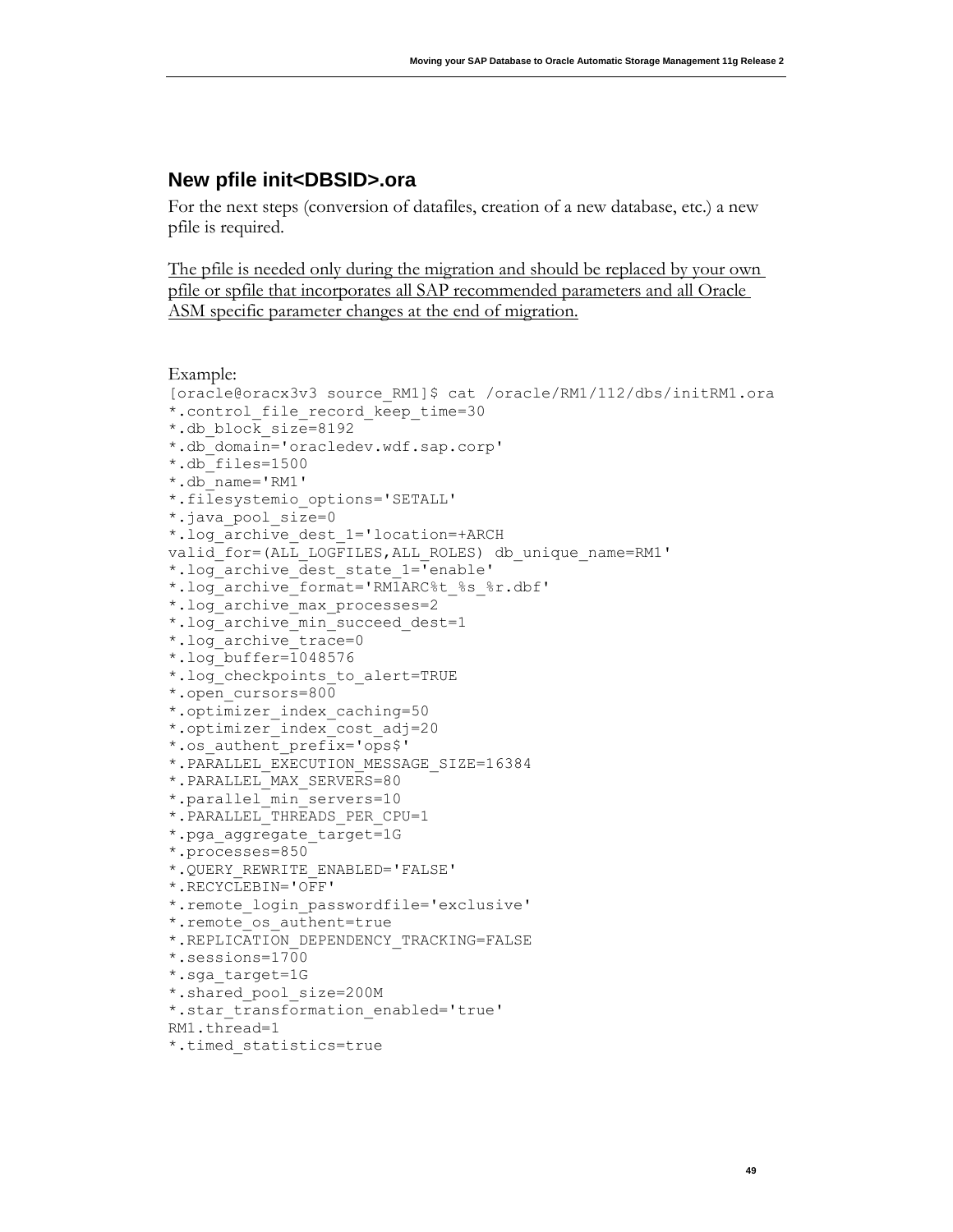```
*.undo_management='AUTO'
RM1.undo_tablespace='PSAPUNDO'
*.db_create_file_dest='+DATA'
*.db_create_online_log_dest_1='+DATA'
*.db_create_online_log_dest_2='+FLASH'
*.control_files='+DATA/RM1/cntrlRM1.dbf','+ARCH/RM1/cntrlRM1.dbf'
,'+FLASH/RM1/cntrlRM1.dbf'
*.compatible='11.2.0.2.0'
*.DB_RECOVERY_FILE_DEST='+FLASH'
*.DB_RECOVERY_FILE_DEST_SIZE=4G
*._compression_compatibility='11.2.0'
[oracle@oracx3v3 source_RM1]$
```
#### <span id="page-50-0"></span>**Convert datafiles to Oracle ASM**

Run the RMAN script 'conv.rman' to copy and convert all the datafiles to Oracle ASM.

```
Example:
[oracle@oracx3v3 source_RM1]$ rman target /
Recovery Manager: Release 11.2.0.3.0 - Production on Wed Dec 22 
06:52:23 2010
Copyright (c) 1982, 2009, Oracle and/or its affiliates. All 
rights reserved.
connected to target database (not started)
RMAN> @conv.rman
RMAN> STARTUP NOMOUNT;
Oracle instance started
Total System Global Area 1068937216 bytes
Fixed Size 2233336 bytes
Variable Size 264244232 bytes
Database Buffers 796917760 bytes
Redo Buffers 5541888 bytes
RMAN> RUN {
2> CONVERT 
3> FROM PLATFORM 'AIX-Based Systems (64-bit)'
4> PARALLELISM 3
5> DATAFILE '/oracle/source_RM1/RM1/sapdata2/sr3_1/sr3.data1' 
FORMAT '+DATA'
6> DATAFILE 
'/oracle/source_RM1/RM1/sapdata2/sr3700_1/sr3700.data1' FORMAT 
'+DATA'
```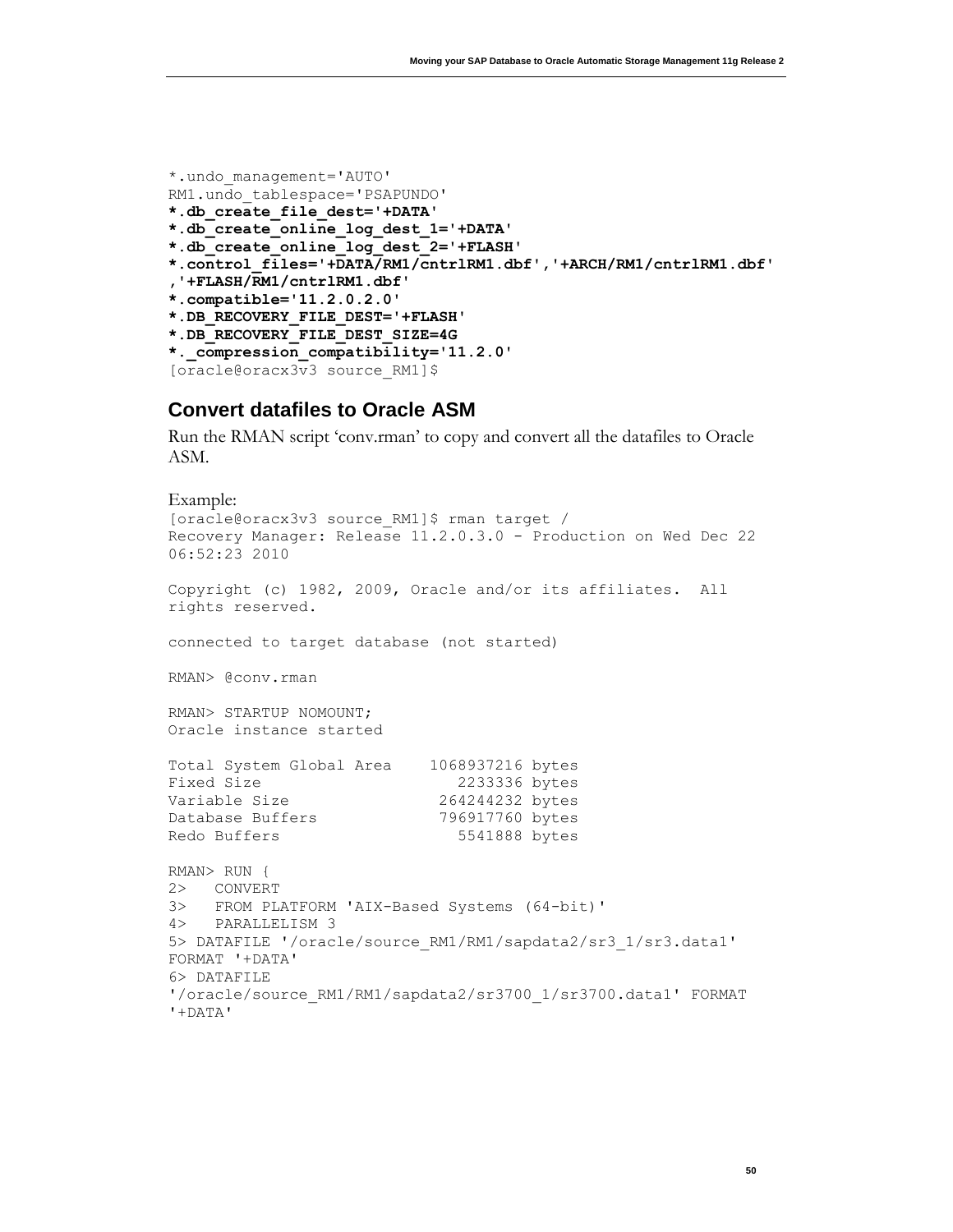```
7> DATAFILE 
'/oracle/source_RM1/RM1/sapdata2/sr3usr_1/sr3usr.data1' FORMAT 
'+DATA'
8> ; }
Starting conversion at target at 22-DEC-10
using target database control file instead of recovery catalog
allocated channel: ORA_DISK_1
channel ORA DISK 1: SID=426 device type=DISK
allocated channel: ORA DISK 2
channel ORA DISK 2: SID=856 device type=DISK
allocated channel: ORA DISK 3
channel ORA DISK 3: SID=1282 device type=DISK
channel ORA_DISK_1: starting datafile conversion
input file name=/oracle/source_RM1/RM1/sapdata2/sr3_1/sr3.data1
channel ORA_DISK_2: starting datafile conversion
input file 
name=/oracle/source_RM1/RM1/sapdata2/sr3700_1/sr3700.data1
channel ORA_DISK_3: starting datafile conversion
input file 
name=/oracle/source_RM1/RM1/sapdata2/sr3usr_1/sr3usr.data1
converted datafile=+DATA/rm1/datafile/psapsr3.260.738399155
channel ORA DISK 1: datafile conversion complete, elapsed time:
00:00:15
converted datafile=+DATA/rm1/datafile/psapsr3700.264.738399155
channel ORA DISK 2: datafile conversion complete, elapsed time:
00:00:15
converted datafile=+DATA/rm1/datafile/psapsr3usr.256.738399155
channel ORA DISK 3: datafile conversion complete, elapsed time:
00:00:15
Finished conversion at target at 22-DEC-10
```
**Note that each datafile gets a new filename created automatically by Oracle. The names generated follow the "Oracle Managed File" (OMF) naming rules for Oracle ASM:**

<TABLESPACE>.<NUMBER>.<NUMBER>

**If you have a lot of tablespaces and/or datafiles it is recommended to extract the new datafile names from output above. The names are required during the metadata import!**

#### <span id="page-51-0"></span>**Create a new database**

Before plugging the transported tablespaces into a new database we need to create it. Create a new database on Oracle ASM with just the tablespaces that could not be transported (SYSTEM, SYSAUX, PSAPUNDO, PSAPTEMP, …).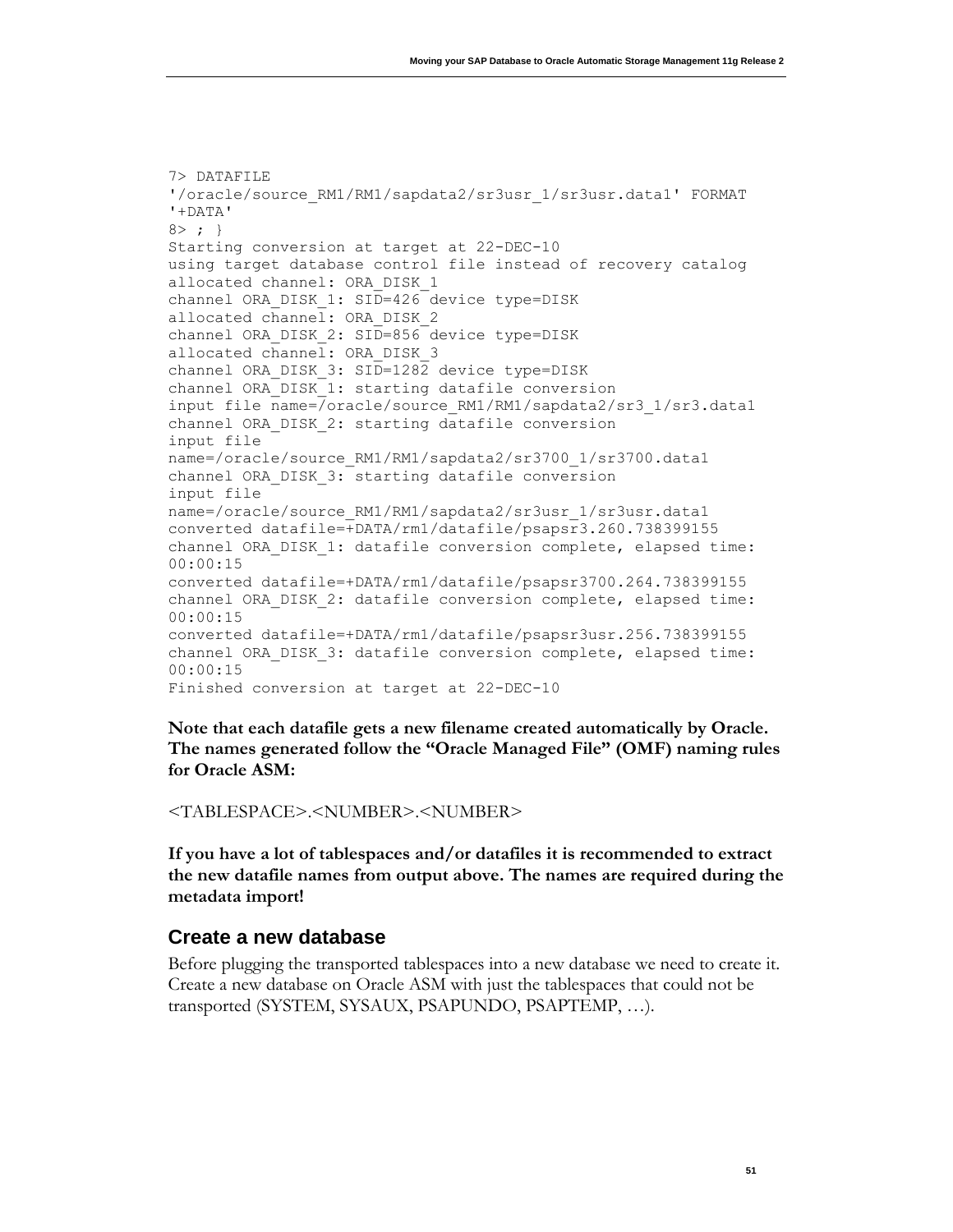The newly created database should match your old one in terms of the size of the new tablespaces, the character sets, the size and number of online redo logs, etc.

The script below demonstrates how a new database with UTF8 character set is created.

#### <span id="page-52-0"></span>**create database scripts**

```
[oracle@oracx3v3 source RM1]$ cat 1 createdb.sql
connect / as sysdba
shutdown immediate;
startup nomount;
CREATE DATABASE "RM1"
MAXINSTANCES 8
MAXLOGHISTORY 1
MAXLOGFILES 100
MAXLOGMEMBERS 3
MAXDATAFILES 1000
DATAFILE '+DATA' SIZE 700M AUTOEXTEND ON NEXT 10240K MAXSIZE 
UNLIMITED EXTENT MANAGEMENT LOCAL
SYSAUX DATAFILE '+DATA' SIZE 600M AUTOEXTEND ON NEXT 10240K 
MAXSIZE UNLIMITED 
DEFAULT TEMPORARY TABLESPACE "PSAPTEMP" TEMPFILE '+DATA' SIZE 
1000M AUTOEXTEND ON NEXT 640K MAXSIZE UNLIMITED
UNDO TABLESPACE "PSAPUNDO" DATAFILE '+DATA' SIZE 200M AUTOEXTEND 
ON NEXT 5120K MAXSIZE UNLIMITED
CHARACTER SET UTF8
NATIONAL CHARACTER SET UTF8
LOGFILE GROUP 1 ('+DATA','+FLASH') SIZE 50M,
GROUP 2 ('+DATA','+FLASH') SIZE 50M,
GROUP 3 ('+DATA','+FLASH') SIZE 50M
USER SYS IDENTIFIED BY "secret" USER SYSTEM IDENTIFIED BY 
"secret";
[oracle@oracx3v3 source_RM1]$ cat 2_createcatalog.sql
connect sys/secret as SYSDBA
set echo on
spool 2_createcatalog.log append
@?/rdbms/admin/catalog.sql;
@?/rdbms/admin/catblock.sql;
@?/rdbms/admin/catproc.sql;
@?/rdbms/admin/catoctk.sql;
@?/rdbms/admin/owminst.plb;
connect system/secret
@?/sqlplus/admin/pupbld.sql;
connect system/secret
set echo on
spool sqlPlusHelp.log append
@?/sqlplus/admin/help/hlpbld.sql helpus.sql;
spool off
```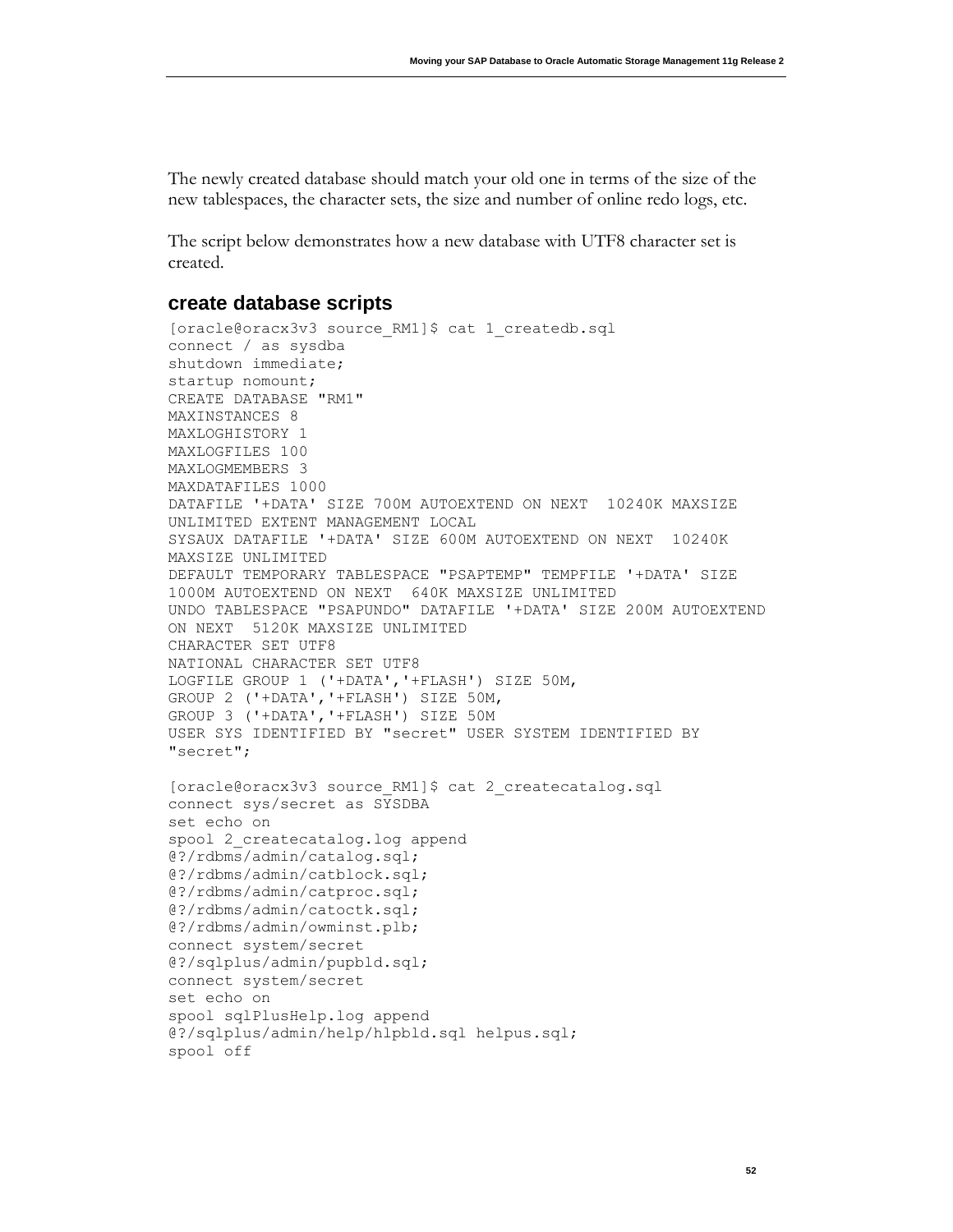```
[oracle@oracx3v3 source_RM1]$ cat 3_lockaccounts.sql 
connect / as sysdba
shutdown immediate;
startup;
SET VERIFY OFF
set echo on
spool lockaccounts.log append
BEGIN
FOR item IN ( SELECT USERNAME FROM DBA USERS WHERE
ACCOUNT_STATUS IN ('OPEN', 'LOCKED', 'EXPIRED') AND USERNAME NOT 
IN (
'SYS','SYSTEM') )
LOOP
  dbms output.put line('Locking and Expiring: ' ||
item.USERNAME);
   execute immediate 'alter user ' ||
          sys.dbms_assert.enquote_name(
          sys.dbms_assert.schema_name(
          item.USERNAME),false) || ' password expire account lock' 
;
END LOOP;
END;
/
spool off
[oracle@oracx3v3 source_RM1]$ cat 4_postcreate.sql 
SET VERIFY OFF
connect sys/secret as sysdba
shutdown immediate;
startup;
set echo on
spool postDBCreation.log append
@?/rdbms/admin/catbundle.sql psu apply;
select 'utl recomp begin: ' || to char(sysdate, 'HH:MI:SS') from
dual;
execute utl recomp.recomp serial();
select 'utl recomp end: ' || to char(sysdate, 'HH:MI:SS') from
dual;
shutdown immediate;
connect sys/secret as sysdba
startup mount;
alter database archivelog;
alter database open;
connect sys/secret as sysdba
set echo on
create spfile='spfileRM1.ora' FROM pfile;
shutdown immediate;
spool off
```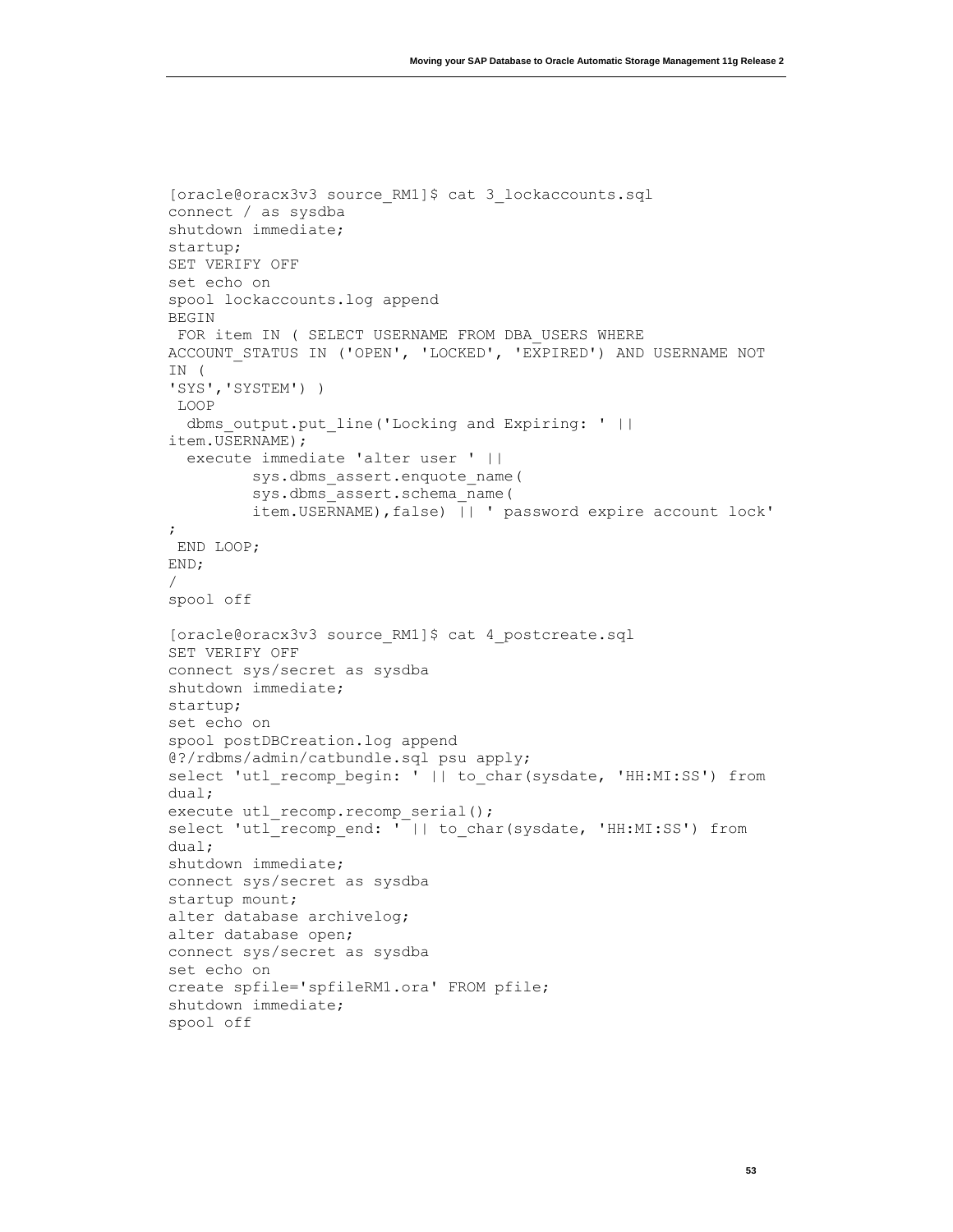### <span id="page-54-0"></span>**Create Database Roles 'SAPCONN' and 'SAPDBA'**

Create 'SAPCONN' and 'SAPDBA' roles by running sapconn\_role.sql and sapdba\_role.sql from sqlplus.

Refer to SAP notes #834917 and #134592 for more information.

### <span id="page-54-1"></span>**Import all metadata (except tables of schema SAPSR3)**

Create a directory object for 'impdp' and run impdp to import all the metadata.

Example:

```
SQL> create directory rm1migration as '/oracle/source_RM1';
Directory created.
> cat ttsimpdict.par
directory=rm1migration
dumpfile=dict.dmp
logfile=ttsimpdict.log
.
.
> impdp PARFILE=ttsimpdict.par 
Import: Release 11.2.0.3.0 - Production on Tue Sep 11 07:36:56 
2012
Copyright (c) 1982, 2011, Oracle and/or its affiliates. All 
rights reserved.
Username: / as sysdba
Connected to: Oracle Database 11g Enterprise Edition Release 
11.2.0.3.0 - 64bit Production
With the Partitioning and Real Application Testing options
Master table "SYS". "SYS IMPORT FULL 01" successfully
loaded/unloaded
Starting "SYS"."SYS IMPORT FULL 01": /******** AS SYSDBA
PARFILE=ttsimpdict.par 
Processing object type DATABASE_EXPORT/PROFILE
Processing object type DATABASE_EXPORT/SYS_USER/USER
Processing object type DATABASE_EXPORT/SCHEMA/USER
.
.
.
```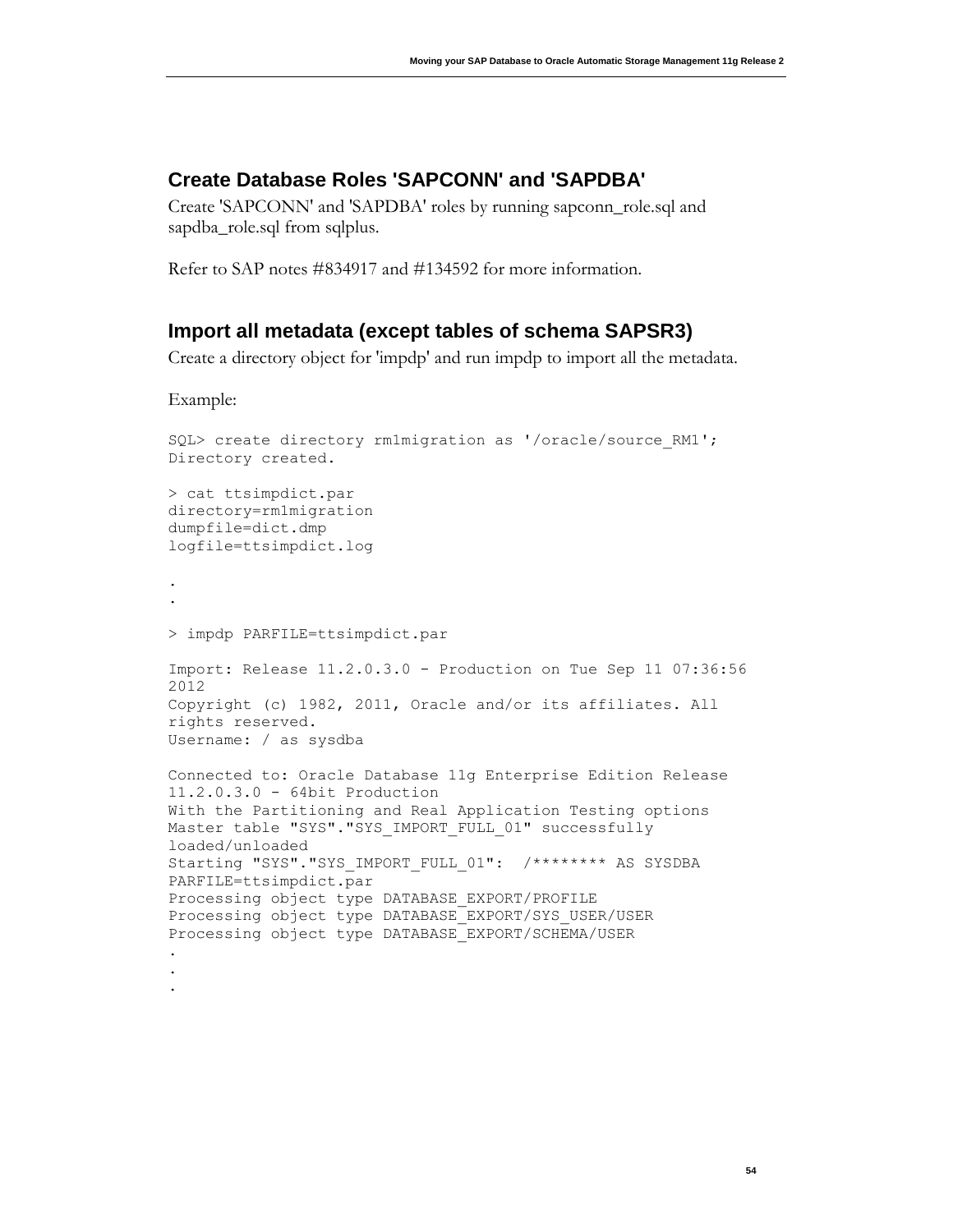After this step all the users (e.g. SAPSR3, OPS\$RM1ADM), views, synonyms etc. should have been created in the database. Please note that some of the objects (e.g. views) will be 'invalid' as long as the underlying table is not yet created.

#### <span id="page-55-0"></span>**Grant 'SAPCONN' and 'SAPDBA' roles**

sapsr3: SQL> grant sapconn, unlimited tablespace to sapsr3; Grant succeeded. OPS\$<SAPSID>adm: SQL> grant sapdba, unlimited tablespace to ops\$rm1adm; Grant succeeded.

### <span id="page-55-1"></span>**Import tablespace object definitions**

```
> cat ttsimp.par
directory=rm1migration
dumpfile=tbs.dmp
transport_datafiles='+DATA/rm1/datafile/psapsr3.260.738399155','+
DATA/rm1/datafile/psapsr3700.264.738399155','+DATA/rm1/datafile/p
sapsr3usr.256.738399155'
logfile=ttsimp.log
> impdp PARFILE=ttsimp.par 
Import: Release 11.2.0.3.0 - Production on Tue Sep 11 07:40:20 
2012
Copyright (c) 1982, 2011, Oracle and/or its affiliates. All 
rights reserved.
Username: / as sysdba
Connected to: Oracle Database 11g Enterprise Edition Release 
11.2.0.3.0 - 64bit Production
With the Partitioning and Real Application Testing options
Master table "SYS". "SYS IMPORT TRANSPORTABLE 01" successfully
loaded/unloaded
Starting "SYS"."SYS_IMPORT_TRANSPORTABLE_01": /******** AS
SYSDBA PARFILE=ttsimp.par
Processing object type TRANSPORTABLE_EXPORT/PLUGTS_BLK
.
.
.
Job "SYS". "SYS IMPORT TRANSPORTABLE 01" successfully completed at
07:40:27
```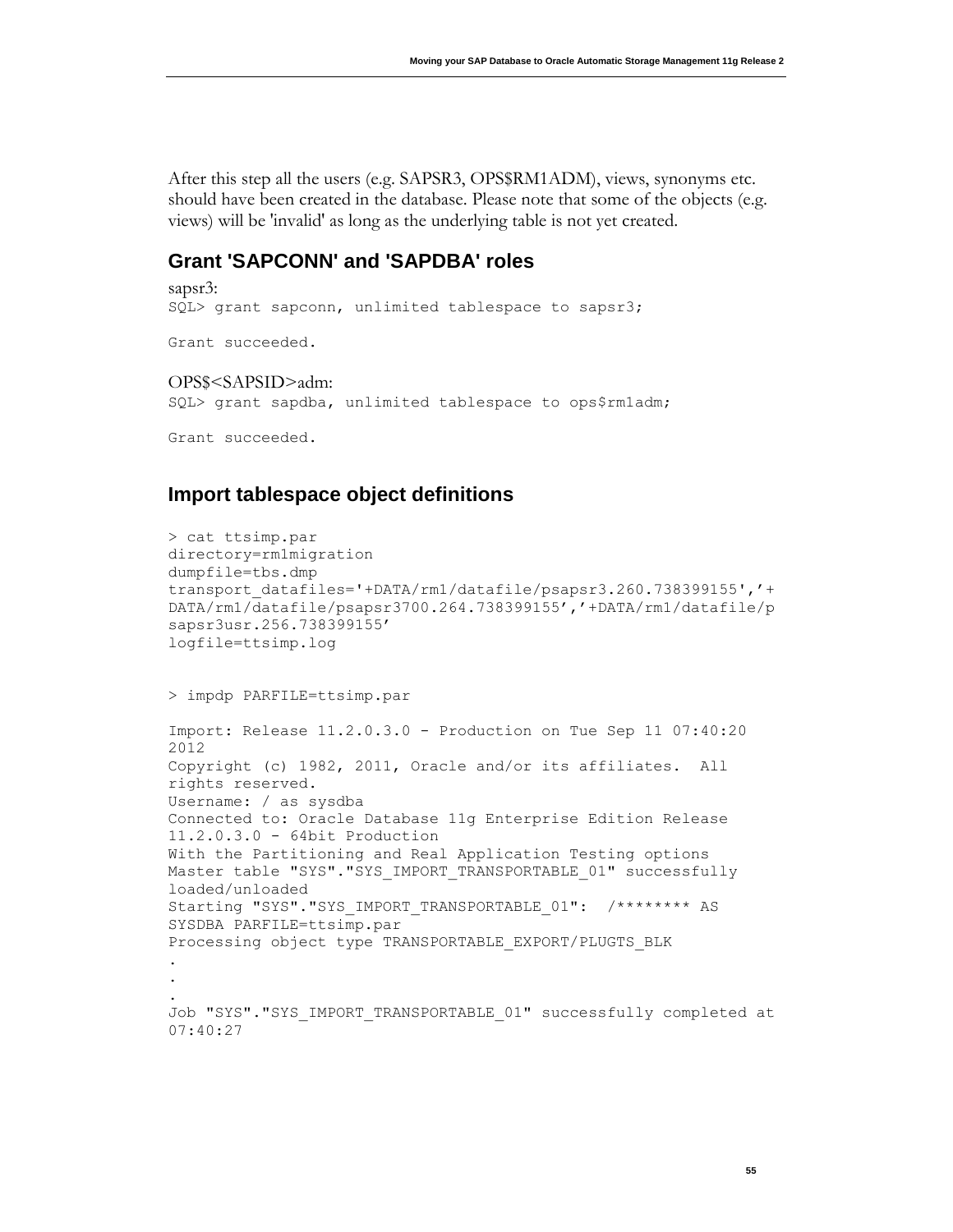## <span id="page-56-0"></span>**Check tablespaces**

```
SQL> set linesize 1000
SQL> set pagesize 1000
SQL> select tablespace_name,file_name from dba_data_files order 
by tablespace_name, file_name;
```

| TABLESPACE NAME | FILE NAME                                   |
|-----------------|---------------------------------------------|
| PSAPSR3         | +DATA/rm1/datafile/psapsr3.260.738399155    |
| PSAPSR3700      | +DATA/rm1/datafile/psapsr3700.264.738399155 |
| PSAPSR3USR      | +DATA/rm1/datafile/psapsr3usr.256.738399155 |
| PSAPUNDO        | +DATA/rm1/datafile/psapundo.267.738387115   |
| SYSAUX          | +DATA/rm1/datafile/sysaux.262.738387107     |
| SYSTEM          | +DATA/rm1/datafile/system.263.738387097     |

SQL> select tablespace name, status from dba tablespaces;

| TABLESPACE NAME | STATUS    |           |
|-----------------|-----------|-----------|
|                 |           |           |
| SYSTEM          | ONLINE    |           |
| SYSAUX          | ONLINE    |           |
| PSAPUNDO        | ONLINE    |           |
| PSAPTEMP        | ONLINE    |           |
| PSAPSR3         | READ ONLY |           |
| PSAPSR3700      | READ ONLY |           |
| PSAPSR3USR      |           | READ ONLY |
|                 |           |           |

## <span id="page-56-1"></span>**Switch tablespaces into read/write mode**

| SQL> alter tablespace PSAPSR3 read write;                 |  |
|-----------------------------------------------------------|--|
| Tablespace altered.                                       |  |
| SQL> alter tablespace PSAPSR3700 read write;              |  |
| Tablespace altered.                                       |  |
| SQL> alter tablespace PSAPSR3USR read write;              |  |
| Tablespace altered.                                       |  |
| SQL> select tablespace name, status from dba tablespaces; |  |
| TABLESPACE NAME<br>STATUS<br>-----------------            |  |
| SYSTEM<br>ONLINE                                          |  |
| SYSAUX<br>ONLINE                                          |  |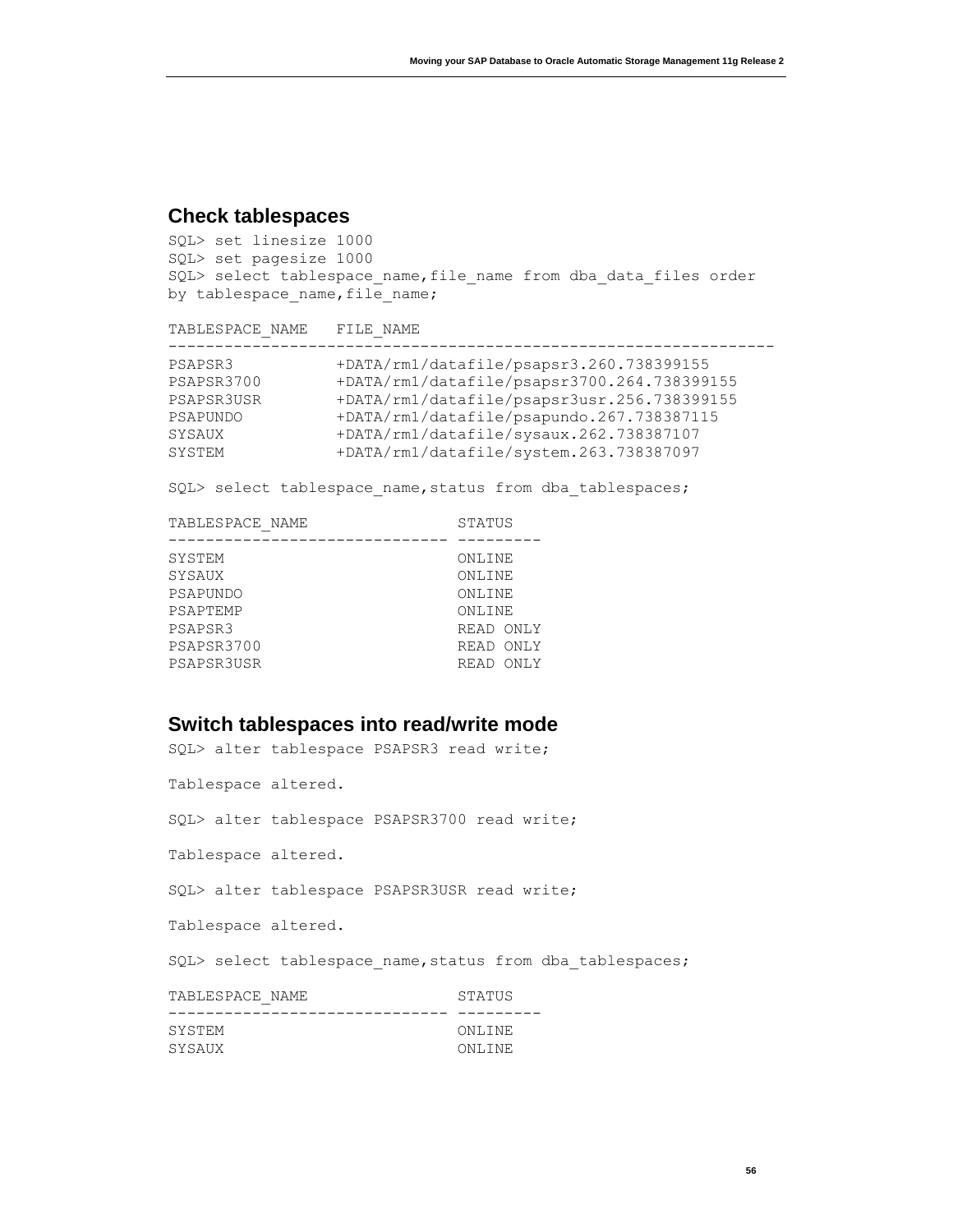| PSAPUNDO   | ONLINE  |
|------------|---------|
| PSAPTEMP   | ONLINE  |
| PSAPSR3    | ONLINE  |
| PSAPSR3700 | ONL TNE |
| PSAPSR3USR | ONL TNE |
|            |         |

### <span id="page-57-0"></span>**Set default tablespace and temporary tablespace**

SQL> alter user sapsr3 default tablespace psapsr3usr temporary tablespace psaptemp;

User altered.

# <span id="page-57-1"></span>**Application of SAP notes**

After completing the migration steps above you should refer a number of SAP notes and reapply them to your newly created system.

#### **Note that 'grants' of specific rights or roles to Oracle users are not transported with the TTS approach. This means that if you have re-created 'sapconn' role and the 'sapdba' role by applying the corresponding notes you still need to grant to roles to the users.**

If your database contains non-SAP specific objects that require specific grants or roles you will have to assign them manually.

| <b>SAP</b> note | Comment / SAP note title                                         |
|-----------------|------------------------------------------------------------------|
| 1503709         | Oracle 11.2.0: Patches / Patch collections for 11.2.0.2          |
| 1631931         | Oracle 11.2.0: Patches / Patch collections for 11.2.0.3          |
| 1519872         | SAP Database User Profile SAPUPROF                               |
| 834917          | Oracle Database 10g: New database role SAPCONN (valid for 11gR2) |
| 134592          | Importing the SAPDBA role (sapdba_role.sql)                      |
| 1431793         | Oracle 11.2.0: Upgrade Scripts                                   |
| 1508271         | Oracle GoldenGate / Triple-O                                     |

The most important SAP notes are:

# <span id="page-57-2"></span>**Checks, spfile, GRID registration**

The final steps are the same as with "RMAN duplicate from active database".

Please refer to chapter [Checks,](#page-33-1) [Server Parameter File](#page-36-0) and [Register the database to](#page-38-0)  [the GRID.](#page-38-0)